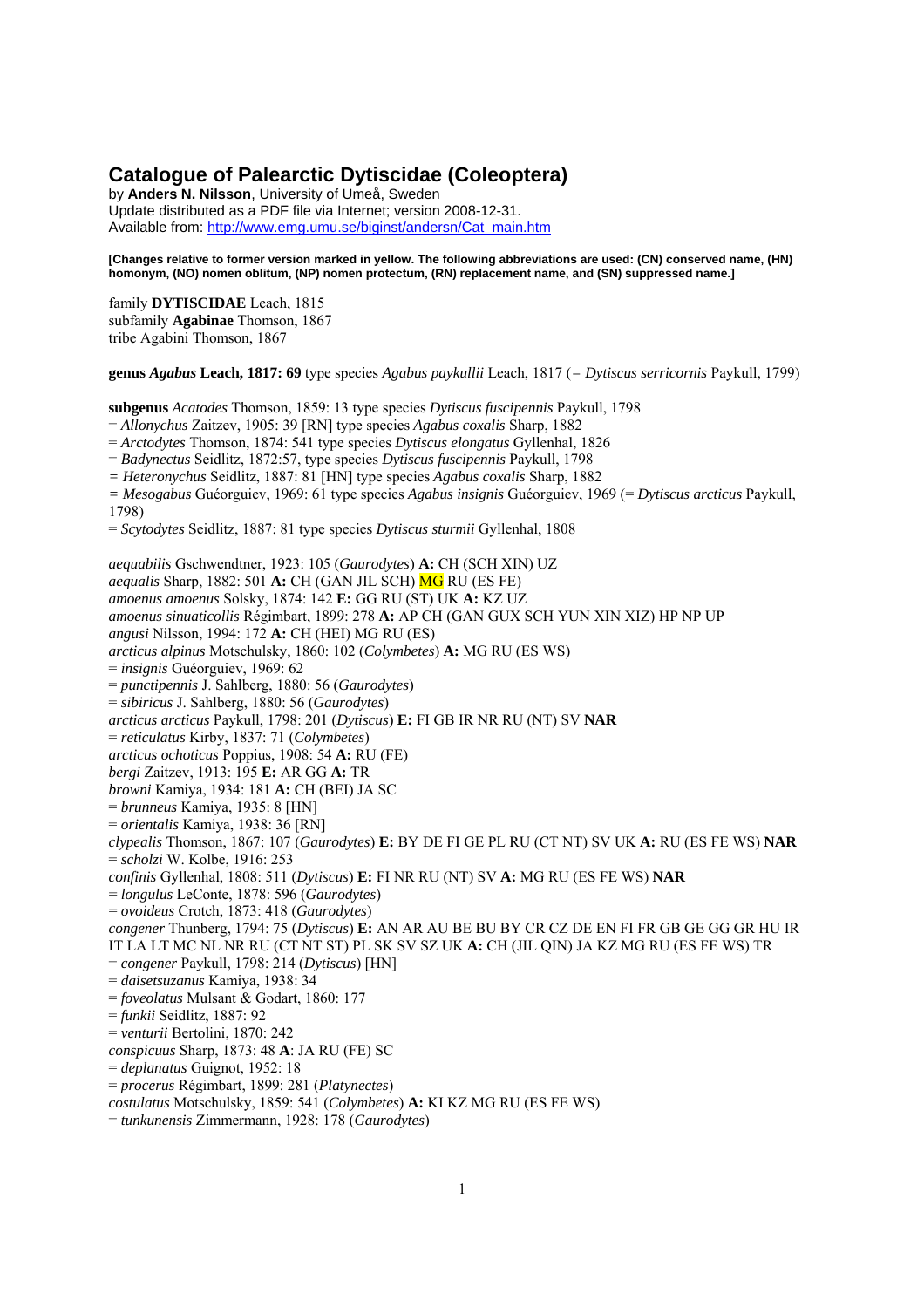*coxalis coxalis* Sharp, 1882: 535 **A:** KZ MG RU (ES WS) = *splichali* Reitter, 1899: 196 *coxalis ermaki* Zaitzev, 1953: 259 (*Gaurodytes*) **E:** RU (NT) **A:** RU (ES FE WS) **NAR** *coxalis schmidti* Zaitzev, 1913: 197 **E:** AR GG TR *discolor* Harris, 1828: 164 *(Colymbetes)* **E:** FI NR RU (NT) SV **A:** RU (ES FE) **NAR** *= levanderi* Hellén, 1929: 40 *elongatus* Gyllenhal, 1826: 169 (*Dytiscus*) **E:** FI NR RU (NT) SV **A:** RU (ES WS) **NAR** = *bryanti* Carr, 1930: 278 *fulvipennis* Régimbart, 1899: 277 **A:** CH (HEB HUB JIX SCH SHN SHX TAI) *= chinensis* Zimmermann, 1919: 211 (*Gaurodytes*) *fuscipennis* Paykull, 1798: 209 (*Dytiscus*) **E:** AU BY CZ DE EN FI GE HU LA LT NR PL RU (CT NT ST) SK SV UK **A:** KZ RU (ES FE WS) **NAR** = *eversmanni* Ballion, 1855: 237 = *fossarum* Germar, 1824: 29 (*Dytiscus*) = *obscurior* J. Sahlberg, 1875: 170 (*Acatodes*) *granulatus* Falkenström, 1936: 95 (*Gaurodytes*) **A:** CH (SCH) *hummeli* Falkenström, 1936: 2 (*Gaurodytes*) **A:** CH (SCH TAI) *inexspectatus* Nilsson, 1990: 157 **A:** RU (ES WS) **NAR** *infuscatus* Aubé, 1838: 330 **E:** FI NR RU (NT) **A:** MG RU (ES FE WS) **NAR** = *dubiosus* Poppius, 1905: 20 = *gelidus* U. Sahlberg, 1906: 15 *japonicus continentalis* Guéorguiev, 1970: 259 [RN] **A:** CH (FUJ GUX HEB HUB JIA JIX LIA SCH TAI YUN) RU (FE) SC **ORR** = *falkenstromi* Zaitzev, 1953: 254 [HN] (*Gaurodytes*) *japonicus ezo* Nakane, 1989: 23 **A:** CH (TAI) JA RU (FE) *japonicus japonicus* Sharp, 1873: 50 **A:** JA *japonicus shiroumanus* Nakane, 1959: 98 (*Gaurodytes*) **A:** JA *joachimschmidti* Brancucci & Hendrich, 2008:52 **A:** CH (XIZ) *kaszabi* Guéorguiev, 1972: 37 **A:** MG *kokoosson* Feng, 1936: 8 **A:** CH (SHX) *lapponicus* Thomson, 1867: 108 (*Gaurodytes*) **E:** FI FR IT NR RU (NT) SP SV SZ **A:** MG RU (ES FE WS) TR = *obovatus* J. Sahlberg, 1875: 176 (*Gaurodytes*) = *obscuripennis* J. Sahlberg, 1875: 177 (*Gaurodytes*) *matsumotoi* Satô & Nilsson, 1990: 193 **A:** JA RU (FE) *moestus* Curtis, 1835: lx (*Colymbetes*) **E:** FI RU (NT) **A:** RU (ES FE WS) **NAR** = *borealis* Sharp, 1882: 513 = *nigripalpis* J. Sahlberg, 1880: 56 *mucronatus* Falkenström, 1936: 89 (*Gaurodytes*) **A:** CH (SCH SHA) *pseudoclypealis* Scholz, 1933: 74 **E:** BY FI LA PL RU (CT NT ST) **A:** WS = *haraldi* Håkan Lindberg, 1933: 121 *regimbarti* Zaitzev, 1906: 174 **A:** CH (BEI GAN GUI HEB HEI JIX LIA SCH SHA SHN SHX XIZ YUN) NC *rufipennis* Gschwendtner, 1933: 163 (*Gaurodytes*) **A:** CH (FUJ) *setulosus* J. Sahlberg, 1895: 39 (*Gaurodytes*) **E:** FI LA NR RU (CT NT ST) SV UK *slovzovi* J. Sahlberg, 1880: 59 (*Gaurodytes*) **E:** KZ **A:** RU (ES WS) *sturmii* Gyllenhal in Schönherr, 1808: 18 (*Dytiscus*) **E:** AU BE BH BU BY CR CZ DE EN FI FR GB GE GG IR IT LA LT LU NL NR PL RU (CT NT ST) SK SL SP SV SZ UK **A:** KZ RU (ES WS) TR = *fallax* Munster, 1932: 85 = *goedelii* A. Villa & G.B. Villa, 1833: 33 (*Colymbetes*) *suoduogangi* ŠÄastný & Nilsson, 2003: 212 **A:** CH (YUN) *thomsoni* J. Sahlberg, 1871: 407 (*Gaurodytes*) **E:** FI NR RU (NT) SV **A:** RU (ES FE WS) **NAR**  = *coriaceus* J. Sahlberg, 1875: 174 (*Gaurodytes*) *tibetanus* Zaitzev, 1908: 425 **A:** CH (QIN) *turcmenus* Guignot, 1957: 93 **A:** KI CH (XIN) *zetterstedti* Thomson, 1856: 216 **E:** FI NR RU (NT) SV **A:** RU (ES FE WS) **NAR**

= *browni* Leech, 1938: 126 [HN]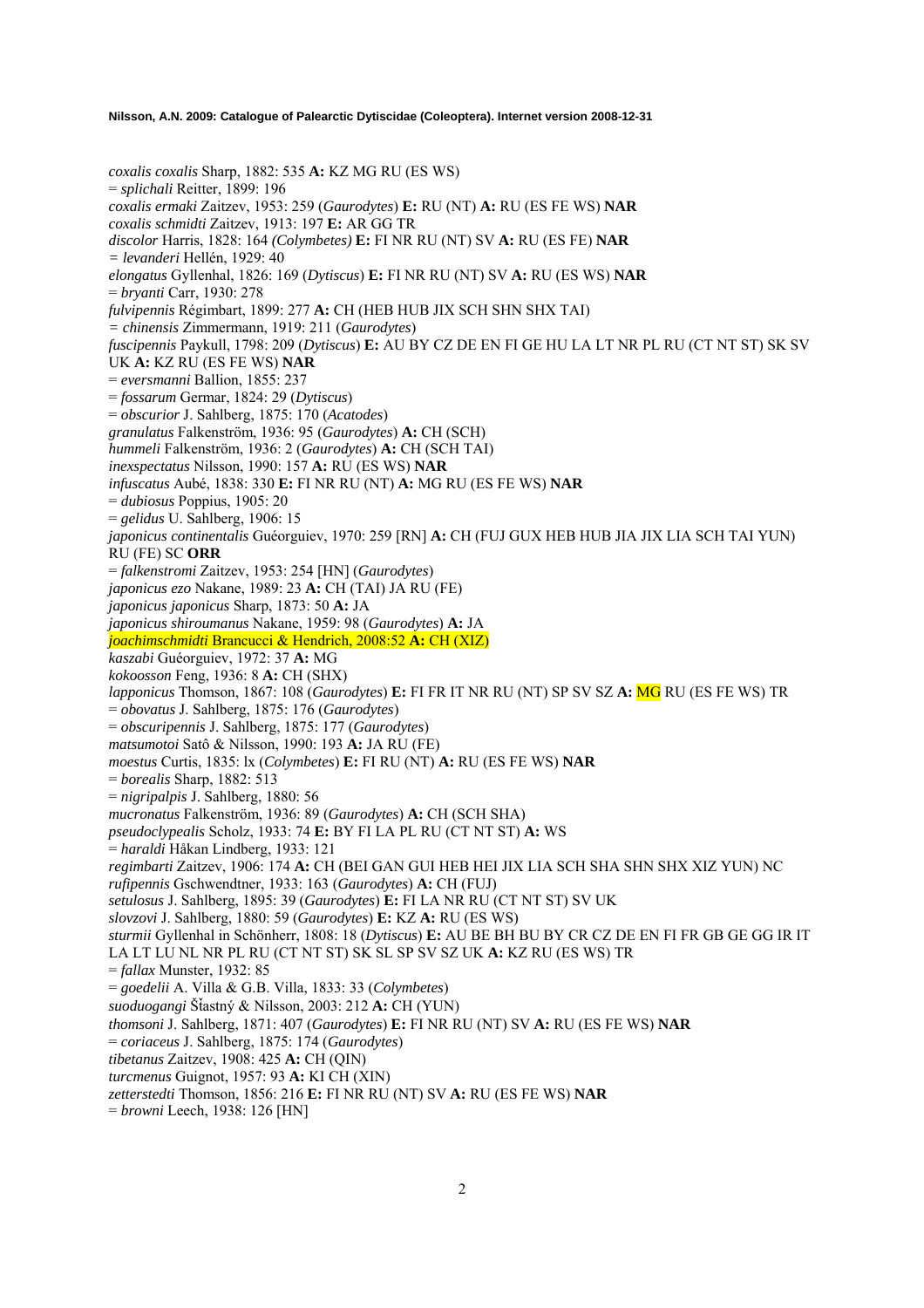**subgenus** *Agabus* Leach, 1817: 69 type species *Agabus paykullii* Leach, 1817 (= *Dytiscus serricornis* Paykull, 1799) = *Apator* Semenov, 1899: 512 type species *Agabus kessleri* Hochhuth, 1871 (= *Colymbetes bifarius* Kirby, 1837) = *Carrhydrus* Fall, 1922: 35 type species *Carrhydrus crassipes* Fall, 1922 = *Eriglenus* Thomson, 1859: 14 type species *Dytiscus abbreviatus* Fabricius, 1787 (= *Dytiscus undulatus* Schrank, 1776) = *Neonecticus* Guignot, 1951: 84 type species *Agabus disintegratus* Crotch, 1873 *amnicola* J. Sahlberg, 1880: 58 (*Gaurodytes*) **A:** RU (ES) **NAR**  = *triton* Fall, 1922: 17 *bifarius* Kirby, 1837: 71 (*Colymbetes*) **E:** BY RU (CT NT ST) UK **A:** RU (Siberia) **NAR**  = *kessleri* Hochhuth, 1871: 238 *clavicornis* Sharp, 1882: 536 **A:** CH (HEI) MG RU (ES FE) **NAR**  = *verus* Brown, 1931: 115 *fulvaster* Zaitzev, 1906: 26 **E:** KZ RU (ST) **A:** KZ MG RU (ES WS) *jacobsoni* Zaitzev, 1905: 225 **E:** RU (NT) **A:** RU (FE) *labiatus* Brahm, 1790: 27 (*Dytiscus*) **E:** AL AR AU BE BH BU BY CR CZ DE EN FI FR GB GE GG HU IR IT LA LT MC MD NL NR PL PT RU (CT NT ST) SK SL SP SV SZ UK YU **A:** KZ RU (ES WS) TR = *assimilis* Sturm, 1834: 112 (*Colymbetes*) = *femoralis* Paykull, 1798: 215 (*Dytiscus*) = *femoralis* Gravenhorst, 1807: 102 (*Dytiscus*) = *hochhuti* Zaitzev, 1908: clx = *impressus* Zoubkoff, 1833: 317 (*Colymbetes*) = *transcaucasicus* Zaitzev, 1927: 28 *lineatus* Gebler, 1848: 75 **E:** KZ MD RU (CT ST) UK **A:** KZ MG RU (ES WS) = *desertorum* Morawitz, 1863: 169 *luteaster* Zaitzev, 1906: 27 **E:** RU (NT) **A:** RU (ES FE WS) *mandsuricus* Guignot, 1956: 396 (*Ilybius*) **A:** CH (HEI) RU (FE) = *charini* Lafer, 1988: 54 (*Eriglenus*) *pallens* Poppius, 1905: 22 **E:** RU (NT) **A:** KZ MG RU (ES FE WS) **NAR**  = *hudsonicus* Leech, 1938: 123 = *mongolicus* Guéorguiev, 1968: 27 = *zaitzewi* Poppius, 1909: 12 *poppiusi* Nilsson, 2003: 97 **A:** RU (ES) *serricornis* Paykull, 1799: 49 (*Dytiscus*) **E:** FI NR RU (NT) SV **A:** RU (ES WS) = *clavatus* Latreille, 1804: 166 (*Dytiscus*) = *minor* J. Sahlberg, 1875: 170 = *paykullii* Leach, 1817: 72 [RN] *uliginosus* Linnaeus, 1761: 216 (*Dytiscus*) **E:** AU BE BY CR CZ DE EN FI FR GB GE HU IC IT LA LT LU NL NR PL RO RU (CT NT ST) SK SL SV SZ UK YU = *aeratus* Stephens, 1828: 79 (*Colymbetes*) = *dispar* Bold, 1849: xxiv = *reichei* Aubé, 1837: 138 = *uliginosus* O.F. Müller, 1776:71 (*Dyticus*) [HN] *undulatus* Schrank, 1776: 70 (*Dytiscus*) **E:** AB AL AR AU BE BH BU BY CR CZ DE EN FR GB GE GG HU IT LA LT LU NL NR PL RU (CT ST) SK SL SV SZ UK **A:** KI = *abbreviatus* Fabricius, 1787: 191 (*Dytiscus*) = *imperfectus* Meier, 1899: 98 = *interruptus* Schilsky, 1888: 183 = *pictus* Meier, 1899: 98 = *ruficeps* Ménétriés, 1832: 141 (*Colymbetes*) *uralensis* Nilsson & Petrov, 2006: 162 **E:** RU (CT) **A:** KZ RU (ES) *vereschaginae* Angus, 1984: 193 **A:** RU (ES WS) *zimmermanni* Scholz, 1920: 15 **E:** BU GR RO RU (ST) UK **A:** TR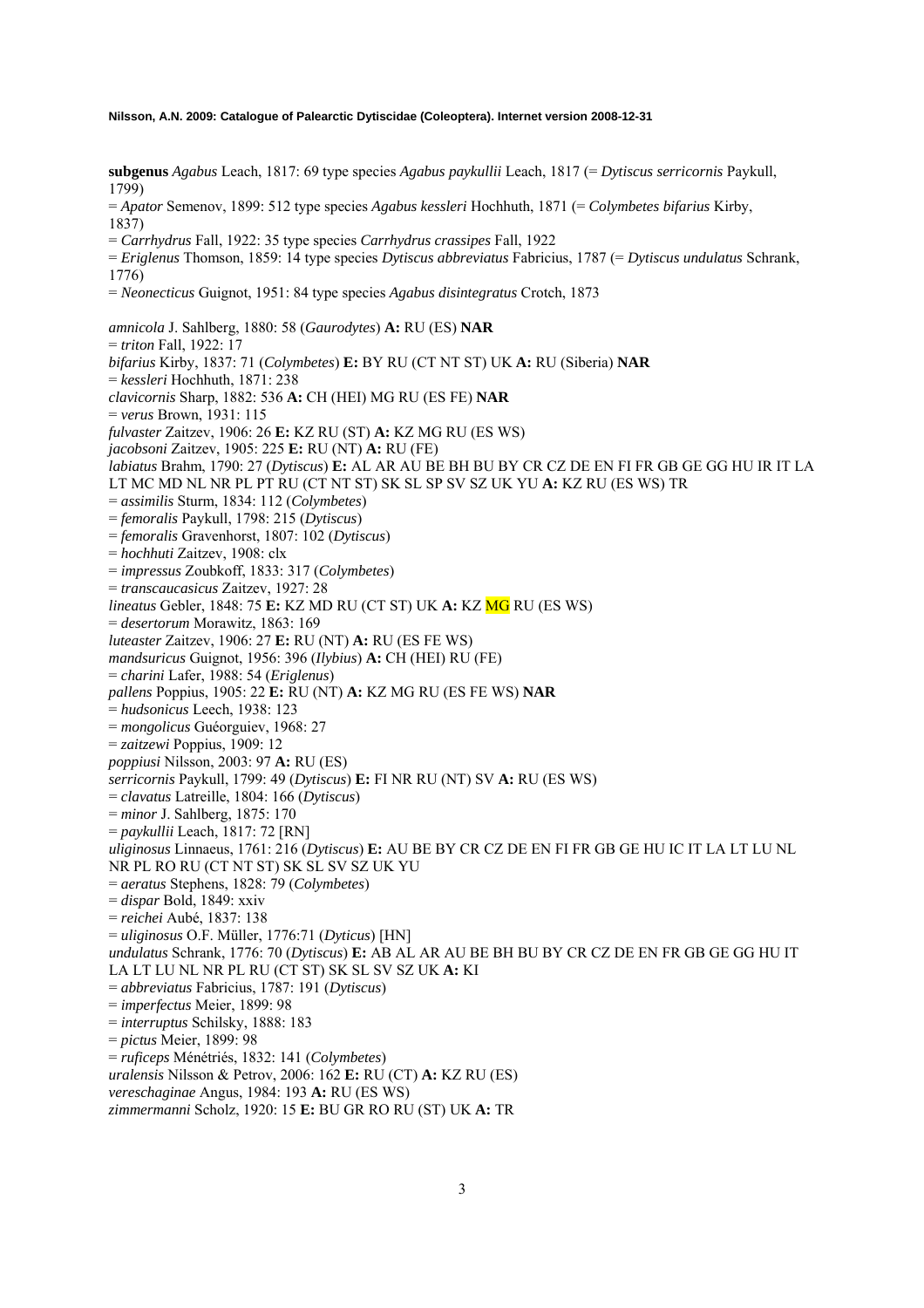**subgenus** *Gaurodytes* Thomson, 1859: 14 type species *Dytiscus bipustulatus* Linnaeus, 1767

= *Agabinectes* Guignot, 1932: 525 type species *Dytiscus brunneus* Fabricius, 1798

= *Dichodytes* Thomson, 1886: x type species *Gaurodytes angusticollis* J. Sahlberg, 1871 (= *Agabus = adpressus* Aubé, 1837)

= *Dichonectes* Guignot, 1945: 21 type species *Dytiscus biguttatus* Olivier, 1795

= *Gabinectes* Guignot, 1931: 202 type species *Dytiscus brunneus* Fabricius, 1798

= *Metronectes* Sharp, 1882: 491 type species *Agabus aubei* Perris, 1869

= *Necticus* Hope, 1838: 131 [HN] type species *Dytiscus bipustulatus* Linnaeus, 1767

= *Xanthodytes* Seidlitz, 1887: 81 type species *Dytiscus nebulosus* Forster, 1771

*adpressus* Aubé, 1837: 169 **E:** FI NR RU (NT) SV **A:** KZ MG RU (ES WS) **NAR** 

= *angusticollis* J. Sahlberg, 1871: 408 (*Gaurodytes*)

= *haeffneri* Aubé, 1837: 170

= *sahlbergi* Sharp, 1882: 517

= *solus* Leech, 1949: 248

= *subquadratus* Motschulsky, 1860: 102 (*Colymbetes*)

*adustus* Guignot, 1954: 223 **A:** IN KA

*affinis* Paykull, 1798: 211 (*Dytiscus*) **E:** AU BE BY CR CZ DE EN FI FR GB GE HU IR IT LA LT LU NL NR PL

RU (CT NT) SK SV SZ UK **A:** JA (Hokkaido) RU (ES FE WS)

= *branchiatus* Babington, 1832: 329 (*Colymbetes*)

= *guttulus* Schönherr, 1808: 19 (*Dytiscus*)

*africanus* Pederzani & Schizzerotto, 1998: 88 **N:** TU

*alexandrae* Ribera, Hernando & Aguilera, 2001:256 **N:** MO

*alinae* Lafer, 1988: 58 (*Gaurodytes*) **A:** RU (FE)

*aubei* Perris, 1869: 6 **E:** FR (Corse) IT (Elba)

= *parallelipennis* Desbrochers des Loges, 1871: 337

*basalis* Gebler, 1829: 65 (*Colymbetes*) **A:** CH (XIN) KI KZ MG RU (WS) TD UZ

= *abnormicollis* Ballion, 1871: 329

= *pallidipennis* Jakovlev, 1897: 40 [HN]

= *songoricus* Gebler, 1859: 450 [RN] (*Colymbetes*)

*biguttatus* Olivier, 1795: 26 (*Dytiscus*) **E:** AB AL AR AU BE BH BU BY CR CZ FR GB GE GG GR HU IR IT LS LU MC NL PL PT RO RU (CT ST) SK SL SP SZ UK YU **N:** AG CI EG LB MO TU **A:** AF CH (SCH XIN) CY

HP IN IQ IS JO KA KI LE PA RU (WS) SA SI SY TM TR UZ

- = *alligator* Normand, 1933: 299
- = *annulatus* Zoubkoff, 1833: 318 (*Colymbetes*)
- = *concii* Franciscolo, 1942: 137

= *consanguineus* Wollaston, 1864: 81

= *fontinalis* Stephens, 1828: 66 (*Colymbetes*)

= *impressus* Guignot, 1932:540 [HN]

= *indicus* Régimbart, 1899: 272

= *melas* Aubé, 1837: 168

= *nigricollis* Zoubkoff, 1833: 317 (*Colymbetes*)

= *nitidus* Fabricius, 1801: 265 (*Dytiscus*)

= *nubiensis* Régimbart, 1895: 154

= *olivieri* Zaitzev, 1908: 121 [RN]

= *pauper* Schilsky, 1888: 184

= *picicornis* Stephens, 1828: 66 (*Colymbetes*)

= *silesiacus* Letzner, 1844: 170

= *subaquilus* Gozis, 1912: 60

*biguttulus* Thomson, 1867: 110 (*Gaurodytes*) **E:** BY EN FI GE LA NR PL RU (CT NT) SV UK **A:** MG RU (ES WS)

= *boreellus* J. Sahlberg, 1871: 409 (*Gaurodytes*)

= *ovalis* J. Sahlberg, 1875: 178 (*Gaurodytes*)

*binotatus* Aubé, 1837: 161 **E:** FR (Corse) IT

*bipustulatus* Linnaeus, 1767: 667 (*Dytiscus*) **E:** AB AL AN AR AU AZ BE BH BU BY CR CZ DE EN FA FI FR GB GE GG GR HU IC IR IT LA LS LT LU MC NL NR PL PT RO RU (CT NT ST) SK SL SP SV SZ TR UK YU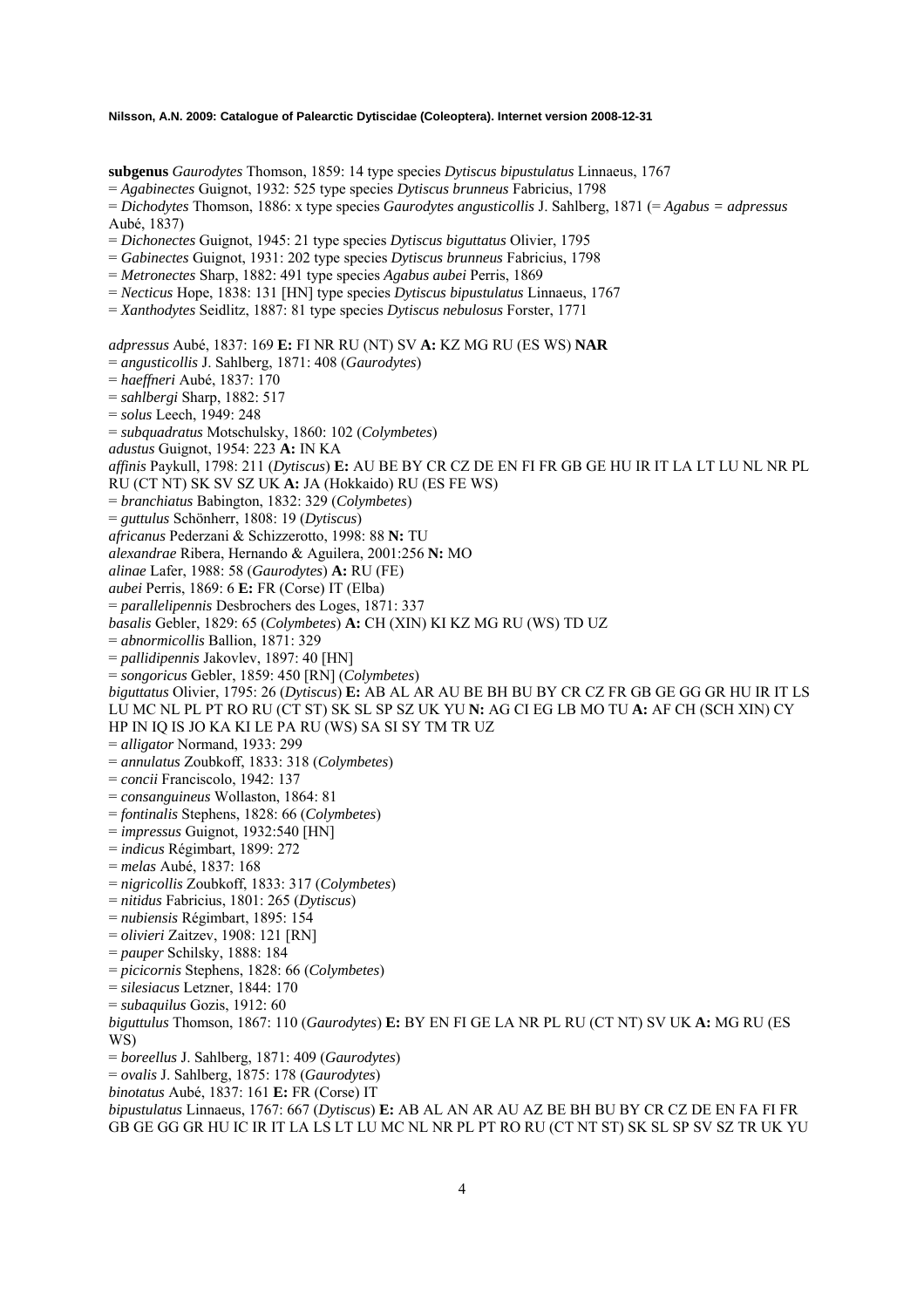**N:** AG LB MO TU **A:** AF CH (XIN) CY IN IS KI KZ LE RU (WS) SY TD TR UZ "Manchuria" **AFR** 

= *abdominalis* Costa, 1847: 134 (*Colymbetes*)

- = *acuductus* Marsham, 1802: 416 (*Dytiscus*)
- = *alpestris* Heer, 1837: 53
- = *alpicola* Zaitzev, 1927: 24
- = *alticola* Bruneau de Miré & Legros, 1963: 875
- = *bipustulatus* O.F. Müller, 1776:71 (*Dyticus*) [HN]
- = *callosus* Thomson, 1884: 1031 (*Gaurodytes*)
- = *carbonarius* Fabricius, 1801: 263 [HN] (*Dytiscus*)
- = *dolomitanus* Scholz, 1935: 37
- = *falcozi* Guignot, 1932: 557
- = *immaculatus* Schrank, 1781: 201 (*Dytiscus*)
- = *kiesenwetterii* Seidlitz, 1887: 88
- = *latus* Gebler, 1841: 371 (*Colymbetes*)
- = *luctuosus* Geoffroy, 1785: 67 (*Dyticus*)
- = *maurus* Zimmermann, 1919: 209 (*Gaurodytes*)
- = *peyerimhoffi* Bruneau de Miré & Legros, 1963: 875
- = *picipennis* J. Sahlberg, 1903: 5
- = *pyrenaeus* Fresneda & Hernando, 1989: 35
- = *regalis* Pétri, 1903: 49
- = *remotus* J. Sahlberg, 1913: 45
- = *sexualis* Reiche, 1857: ix
- = *snowdonius* Newman, 1833: 55 (*Colymbetes*)
- = *solieri* Aubé, 1837: 183
- *blatta* Jakovlev, 1897: 39 **A:** CH (QIN XIN) KI
- = *piceus* Jakovlev, 1897: 40
- *brandti* Harold, 1880: 148 **A:** CH (BEI HEB JIL LIA QIN SCH YUN) MG RU (FE)
- = *jeholensis* Kamiya, 1935: 8
- *brunneus* Fabricius, 1798: 64 (*Dytiscus*) **E:** BE FR GB GE GR IT PT SP SZ **N:** AG LB MO TU **A:** SY
- = *castaneus* Gyllenhal, 1808: 21 (*Dytiscus*)
- = *ferrugineus* Stephens, 1828: 79 (*Colymbetes*)
- *caraboides* Sharp, 1882: 494 **E:** BU GG MC UK **A:** IN LE SY TR
- = *merkli* Régimbart, 1884: xix
- *cephalotes* Reiche, 1861: 202 **E:** FR (Corse)

*conspersus* Marsham, 1802: 427 (*Dytiscus*) **E:** AB AL AR BE BU CR DE FR GB GE GG GR HU IR IT MC NL PL PT RU (ST) SP SV UK YU **N:** AG CI EG LB MO TU **A:** AF CH (QIN XIN XIZ ZHE) CY HP IN IQ JO KA KI KU KZ LE PA RU (WS) SI SY TD TM TR UZ

- = *bulgaricus* Csiki, 1943: 214 (*Gaurodytes*)
- = *corsicus* Guignot, 1932: 571
- = *gougeletii* Reiche, 1863: 474
- = *luniger* Kolenati, 1845: 82
- = *nebulosus* Schiødte, 1841: 467 [HN]
- = *perlautus* Gozis, 1912: 53

= *subnebulosus* Stephens, 1828: 72 (*Colymbetes*)

*debilipes* Régimbart, 1899: 273 **A:** HP KA NP PA SD UP **ORR** 

- = *skarduensis* Guignot, 1958: 30
- = *subsericatus* Régimbart, 1899: 274
- *dichrous* Sharp, 1878: 169 **A:** AF CH (SCH XIN) KI KZ MG RU (ES) "Baluchistan"

= *dichrous* Sharp, 1890:38 [HN]

- = *lederii* Seidlitz, 1887: 94
- = *luteolus* Régimbart, 1899: 275
- *didymus* Olivier, 1795: 26 (*Dytiscus*) **E:** AU BE BH BU BY CZ DE FR GB GE GR IT LU NL PL PT SL SP SV SZ UK YU **N:** AG MO TU **A:** IS LE SY TR
- = *chalybaeus* J. Sahlberg, 1903: 12
- = *vitreus* Paykull, 1798: 217 (*Dytiscus*)

*dilatatus* Brullé, 1832: 127 (*Colymbetes*) **E:** BU GG GR IT MC RU (ST) TR UK **N:** AG EG MO TU **A:** CY IQ IS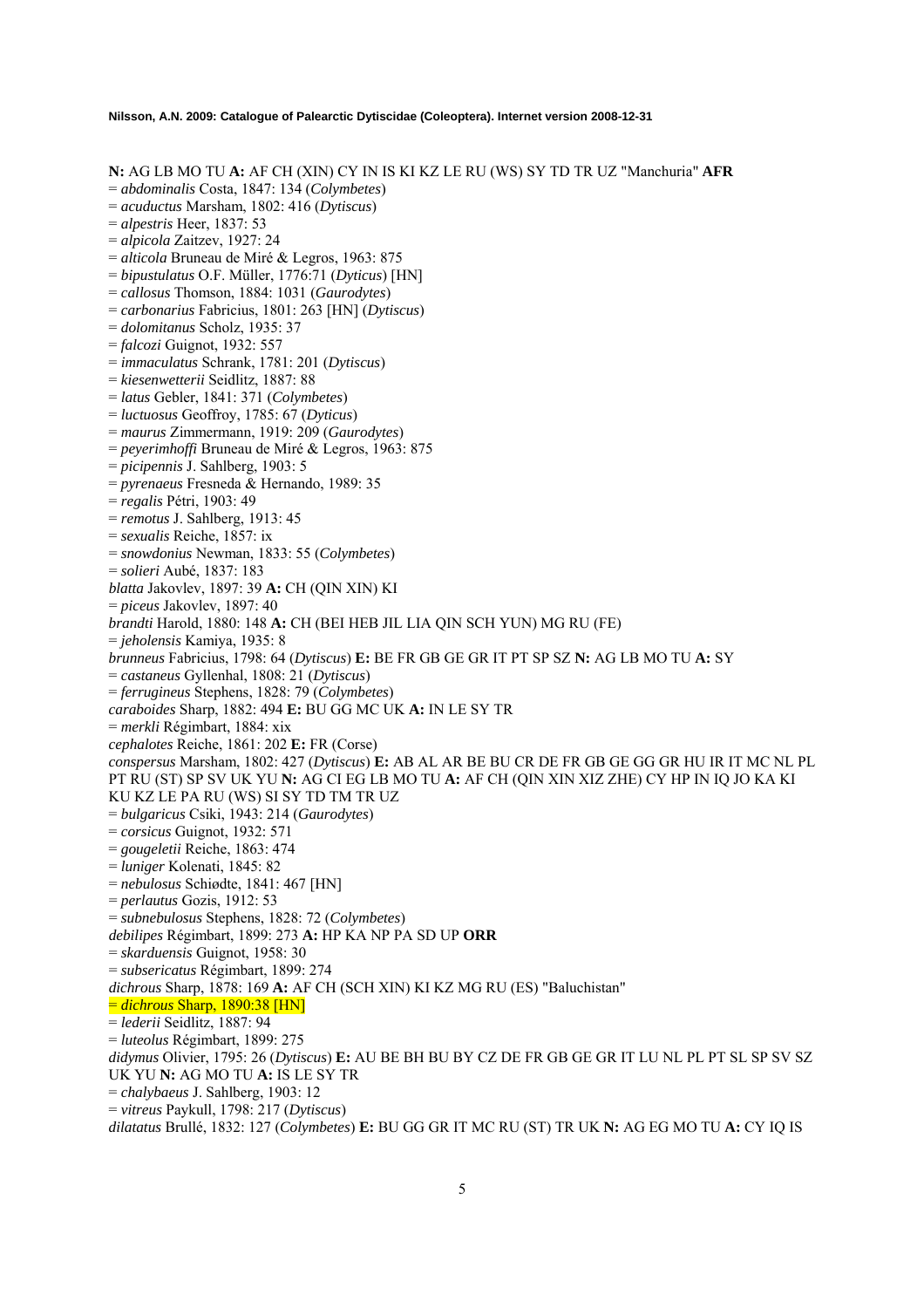KI LE SI SY TR UZ = *balcanicus* Hlisnikovský, 1955: 101 = *castaneus* Sharp, 1882: 500 [HN] = *gory* Aubé, 1837: 162 *faldermanni* Zaitzev, 1927: 22 **E:** AB **A:** IN IS LE SY TR = *iranicus* Guéorguiev, 1965: 257 = *palaestinus* Zimmermann, 1934: 164 (*Gaurodytes*) *freudei* Guéorguiev, 1975: 97 **A:** KA NP UP *friedrichi* Falkenström, 1936: 91 (*Gaurodytes*) **A:** CH (GAN SCH) KI *glacialis* Hochhuth, 1846: 218 **E:** AB AR GG RU (ST) **A:** IN TR = *armeniacus* Sharp, 1882: 497 = *inguttatus* Reitter, 1908: 223 *glazunovi* Zaitzev, 1953: 228 (*Gaurodytes*) **A:** AF UZ *godmanni* Crotch, 1867: 385 **E:** AZ *guttatus baudii* Seidlitz, 1887: 85 **E:** IT *guttatus guttatus* Paykull, 1798: 211 (*Dytiscus*) **E:** AN AU BE BH BU BY CR CZ DE EN FI FR GB GE HU IR IT LS LU MC NL NR PL RO RU (CT NT ST) SK SL SP SV SZ UK YU **A:** HP RU (WS) TR = *nigripes* Costa, 1847: 97 (*Colymbetes*) = *picinus* Marsham, 1802: 428 (*Dytiscus*) = *septemseriatus* J. Sahlberg, 1875: 180 (*Gaurodytes*) = *severior* Gozis, 1912: 63 = *signatus* Grimmer, 1841: 32 (*Colymbetes*) = *styriacus* Sharp, 1882: 496 *heydeni* Wehncke, 1872: 135 **E:** PT SP **N:** MO = *parvulus* Fresneda & Hernando, 1989: 14 *kholini* Nilsson, 1994: 45 **A:** CH (JIL) MG RU (FE) *laferi* Nilsson, 1994: 47 **A:** CH (HEI) MG RU (FE) *lobonyx* Guignot, 1952: 17 **A:** CH (QIN SCH) SD *longissimus* Régimbart, 1899: 275 **A:** BT CH (QIN SCH) SD *maderensis* Wollaston, 1854: 85 **N:** MR *melanarius* Aubé, 1837: 180 **E:** AU BE BH BU BY CZ DE EN FI FR GB GE HU IT LT LU NL NR PL RU (CT NT) SK SV SZ UK YU = *frigidus* Schiødte, 1841: 477 = *kotschyi* Letzner, 1849: 95 = *tarsatus* Zetterstedt, 1838: 132 (*Dyticus*) = *tatricus* Roubal, 1938: 19 *nebulosus* Forster, 1771: 56 (*Dytiscus*) **E:** AB AL AR AU BE BH BU CR CZ DE EN FR GB GE GG GR HU IR IT LA LT LU MA MC NL NR PL PT RU (CT ST) SK SL SP SV SZ YU **N:** AG CI EG LB MO MR TU **A:** CY IN IS JO LE SY TM TR = *abdominalis* Ragusa, 1887: 7 [HN] = *bipunctatus* Fabricius, 1787: 190 [HN] (*Dytiscus*) = *immaculatus* Gschwendtner, 1927: 92 [HN] (*Gaurodytes*) = *mixtus* Guignot, 1949: 6 = *naevius* Gmelin, 1790: 1957 (*Dytiscus*) = *nigromaculatus* Goeze, 1777: 625 (*Dytiscus*) = *notatus* Bergsträsser, 1778: 31 (*Dytiscus*) = *pratensis* Schaufuss, 1882: 620 = *ragusai* Zaitzev, 1908: 123 [RN] = *rugosipennis* Guignot, 1932: 568 = *tesselatus* Geoffroy, 1785: 68 (*Dyticus*) *nevadensis* Håkan Lindberg, 1939: 32 **E:** SP *ommani* Zaitzev, 1908: 424 **A**: CH (QIN) *paludosus* Fabricius, 1801: 266 (*Dytiscus*) **E:** AR AU BE BH BU BY CR CZ DE EN FI FR GB GE GG GR HU IR IT LA LT LU NL NR PL PT RU (CT NT ST) SK SL SP SV SZ UK YU **A:** RU (WS) TR = *marginalis* Sharp, 1882: 502 = *pallidipennis* Laporte, 1835: 103 (*Colymbetes*)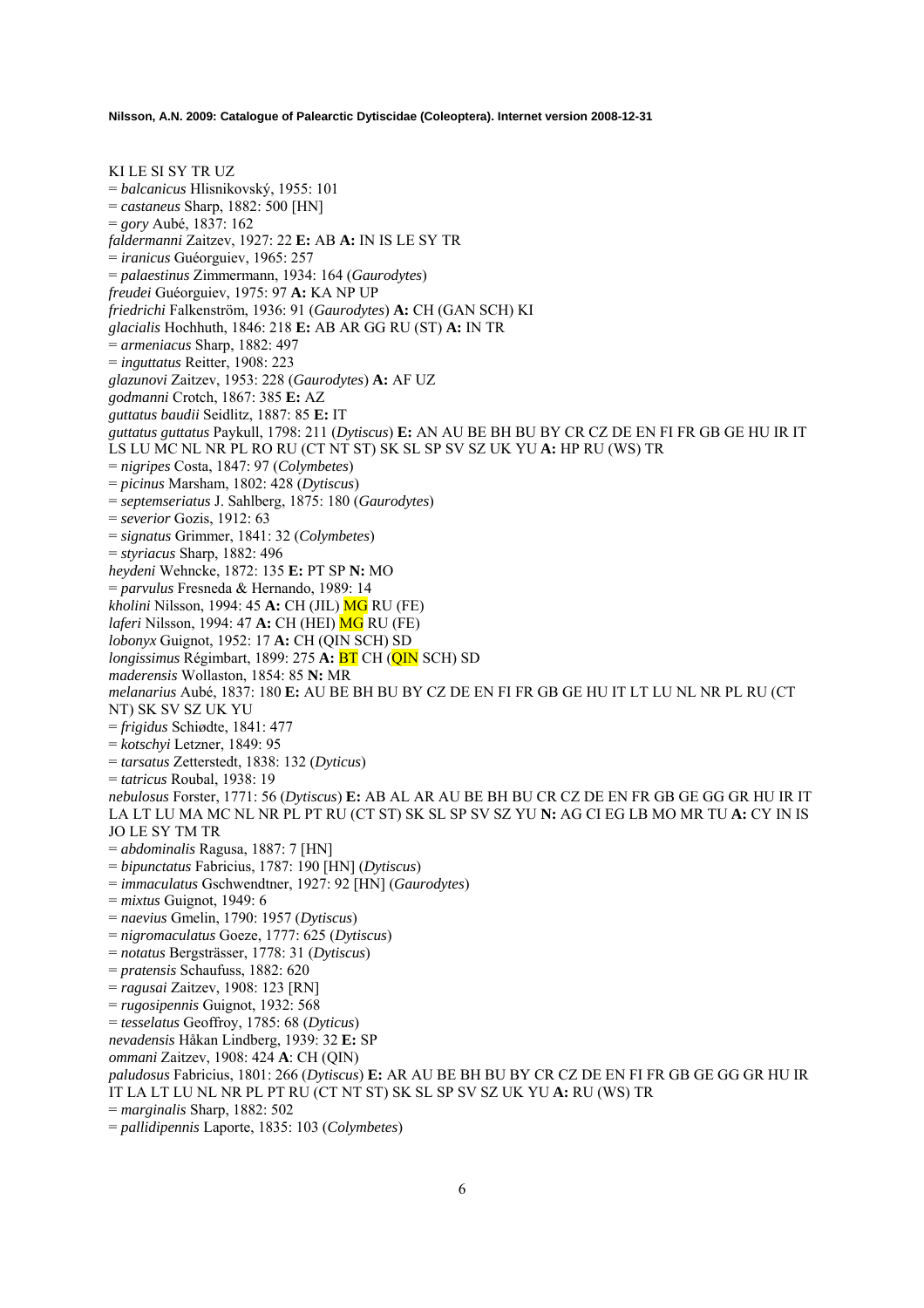= *politus* Marsham, 1802: 419 (*Dytiscus*) *picotae* Foster & Bilton, 1997: 113 **E:** PT *ramblae* Millán & Ribera, 2001:109 **E:** SP *rufulus* Fairmaire, 1859: 272 **E:** FR (Corse) IT (Sardegna) = *marginicollis* Fairmaire, 1860: 631 = *rotundatus* Wehncke, 1872: 136 *safei* Abdul-Karim & Ali, 1986: 277 **A:** IQ *sikhotealinensis* Lafer, 1988: 56 (*Gaurodytes*) **A:** RU (FE) *solskii* Jakovlev, 1897: 40 **A:** AF IN KA KI PA TM UZ *striolatus* Gyllenhal, 1808: 508 (*Dytiscus*) **E:** AU BE BY CR CZ DE EN FI FR GB GE HU IT LA LT NL PL RU (CT NT) SK SV UK = *costatus* Gerhardt, 1910: 42 = *rectus* Babington, 1841: 53 (*Colymbetes*) *svenhedini* Falkenström, 1932: 192 (*Gaurodytes*) **A:** CH (XIN) MG *taiwanensis* Nilsson & Wewalka, 1994: 993 **A:** CH (TAI) *tristis* Aubé, 1838: 356 **E:** RU (NT) **A:** RU (ES FE WS) **NAR**  = *atratus* Mannerheim, 1853: 157 = *crotchi* Zaitzev, 1905: 212 = *dubius* Mannerheim, 1843: 221 = *kurilensis* Kamiya, 1938: 35 = *piceu*s Zaitzev, 1905: 212 [HN] = *piceolus* Zaitzev, 1908: 123 [RN] *udege* Nilsson, 1994: 170 **A:** CH (JIL) NC RU (FE) *unguicularis* Thomson, 1867: 101 (*Eriglenus*) **E:** AU BE BY CZ DE EN FI FR GB GE IR LA LU NL PL RU (CT NT ST) SK SV UK **A:** RU (ES WS) *winkleri* Gschwendtner, 1923: 104 (*Gaurodytes*) **A:** AF CH (XIN) KA KI KZ TD UZ = *pamiricus* Guignot, 1955: 274 *wollastoni* Sharp, 1882: 531 **N:** MR = *dissimilis* Falkenström, 1938: 13 [HN] (*Gaurodytes*) = *falkenstromi* J.Balfour-Browne, 1944: 352 [RN] *yakutiae* Nilsson & Larson, 1990: 229 **A:** RU (ES FE)

**genus** *Hydronebrius* **Jakovlev, 1897: 37** type species *Agabus cordaticollis* Reitter, 1896

*amplicollis* Toledo, 1994: 207 **A:** CH (SCH YUN) *cordaticollis* Reitter, 1896: 233 (*Agabus*) **A:** TD UZ *kashmirensis* Vazirani, 1964: 145 (*Amphizoa*) **A:** KA = *guignoti* Vazirani, 1970: 346 *mattheyi mattheyi* Brancucci, 1980: 171 **A:** PA *mattheyi nepalensis* Brancucci, 1980: 174 **A:** NP

**genus** *Hydrotrupes* **Sharp, 1882: 491** type species *Hydrotrupes palpalis* Sharp, 1882

*chinensis* Nilsson, 2003: 280 **A:** CH (ANH)

**genus** *Ilybiosoma* **Crotch, 1873: 398** type species *Ilybius regularis* LeConte, 1852 = *Nebriogabus* Guignot, 1936: 187 type species *Agabus discicollis* Ancey, 1882 = *Ranagabus* J.Balfour-Browne, 1939: 106 type species *Agabus kermanense* J. Balfour-Browne, 1939

*kermanense* J. Balfour-Browne, 1939: 107 (*Agabus*) **A:** IN *yeti* Brancucci & Hendrich, 2006:132 **A:** CH (XIZ)

**genus** *Ilybius* **Erichson, 1832: 18** type species *Dytiscus fenestratus* Fabricius, 1781

= *Agabidius* Seidlitz, 1887: 97 type species *Ilybius cinctus* Sharp, 1882: 560

= *Asternus* Guignot, 1931: 202 type species *Dytiscus chalconatus* Panzer, 1796

= *Hyobius* Gistel, 1856: 354 type species *Dytiscus fenestratus* Fabricius, 1781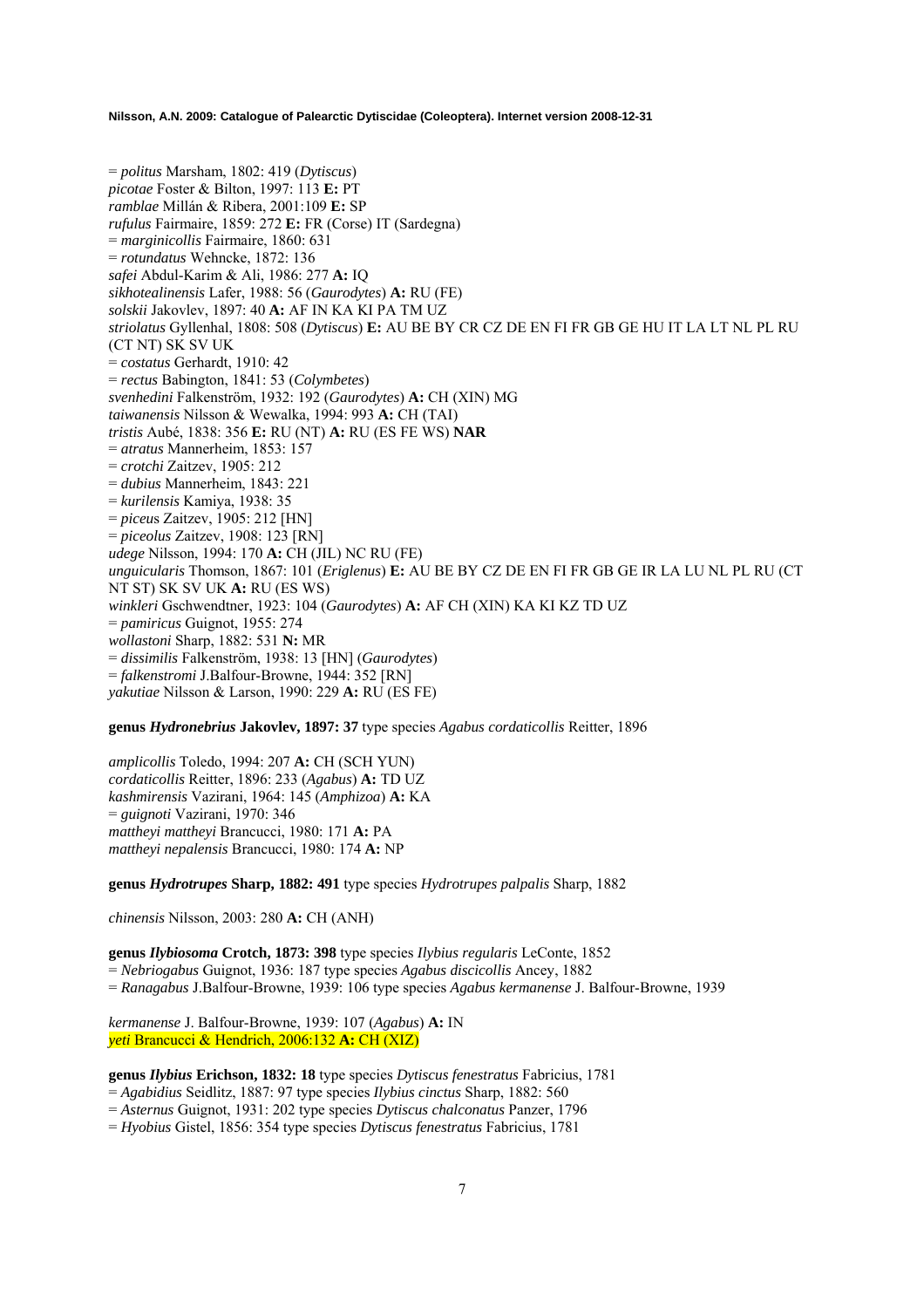= *Idiolybius* Gozis, 1886: 8 type species *Dytiscus fenestratus* Fabricius, 1781

= *Ilybidius* Guignot, 1948: 169 type species *Ilybius discedens* Sharp, 1882: 557

= *Ilyobius* Gemminger & Harold, 1868: 451 type species *Dytiscus fenestratus* Fabricius, 1781

= *Parasternus* Guignot, 1936: 186 type species *Agabus subtilis* Erichson, 1837

*aenescens* Thomson, 1870: 125 **E:** AU BE BY CZ DE EN FI FR GB GE IR IT LA LT LU NL NR PL RU (CT NT) SK SV SZ UK **A:** KZ RU (WS) = *kiesenwetteri* Kraatz, 1872: 166 *albarracinensis* Fery, 1986: 345 (*Agabus*) **E:** FR PT SP = *maestroae* Fresneda & Hernando, 1987: 67 (*Agabus*) *angustior* Gyllenhal, 1808: 500 (*Dytiscus*) **E:** BY DE EN FI GE LA LT NR PL RU (NT) SV **A:** MG RU (ES FE WS) **NAR**  *anjarum* Nilsson, 1999: 36 **A:** CH (HEI) JA RU (ES FE) *apicalis* Sharp, 1873: 51 **A:** CH (BEI GAN HEI HUB JIA JIL JIX LIA SCH SHA SHG SHN) JA RU (FE) SC = *intermediatus* Feng, 1936: 10 *ater* De Geer, 1774: 401 (*Dytiscus*) **E:** AB AL AU BE BH BU BY CR CZ DE EN FI FR GB GE GG GR HU IR IT LA LS LT LU NL NR PL RU (CT NT ST) SK SL SP SV SZ UK **A:** IN RU (ES WS) = *ater* Panzer, 1796: 38/15 [HN] (*Dytiscus*) = *ungularis* LeConte, 1862: 521 (*Colymbetes*) *balkei* Fery & Nilsson, 1993: 103 *(Agabus)* **A:** MG RU (ES FE WS) *bedeli* Zaitzev, 1908: 121 [RN] (*Agabus*) **N:** AG TU = *politus* Reiche, 1861: 369 [HN] (*Agabus*) *chalconatus* Panzer, 1796: 38/t.17 (*Dytiscus*) **E:** AU BE BH BU CR CZ DE EN FI FR GB GE GR HU IR IT LA LT LU MC MD NL PL PT RU (ST) SK SL SP SV SZ UK YU **N:** AG MO **A:** IN IS SY TM TR = *aterrimus* Stephens, 1828: 79 (*Colymbetes*) = *fuscoaenescens* Régimbart, 1878: cxlviii (*Agabus*) = *nigroaeneus* Marsham, 1802: 428 (*Dytiscus*) *chishimanus* Kôno, 1944: 80 **A:** CH (HEI JIL) MG RU (ES FE) = *weymarni* J. Balfour-Browne, 1947: 446 *cinctus* Sharp, 1878: 169 **E:** AB GG RU (ST) UK **A:** CH (GAN GUX HEB HEI HUB JIA JIL LIA SCH SHA TIA XIN YUN) KZ MG RU (ES) UZ = *angustulus* Régimbart, 1899: 289 = *chinensis* Csiki, 1901: 102 = *cinctus* Sharp, 1882:560 [HN] = *cinctus* Sharp, 1890:38 [HN] *crassus* Thomson, 1856: 224 **E:** AU BE CZ DE EN FI GE LT NR PL RU (CT NT) SK SV SZ UK **A:** RU (WS) *dettneri* Fery, 1986: 342 (*Agabus*) **E:** PT SP *discedens* Sharp, 1882: 557 **A:** RU (FE) **NAR**  *erichsoni* Gemminger & Harold, 1868: 454 *(Agabus)* **E:** AB BY DE EN FI GE HU IT LA LT NR PL RU (CT NT) SV SZ **A:** IN JA KZ MG RU (ES FE WS) **NAR**  = *cincticollis* Mäklin, 1881: 22 = *lutosus* Crotch, 1873: 419 [HN] (*Gaurodytes*) *fenestratus* Fabricius, 1781: 294 (*Dytiscus*) **E:** AU BE BH BU BY CR CZ DE EN FI FR GB GE HU IT LA LS LT LU NL NR PL RU (CT NT ST) SK SL SV SZ UK YU **A:** KI RU (ES WS) = *aeneus* Panzer, 1796: 38/t.16 [HN] (*Dytiscus*) = *ciliatus* Olivier, 1791: 311 (*Dytiscus*) = *prescotti* Mannerheim, 1829: 21 (*Colymbetes*) *fuliginosus fuliginosus* Fabricius, 1792: 191 (*Dytiscus*) **E:** AB AN AR AU BE BH BU BY CR CZ DE EN FI FR GB GE GG GR HU IR IT LA LS LT LU MC MD NL NR PL RU (CT NT ST) SK SL SP SV SZ UK YU **N:** MO **A:** IN KZ MG RU (WS) TR = *lacustris* Panzer, 1796: 38/t.14 [HN] (*Dytiscus*) = *pirinicus* Guéorguiev, 1957: 25 *fuliginosus turcestanicus* Gschwendtner, 1934: 74 **A:** CH (XIN) KZ *guttiger* Gyllenhal, 1808: 499 (*Dytiscus*) **E:** AU BE BY CR CZ DE EN FI FR GB GE HU IR IT LA LS LT LU NL NR PL RU (CT NT) SL SV SZ UK **A:** RU (WS) = *immunis* Stephens, 1828: 81 (*Colymbetes*)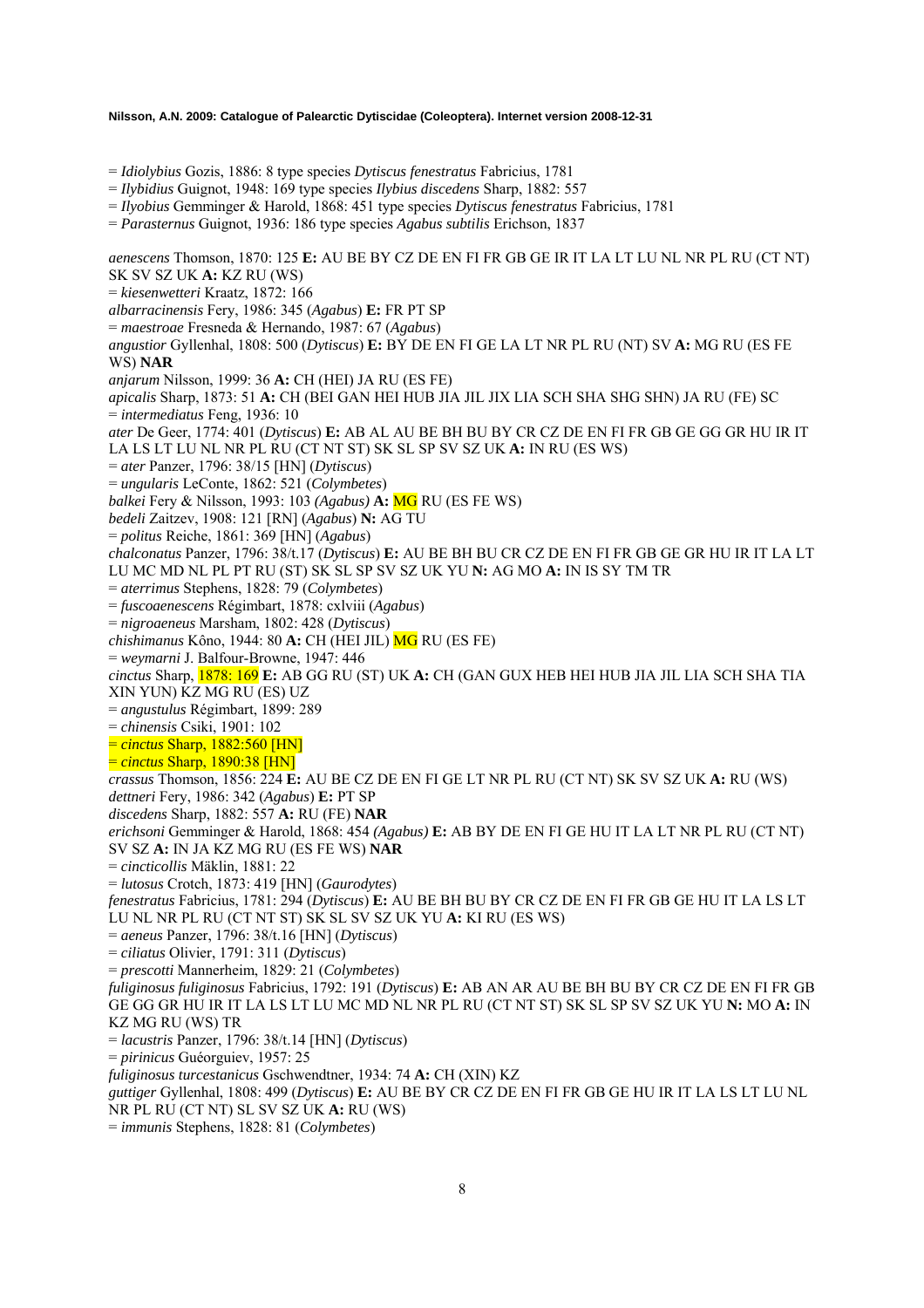= *kiesenwetteri* Wehncke, 1872: 136 [HN] = *quadrinotatus* Stephens, 1828: 83 (*Colymbetes*) *hozgargantae* Burmeister, 1983: 133 (*Agabus*) **E:** SP **N:** MO *hulae* Wewalka, 1984: 137 (*Agabus*) **A:** IS SY TR *jaechi* Fery & Nilsson, 1993: 94 (*Agabus*) **E:** GR TR *lagabrunensis* Schizzerotto & Fery, 1990: 148 (*Agabus*) **E:** IT *lateralis* Gebler, 1832: 40 (*Colymbetes*) **A:** CH (HEI) MG RU (ES FE) = *limbatus* Sharp, 1882: 557 *lenensis* Nilsson, 2000: 31 [RN] **A:** RU (ES WS) "Manchuria" = *aenescens* Poppius, 1905: 18 [HN] (*Agabus*) *lenkoranensis* Fery & Nilsson, 1993: 95 (*Agabus*) **E:** AB **A:** IN *meridionalis* Aubé, 1837: 126 **E:** FR IT PT SP **N:** MO = *hispanicus* Sharp, 1873: 260 *minakawai* Nilsson & Ribera, 2007: 162 **A:** RU (FE) *montanus* Stephens, 1828: 76 (*Colymbetes*) **E:** BE DE FR GB GE IR IT LT LU NL PL PT RU (ST) SP **N:** AG MO = *melanocornis* Zimmermann, 1915: 223 (*Agabus*) *nakanei* Nilsson, 1994: 58 **A:** JA RU (FE) *neglectus* Erichson, 1837: 158 (*Agabus*) **E:** AU BE BY CZ DE EN FR GE HU LA LT LU NL PL RU (CT NT ST) SK SV SZ UK *obtusus* Sharp, 1882: 558 **A:** CH (SCH) MG RU (ES) *opacus* Aubé, 1837: 173 (*Agabus*) **E:** FI NR RU (NT) SV **A:** MG RU (ES FE WS) **NAR** = *gelidus* Fall, 1926: 142 [HN] (*Agabus*) = *mimmi* J. Sahlberg, 1875: 182 (*Gaurodytes*) [HN] = *mimmii* J. Sahlberg, 1874: xiv (*Gaurodytes*) = *pseudoconfertus* Wallis, 1926: 90 (*Agabus*) = *rufinus* Marseul, 1882: 28 (*Agabus*) = *sachalinensis* Kamiya, 1938: 37 (*Agabus*) = *sharpi* Jacobson, 1908: 430 [RN] (*Agabus*) = *sibericus* Sharp, 1882: 519 [HN] (*Agabus*) *ovalis* Gschwendtner, 1934: 74 **A:** RU (ES) *pederzanii* Fery & Nilsson, 1993: 95 (*Agabus*) **E:** IT *picipes* Kirby, 1837: 71 (*Colymbetes*) **E:** FI NR SV **A:** RU (WS) **NAR**  *poppiusi* Zaitzev, 1907: 208 **A:** CH (SCH) MG RU (ES) *pseudoneglectus* Franciscolo, 1972: 84 (*Agabus*) **E:** BU CR GR IT YU = *skiathos* Hinterseher, 1981: 87 (*Agabus*) *quadriguttatus* Lacordaire, 1835: 316 (*Colymbetes*) **E:** AU BE BU BY CR CZ DE EN FI FR GB GE GG GR HU IR IT LA LS LT LU NL NR PL RO RU (CT NT ST) SK SL SP SV SZ UK YU **A:** IN TR = *obscurus* Marsham, 1802: 414 [HN] (*Dytiscus*) = *sexdentatus* Schiødte, 1841: 487 *samokovi* Fery & Nilsson, 1993: 91 (*Agabus*) **E:** BU *satunini* Zaitzev, 1913: 196 (*Agabus*) **E:** GG RU (ST) **A:** RU (WS) TR *similis* Thomson, 1856: 225 **E:** BY DE EN FI FR GE HU LA LT NR RU (CT NT) PL SV UK = *ovatus* Hochhuth, 1871: 237 *subaeneus* Erichson, 1837: 156 **E:** AB AR AU BE BY CR CZ DE EN FI FR GB GE GG HU IR IT LA LT LU MD NL NR PL RU (CT NT ST) SK SV SZ UK **A:** KZ MG RU (ES WS) **NAR**  = *badenii* Wehncke, 1872: 164 = *chalybeatus* C.G Thomson, 1860: 48 = *lapponicus* Scholz, 1917: 251 = *suffusus* Crotch, 1873: 411 = *viridiaeneus* Crotch, 1873: 411 *subtilis* Erichson, 1837: 157 (*Agabus)* **E:** AU BY CZ DE EN FI FR GE HU IT LA LT NR PL RU (CT NT) SK SV UK **A:** RU (ES WS) = *altaicus* Gebler, 1848: 73 *vittiger* Gyllenhal, 1827: 379 (*Dytiscus*) **E:** FI NR RU (NT) SV **A:** RU (WS) **NAR**  *wasastjernae* C.R. Sahlberg, 1824: 167 (*Dyticus*) **E:** AU BY CZ DE FI GB GE LA LT NR PL RU (CT NT) SV UK **A:** RU (WS) **NAR**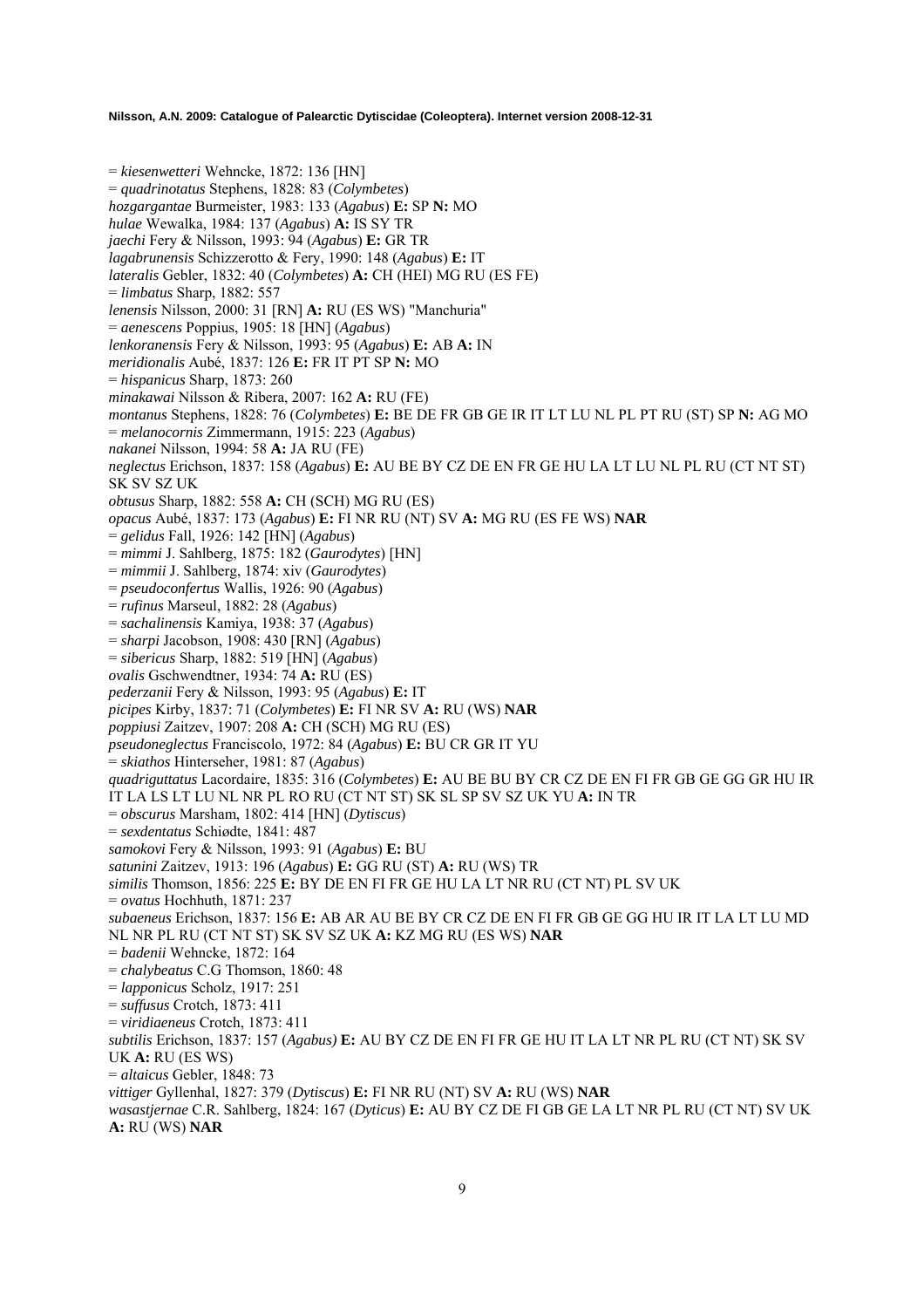= *kenaiensis* Fall, 1926: 141 (*Agabus*) = *palustris* Wallis, 1926: 92 (*Agabus*) *wewalkai* Fery & Nilsson, 1993: 85 (*Agabus*) **A:** TR

**genus** *Platambus* **Thomson, 1859: 14** type species *Dytiscus maculatus* Linnaeus, 1758

- = *Agabinus* Crotch, 1873:397 type species *Colymbetes glabrellus* Motschulsky, 1859
- *= Agraphis* Guignot, 1954: 199 type species *Agraphis confossa* Guignot, 1954 (=*Agabus sawadai* Kamiya, 1932)
- = *Allogabus* Guignot, 1954:199 type species *Agabus americanus* Aubé, 1838
- = *Anagabus* Jakovlev, 1897: 38 type species *Anagabus semenovi* Jakovlev, 1897
- *= Colymbinectes* Falkenström, 1936a: 97 type species *Colymbinectes ater* Falkenström, 1936
- = *Neoplatynectes* Vazirani, 1970: 305 type species *Platynectes princeps* Régimbart, 1888
- = *Paraplatynectes* Vazirani, 1970: 305 type species *Platynectes guttula* Régimbart, 1899
- = *Stictogabus* Guignot, 1948: 167 type species *Agabus angulicollis* Régimbart, 1899

*angulicollis* Régimbart, 1899: 273 (*Agabus*) **A:** CH (BEI HEB NMO SCH SHA SHX XIZ) *ater* Falkenström, 1936: 97 (*Colymbinectes*) **A:** CH (GUI SCH YUN) *balfourbrownei* Vazirani, 1965: 28 **A:** CH (YUN) NP UP **ORR**  *biswasi* Vazirani, 1965: 32 **A:** NP UP *dabieshanensis* Nilsson, 2003: 266 **A:** CH (ANH) *denticulatus* Nilsson, 2003: 270 **A:** CH (SCH) *elongatus* Bian & Ji, 2008: 33 **A:** CH (HAI) *excoffieri* Régimbart, 1899: 281 **A:** CH (GAN GUI HAI HEB HUN SCH SHA SHN YUN XIZ ZHE) **ORR**  *fimbriatus* Sharp, 1884: 445 **A:** CH (JIL GAN HEB SCH) JA RU (FE) SC = *kansouis* Feng, 1936: 9 *guttulus* Régimbart, 1899: 283 (*Platynectes*) **A:** CH (SHG) *heteronychus* Nilsson, 2003: 271 **A:** CH (GUA) *ikedai* Nilsson, 1997: 635 (*Agabus*) **A:** JA *insolitus* Sharp, 1884: 444 (*Agabus*) **A:** JA *kempi* Vazirani, 1970: 330 (*Agraphis*) **A:** BT NP SD *khukri* Brancucci, 1990: 240 **A:** NP *koreanus* Nilsson, 1997: 636 (*Agabus*) **A:** RU (FE) SC *lindbergi* Guéorguiev, 1963: 218 **A:** AF HP PA UP **ORR**  = *guignoti* Vazirani, 1965: 27 *lineatus* Gschwendtner, 1935: 62 **A:** AP BT NP PA UP **ORR** *lunulatus* Fischer von Waldheim, 1829: 26 (*Colymbetes*) **E:** AB AR GG GR RU (ST) TR **N:** EG **A:** IN LE TR = *sinuatus* Aubé, 1837: 148 (*Agabus*) *maculatus* Linnaeus, 1758: 412 (*Dytiscus*) **E:** AL AN AR AU BE BH BU BY CR CZ DE EN FI FR GB GE GG GR HU IT LA LS LT LU MC NL NR PL RO SK SL SP RU (CT NT ST) SV SZ UK YU **A:** IN MG RU (WS) TR = *biocellatus* O.F. Müller, 1776: 72 (*Dytiscus*) = *cantalicus* Pic, 1912: 57 = *caucasicus* Zaitzev, 1927: 18 = *escalerai* Régimbart, 1900: 121 = *glacialis* Graells, 1858: 42 [HN] (*Agabus*) = *graellsi* Gemminger & Harold, 1868: 455 [RN] (*Agabus*) = *hebraicus* Geoffroy, 1785: 70 (*Dyticus*) = *inornatus* Schilsky, 1888: 183 = *ornatus* Herbst, 1784: 125 (*Dytiscus*) = *pulchellus* Heer, 1839: 149 (*Colymbetes*) *micropunctatus* Nilsson, 2003: 269 **A:** CH (GUA) *nepalensis* Guéorguiev, 1968: 42 (*Stictogabus*) **A:** AP BT NP SD = *bhutanensis* Wewalka, 1975: 157 *optatus* Sharp, 1884: 445 (*Agabus*) **A:** CH (FUJ JIX) JA = *miyamotoi* Nakane, 1959: 95 (*Gaurodytes*) *pictipennis* Sharp, 1873: 49 (*Agabus*) **A:** JA RU (FE) "Korea" *princeps* Régimbart, 1888: 615 (*Platynectes*) A: CH (GUA HKG YUN) **ORR**  *punctatipennis* Brancucci, 1984: 153 **A:** CH (FUJ GUA JIX)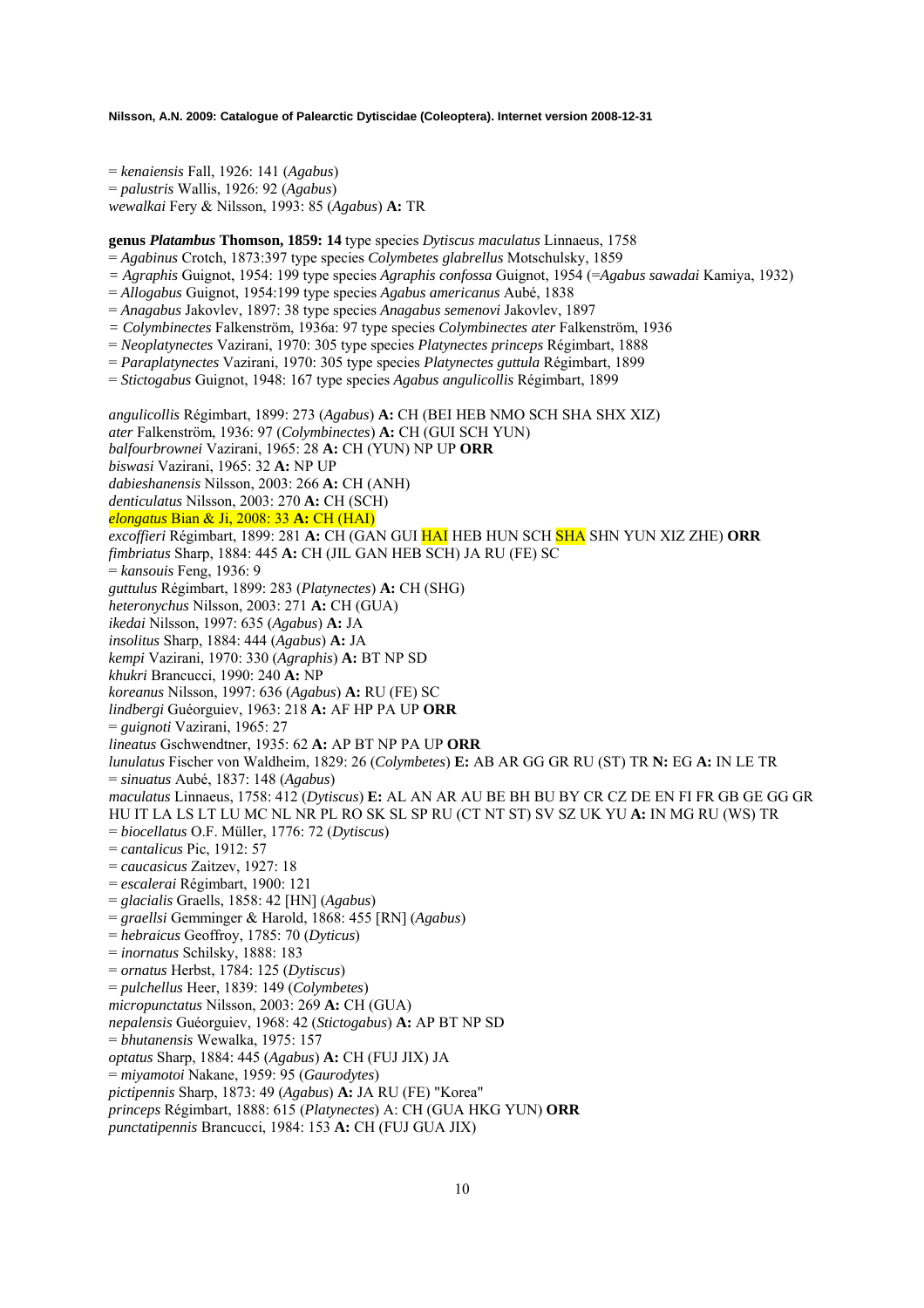*satoi* Brancucci, 1982: 226 **A:** BT NP *sawadai* Kamiya, 1932: 6 (*Agabus*) **A:** JA = *confossus* Guignot, 1954: 200 (*Agraphis*) *schaefleini* Brancucci, 1988: 188 **A:** CH (YUN) **ORR**  *schillhammeri* Wewalka & Brancucci, 1995: 99 **A:** CH (GUI HUB HUN SCH SHA) *semenowi* Jakovlev, 1897: 38 (*Anagabus*) **A:** KI TD *sogdianus* Jakovlev, 1897: 39 (*Anagabus*) **A:** AF KA KI NP PA TD UZ = *holzschuhi* Wewalka, 1975: 155 = *jucundus* Guignot, 1954: 222 (*Agabus*) = *ledouxi* Legros, 1977: 14 (*Anagabus*) = *limbibasis* Reitter, 1900: 226 (*Anagabus*) = *vatelloides* Régimbart, 1899: 270 (*Agabus*) *striatus* Zeng & Pu, 1992: 482 (*Hydronebrius*) **A:** CH (SCH YUN) *stygius* Régimbart, 1899: 279 (*Agabus*) **A**: CH (BEI HEB JIL LIA SCH SHN YUN) JA SC *= jilanzhui* Wewalka & Brancucci, 1995: 98 *= nakanei* Nilsson, 1997: 631 (*Agabus*) *ussuriensis* Nilsson, 1997: 632 (*Agabus*) **A:** CH (FUJ HEB JIL LIA) NC RU (FE) SC *wewalkai* Brancucci, 1982: 120 **A:** KA *wittmeri* Wewalka, 1975: 158 **A:** BT NP **ORR**  *wulingshanensis* Brancucci, 2005: 1 **A:** CH (HUB HUN) *yaanensis* Nilsson, 2003: 272 **A:** CH (SCH)

**genus** *Platynectes* **Régimbart, 1879: 454** type species *Agabus decemnotatus* Aubé, 1838

**subgenus** *Gueorguievtes* Vazirani, 1976: 170 type species *Agabus dissimilis* Sharp, 1873 = *Metaplatynectes* Guéorguiev, 1978: 271 type species *Dytiscus decempunctatus* Fabricius, 1775

*babai* Satô, 1982: 3 **A:** CH (TAI) *chujoi* Satô, 1982: 1 **A:** JA (Ryukyu Islands) *deletus* Régimbart, 1899: 287 **A:** JA *dissimilis* Sharp, 1873: 50 (*Agabus*) **A:** CH (ANH FUJ GUA GUI HUN JIX SHA SHX ZHE) *gemellatus* Štastný, 2003: 235 **A:** CH (FUJ GUA GUI GUX HKG JIX MAC TAI) *hainanensis* Nilsson, 1998: 110 **A:** CH (HAI) *kashmiranus kashmiranus* J.Balfour-Browne, 1944: 352 [RN] **A:** AF BT CH (XIZ) HP KA NP PA SD UP **ORR** = *lineatus* Redtenbacher, 1844: 503 [HN] (*Colymbetes*) *kashmiranus lemberki* ŠÄastný, 2003: 230 **A:** CH (YUN) *major* Nilsson, 1998: 114 **A:** CH (YUN) **ORR**  *mazzoldii* ŠÄastný, 2003: 240 **A:** CH (YUN) **ORR** *nanlingensis* ŠÄastný, 2003: 236 **A:** CH (FUJ GUA) *rihai* Štastný, 2003: 243 **A:** CH (SHN) *wewalkai* ŠÄastný, 2003: 224 **A:** NP

subfamily **Colymbetinae** Erichson, 1837 tribe Colymbetini Erichson, 1837

**genus** *Colymbetes* **Clairville, 1806: 188** type species *Dytiscus striatus* Linnaeus, 1758 = *Cymatopterus* Dejean, 1833: 54 type species *Dytiscus fuscus* Linnaeus, 1758

*dahuricus* Aubé, 1837: 99 **A:** CH (JIL) MG RU (ES FE) **NAR** = *obscuratus* Mannerheim, 1853: 154 (*Cymatopteru*s) = *seminiger* LeConte, 1862: 522 *dolabratus* Paykull, 1798: 204 (*Dytiscus*) **E:** FI IC NR RU (NT) SV **A:** RU (ES FE WS) **NAR**  = *drewseni* LeConte, 1862: 523 = *groenlandicus* Aubé, 1838: 233 = *thomsoni* Sharp, 1882: 628 *= tolli* Zaitzev, 1907: 209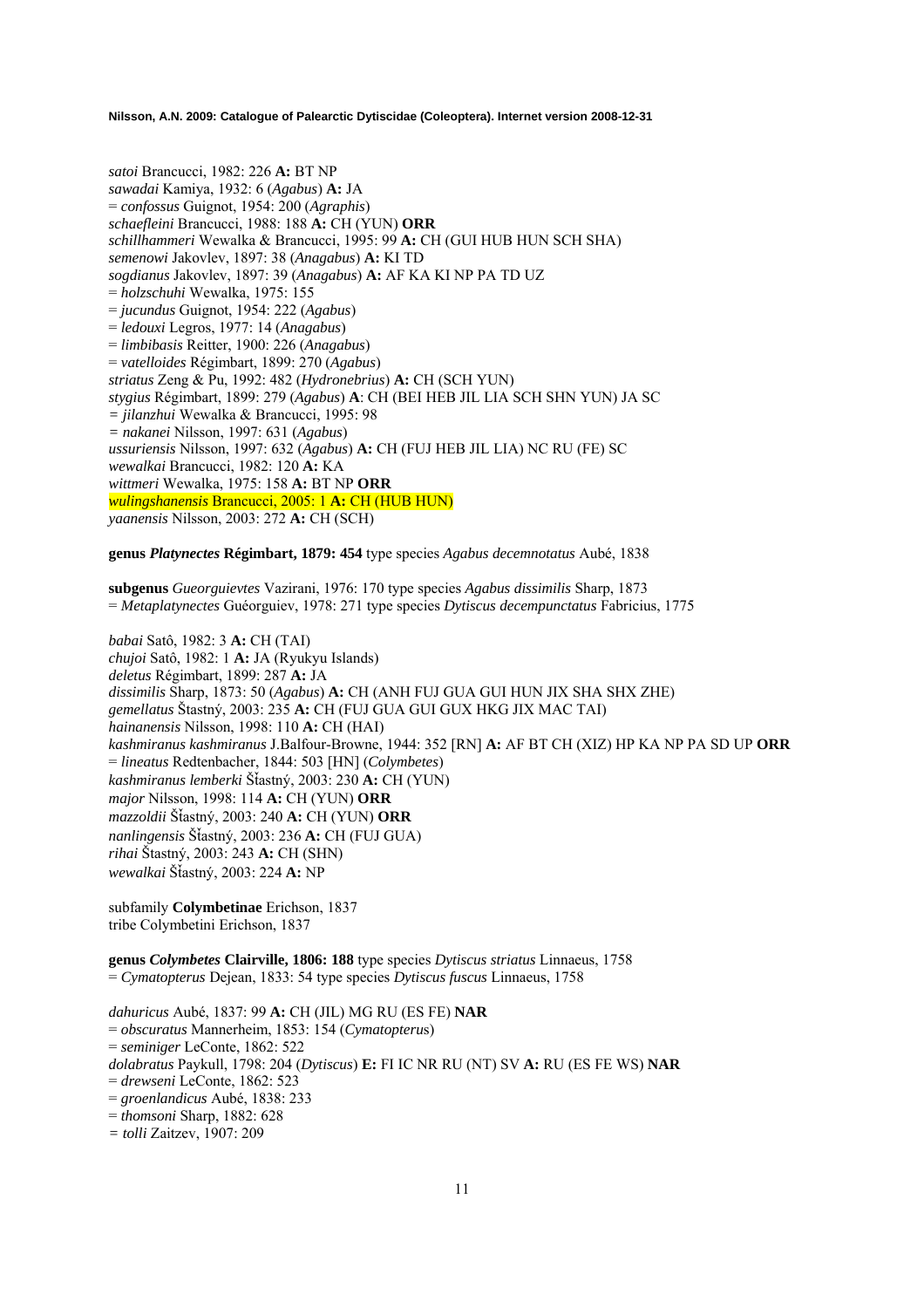= *triseriatus* Kirby, 1837: 73 *fuscus* Linnaeus, 1758: 411 (*Dytiscus*) **E:** AR AU BE BH BU BY CR CZ DE EN FI FR GB GE GR HU IR IT KZ LA LS LT LU MA MC NL NR PL PT RU (CT NT ST) SK SL SP SV SZ TR UK YU **N:** AG EG LB MO TU **A:**  AF CH (XIZ) CY IN IS KA KZ LE RU (WS) SI SY TR UZ = *affinis* Stein, 1881: 222 = *semirufus* Zimmermann, 1921: 89 = *transversestriatus* DeGeer, 1774: 399 (*Dytiscus*) *koenigi* Zaitzev, 1927: 30 **E:** GG **A:** IN TR *magnus* Feng, 1936: 12 **A:** CH (HEI TIA) *mesepotamicus* Abdul-Karim & Ali, 1986: 278 **A:** IQ *minimus* Zaitzev, 1908: 420 **A:** CH (QIN XIZ) *paykulli* Erichson, 1837: 149 **E:** BY DE EN FI GE LA LT NL NR PL RU (CT NT) SV UK **A:** RU (ES KZ WS) *piceus* Klug, 1834: t.33: 6 **N:** EG **A:** IN IQ KU SA SI YE = *procerus* Sharp, 1882: 631 = *simplex* Walker, 1871: 11 *pseudostriatus* Nilsson, 2002:191 **A:** CH (HEI) JA MG RU (ES FE) *schildknechti* Dettner, 1983: 39 **E:** FR IT PT SP **N:** AG LB MO TU *semenowi* Jakovlev, 1896: 176 (*Cymatopterus*) **E:** AB GG RU (ST) UK **A:** AF CH (XIN XIZ) IN KZ TM = *kokujewi* Jakovlev, 1896: 180 (*Cymatopterus*) *striatus* Linnaeus, 1758: 411 (*Dytiscus*) **E:** BE BH BY CR CZ DE EN FI FR GE HU KZ LA LT NR PL RU (CT NT ST) SK SL SV UK **A:** KZ RU (ES WS) = *bogemanni* Gyllenhal, 1813: 687 (*Dytiscus*) *substrigatus* Sharp, 1882: 630 **A:** SA YE *tschitscherini* Jakovlev, 1896: 177 (*Cymatopterus*) **A:** CH (XIN) *vagans* Sharp, 1882: 630 **A:** IN KU

**genus** *Meladema* **Laporte, 1835: 98** type species *Meladema coriacea* Laporte, 1835

*coriacea* Laporte, 1835: 98 **E:** BU FR GR IT MA PT SP **N:** AG CI LB MO TU **A:** TR *imbricata* Wollaston, 1871: 220 (*Scutopterus*) **N:** CI *lanio* Fabricius, 1775: 231 (*Dytiscus*) **N:** MR = *lowei* Gray in Griffith, 1831: 284 (*Colymbetes*)

**genus** *Melanodytes* **Seidlitz, 1887: 24** type species *Dytiscus pustulatus* Rossi, 1792

*pustulatus* Rossi, 1792: 68 (*Dytiscus*) **E:** AL BU CR FR GR IT

**genus** *Rhantus* **Dejean, 1833: 54** type species *Colymbetes pulverosus* Stephens, 1828 (= *Colymbetes suturalis* W.S. MacLeay, 1825)

**subgenus** *Nartus* Zaitzev, 1907: 103 type species *Dytiscus grapii* Gyllenhal, 1808 = *Ilybiomorphus* Porta, 1923: 259 type species *Dytiscus grapii* Gyllenhal, 1808 = *Rantogiton* Gozis, 1910: 6 type species *Dytiscus grapii* Gyllenhal, 1808

*grapii* Gyllenhal, 1808: 505 (*Dytiscus*) **E:** AU BH BU BY CR CZ DE EN FI FR GB GE HU IR IT LA LT NL NR PL RO RU (CT NT ST) SK SL SV SZ UK YU = *niger* Lacordaire in Boisduval & Lacordaire, 1835: 314 *(Colymbetes)* 

**subgenus** *Rhantus* Dejean, 1833: 54 type species *Colymbetes pulverosus* Stephens, 1828 (*= Colymbetes suturalis* W.S. MacLeay, 1825)

*bistriatus* Bergsträsser, 1778: 42 (*Dytiscus*) **E:** AL AU BE BH BU BY CR CZ DE EN FI FR GB GE GR HU IT KZ LA LT NL PL SK RU (CT NT ST) SV SZ UK **A:** IN MG RU (WS) TM

= *aberratus* Gemminger & Harold, 1868: 448

= *nigropunctatus* Motschulsky, 1860: 302

*= pericaspius* Guignot, 1956: 398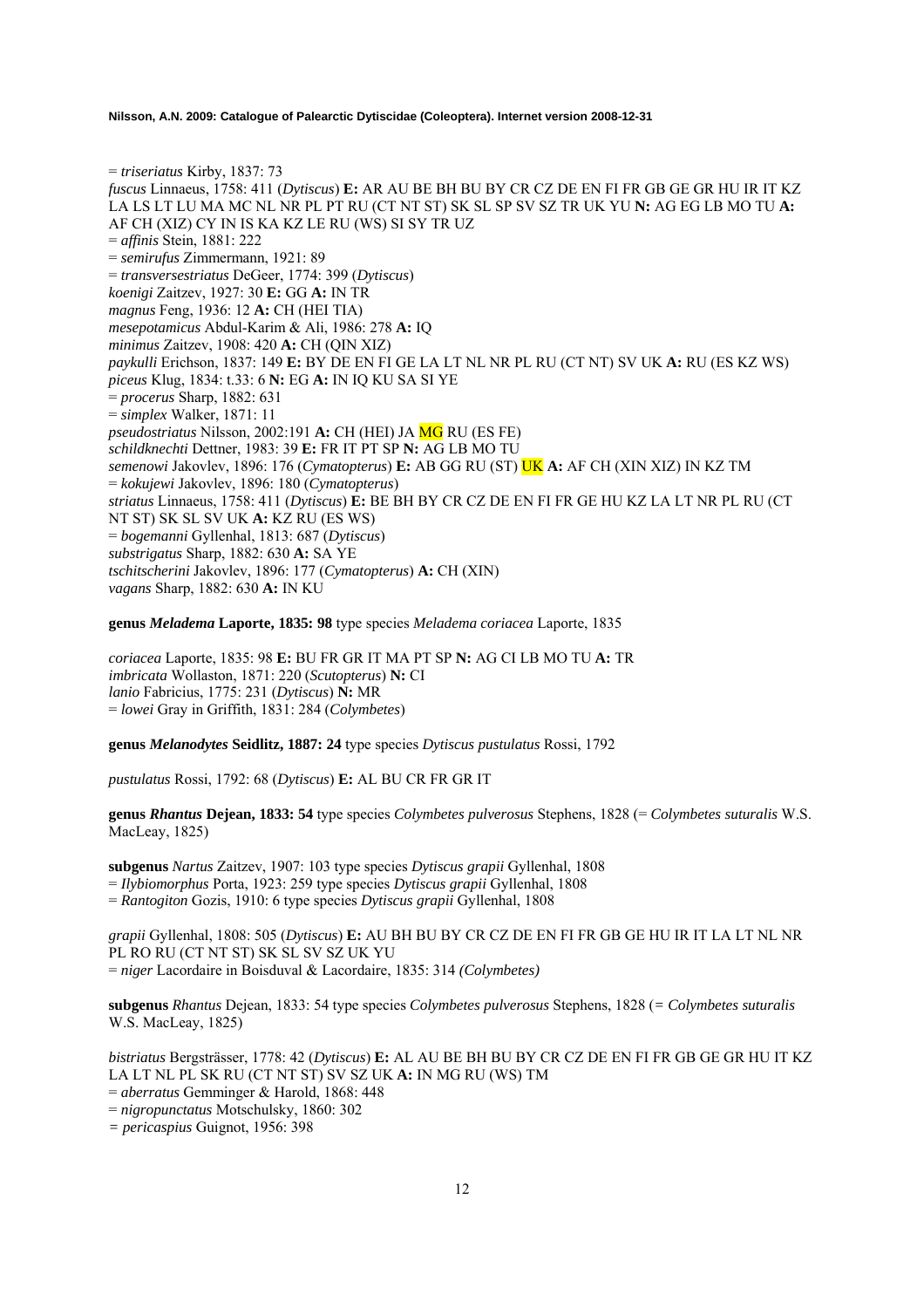*consputus* Sturm, 1834: 83 (*Colymbetes*) **E:** AU BH CZ FR GE HU PL RO RU (CT ST) SK SL **A:** RU (WS) = *dressleri* Zimmermann, 1920:200 = *luteicollis* Gebler, 1848: 72 *erraticus* Sharp, 1884: 446 **A:** JA RU (FE) *exsoletus* Forster, 1771: 57 (*Dytiscus*) **E:** AU BE BH BY CR DE EN FI FR GB GE IR IT LA LT LU MD NL NR PL PT RU (CT NT ST) SK SL SV SZ UK YU **A:** RU (ES WS) TM = *adspersus* Panzer, 1796: 38/t.18 (*Dytiscus*) = *collaris* Paykull, 1798: 200 [HN] (*Dytiscus*) = *insolatus* Gebler, 1829: 66 (*Colymbetes*) = *melanopterus* Zetterstedt, 1828: 211 (*Dyticus*) = *nigriventris* Newbery & Sharp, 1915 [HN] = *oculatus* Herbst, 1784: 125 (*Dytiscus*) *fennicus* Huldén, 1982: 125 **E:** BY FI RU (CT NT ST) SV *formosanus* Kamiya, 1938: 42 **A:** CH (TAI) *friedrichi* Falkenström, 1936: 227 **A:** RU (SCH) *frontalis* Marsham, 1802: 425 (*Dytiscus*) **E:** AB AR AU BE BH BY CR CZ DE EN FI FR GB GE GG HU IR IT KZ LA LS LT LU MD NL NR PL RU (CT NT ST) SK SL SV SZ UK YU **A:** KZ MG RU (ES WS) TR = *flavicollis* Eschscholtz, 1818: 458 (*Dytiscus*) = *gyllenhalii* Laporte, 1840: 162 (*Colymbetes*) = *punctatus* Hoppe, 1795: 32 [HN] (*Dytiscus*) = *semicirculatus* Schneider, 1898: 51 = *suturalis* Lacordaire, 1835: 311 [HN] = *vermicularis* Fauvel, 1889:82 = *virgulatus* Illiger, 1806: 225 (*Dyticus*) *gogonensis* Wewalka, 1975: 160 **A:** BT *hispanicus* Sharp, 1882: 622 **E:** FR PT SP **N:** AG EG MO *includens* Walker, 1871: 11 **N:** EG **A:** IS SA SI SY YE **AFR**  = *aulicus* Omer-Cooper, 1931: 789 = *elevatus* Sharp, 1882: 609 = *pictiventris* Régimbart, 1905: 208 *incognitus* Scholz, 1927: 147 **E:** BY LA PL RU (CT NT) SK UK *latitans* Sharp, 1882: 621 **E:** AU BE BU BY CR CZ EN FR GE HU IT LA LT MD NL PL RU (CT ST) SK SL SZ UK **A:** KZ RU (ES WS) *notaticollis* Aubé, 1837: 107 (*Colymbetes*) **E:** AU BY CZ DE EN FI FR GE GG IT LA LT MD NR PL RO RU (CT NT) SK SV SZ **A:** CH (HEI JIL) JA MG RU (ES FE WS) = *infuscatus* Erichson, 1837: 151 *(Colymbetes)*  = *nigriventris* Motschulsky, 1860: 101 = *vibicicollis* Hochhuth, 1846: 216 (*Colymbetes*) *ovalis* Gschwendtner, 1936: 371 **A:** BT NP SD *pederzanii* Toledo & Mazzoldi, 1996: 237 **A:** CH (SCH) *rufus* Zimmermann, 1922: 20 **A:** KI RU (WS) = *subparallelus* Scholz, 1927: 146 *sexualis* Zimmermann, 1919: 219 **A:** CH (XIZ) HP NP SD *sikkimensis* Régimbart, 1899: 306 **A:** BT CH (HEB SCH YUN) HP NP PA SD **ORR**  = *punjabensis* Vazirani, 1970: 355 *suturalis* W.S. MacLeay, 1825: 31 (*Colymbetes*) **E:** AB AR AU AZ BE BH BU BY CR CZ DE EN FI FR GB GE GG GR HU IR IT LA LS LT LU MA MC NL NR PL PT RU (CT ST) SK SL SP SV SZ UK YU **N:** EG LB MO **A:** AF CH (BEI FUJ GAN GUA GUI GUX HEB HEI HUB JIA JIL LIA MAC NMO QIN SCH SHN SHX TAI XIZ YUN ZHE) CY HP IN IQ IS JA KA KI KU KZ MG NC NP PA RU (ES FE WS) SA SC SD SI TD TM TR UZ **AUR ORR**  = *annamita* Régimbart, 1899: 309 = *australis* Aubé, 1838: 236 (*Colymbetes*) = *birmanicus* Vazirani, 1970: 352 = *bramardi* Guignot, 1942: 87 = *chinensis* Falkenström, 1936: 228

= *dispar* Régimbart, 1899: 308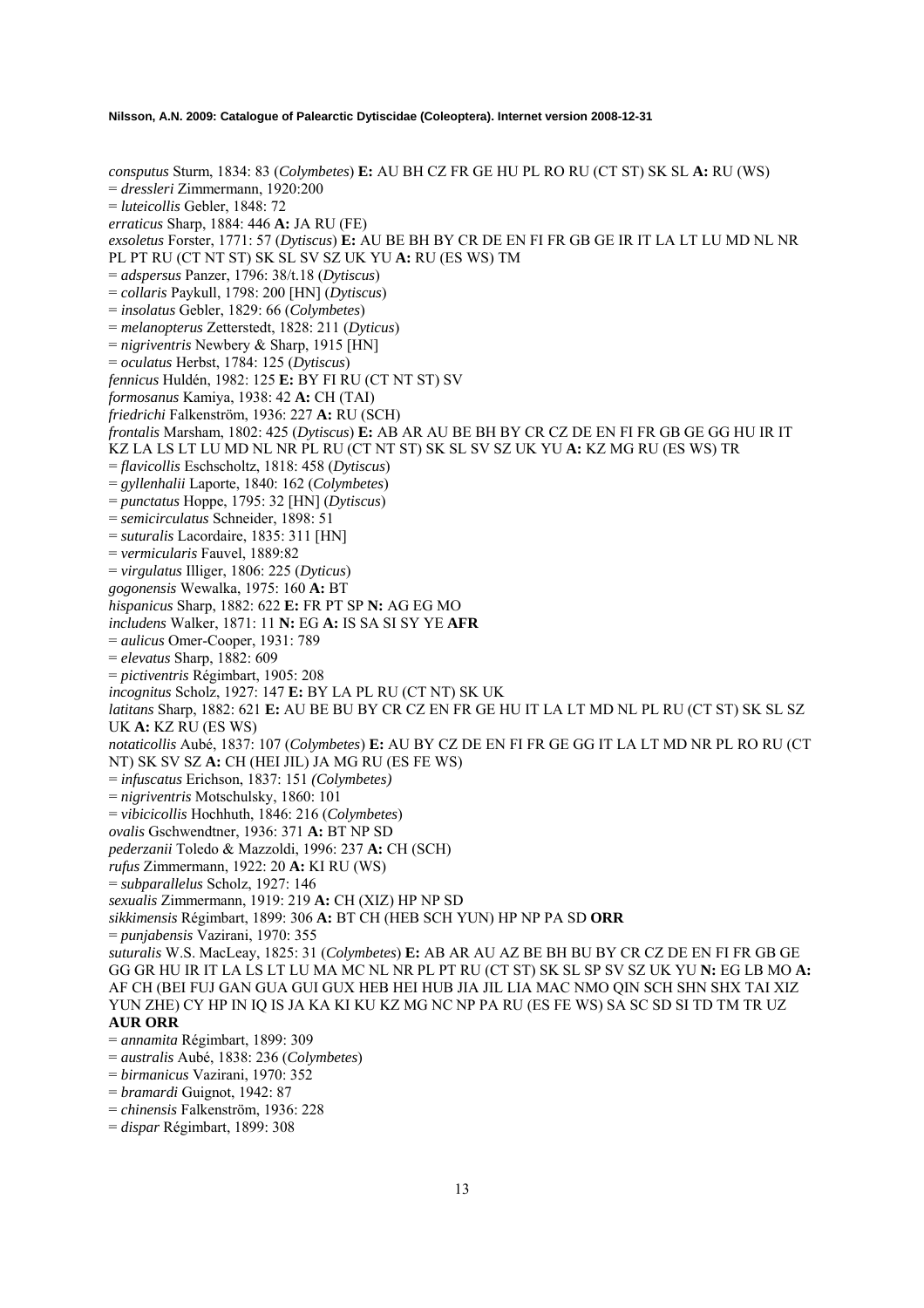= *flaviventris* Schilsky, 1908:600 = *hypochlorus* Gozis, 1911: 36 = *montrouzieri* Lucas, 1860: 243 (*Colymbetes*) = *morneri* Falkenström, 1937: 41 = *neoguineensis* Guéorguiev & Rocchi, 1993: 149 = *pulverosus* Stephens, 1828: 69 (*Colymbetes)* = *punctatus* Geoffroy, 1785: 70 [HN] (*Dyticus*) = *regimbarti* Jakovlev, 1896: 182 = *ruficollis* Schilsky, 1908:600 = *rufimanus* White, 1846: 6 (*Colymbetes*) = *sharpi* Jakovlev, 1896: 183 *suturellus* Harris, 1828: 164 (*Colymbetes*) **E:** AU BE BU BY CR CZ DE EN FI FR GB GE HU IR IT LA LT LU MD NL NR PL RU (CT NT) SK SV UK YU **A:** RU (ES FE WS) **NAR**  = *semilineatus* Fleischer, 1898: 25 = *subopacus* Mannerheim, 1853: 157 (*Agabus*) = *zimmermanni* Wallis, 1933: 274 *taprobanicus* Sharp, 1890: 346 **A:** HP NP PA UP **ORR**  *thibetanus* Régimbart, 1899: 307 **A:** CH (HUB JIX SCH) = *aequimarginatus* Falkenström, 1936: 232 = *laticollis* Régimbart, 1899: 308 *vermiculatus* Motschulsky, 1860: 101 **A:** CH (HEI) MG RU (ES) *yessoensis* Sharp, 1891: 6 **A:** CH (FUJ HUN JIX LIA) JA SC

subfamily **Copelatinae** Branden, 1885 tribe Copelatini Branden, 1885

**genus** *Copelatus* **Erichson, 1832: 18** type species *Dytiscus posticatus* Fabricius, 1801

*atrosulcatus* Régimbart, 1906: 251 **A:** YE **AFR**  *bacchusi* Wewalka, 1981: 66 **A:** UP *bangalorensis* Vazirani, 1970: 311 **A:** CH (GUX SHG YUN) NP **ORR**  *erichsonii* Guérin-Méneville, 1849: 270 **N:** EG **AFR**  = *formosus* Wollaston, 1867: 34 *filiformis* Sharp, 1882: 563 **A:** "Himalaya" **ORR**  *freudei* Guignot, 1954: 72 **A:** BT **ORR**  *gestroi* (Sharp, 1882: 597) (*Aglymbus*) **N:** EG **A:** IS OM SA SI **AFR**  *ibrahimi* Zalat, Saleh, Angus & Kaschef, 2000:15 **N:** EG *imasakai* Matsui & Kitayama, 2000:95 **A:** JA (Ryukyu Islands) *indicus* Sharp, 1882: 582 **A:** UP **ORR**  *japonicus* Sharp, 1884: 445 **A:** CH (FUJ HUB SCH TAI YUN) JA SC = *chinensis* Régimbart, 1899: 298 = *collocallosus* Falkenström, 1932: 192 *kammuriensis* Tamu & Tsukamoto, 1955: 73 **A:** JA *koreanus* Mori, 1932: 49 **A:** SC *minutissimus* J.Balfour-Browne, 1939: 79 **A:** JA **ORR**  *nakamurai* Guéorguiev, 1970: 258 **A:** JA = *hasegawai* Satô, 1988: 123 *oblitus* Sharp, 1882: 582 **A:** CH (HKG MAC TAI) JA **ORR** *= andamanicus* Régimbart, 1899: 302 = *ryukyuensis* Satô, 1961: 8 = *subfasciatus* Zimmermann, 1919: 76 = *tokaraensis* Nakane, 1963: 25 *ogasawarensis* Kamiya, 1932: 6 **A:** JA *parallelus* Zimmermann, 1920: 226 **A:** JA *pulchellus* Klug, 1834: t.33/7 (*Agabus*) **A:** IQ SA SI **AFR**  = *africanus* Sharp, 1882: 583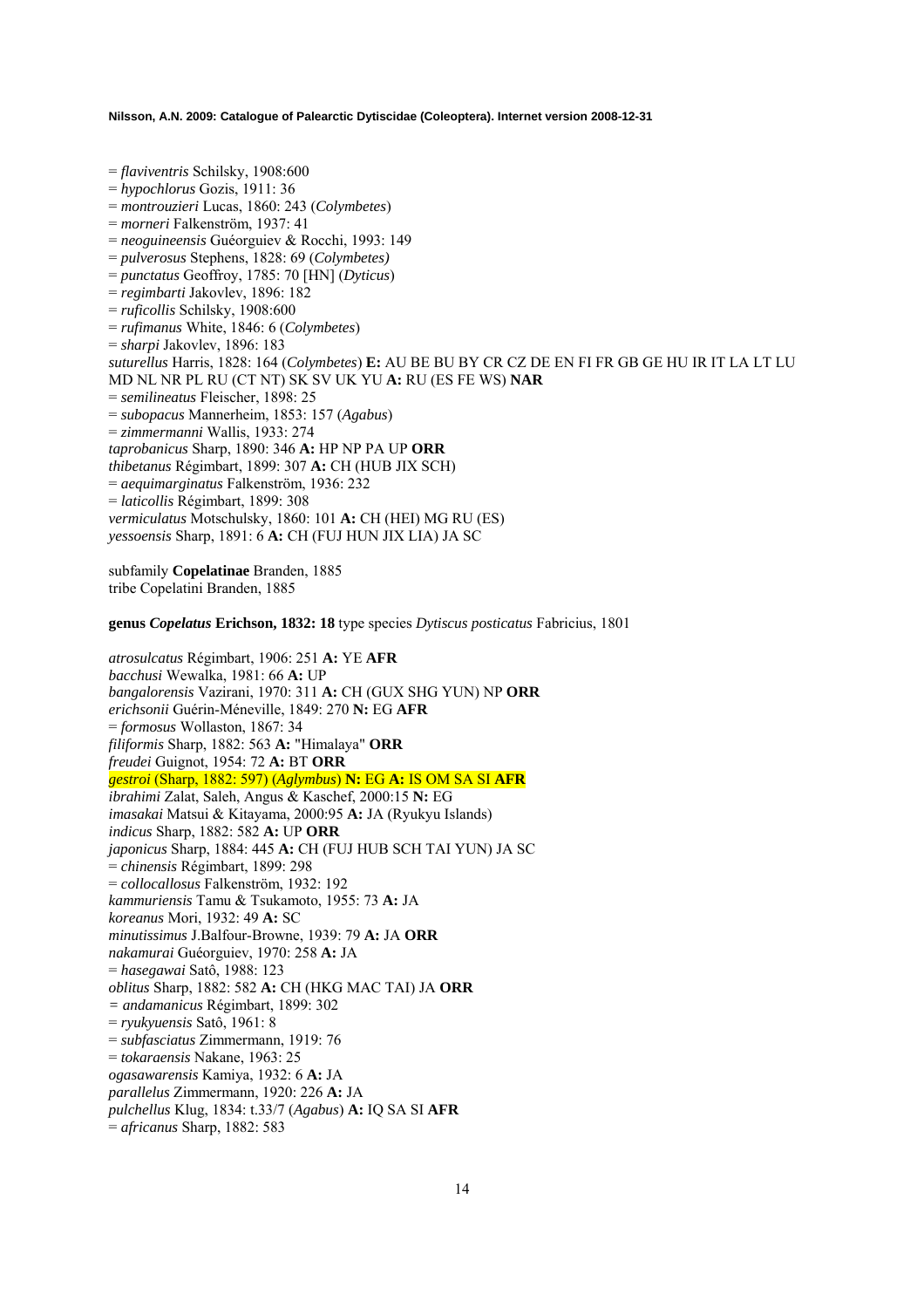= *basalis* Boheman, 1848: 244 = *discoideus* Sharp, 1882: 582 = *marginipennis* Laporte, 1835: 102 (*Colymbetes*) = *obtusus* Boheman, 1848: 242 = *strigulosus* Sharp, 1882: 582 *rimosus* Guignot, 1952: 27 **A:** CH (YUN) *sociennus* J.Balfour-Browne, 1952: 26 **A:** CH (HKG MAC TAI) NP *takakurai* Satô, 1985: 63 **A:** CH JA *tenebrosus* Régimbart, 1880: 210 **A:** CH (FUJ MAC TAI YUN) JA **ORR**  = *hisamatsui* Satô, 1961: 8 = *pusillus* Sharp, 1882: 580 *teranishii* Kamiya, 1938: 27 **A:** JA = *multistriolatus* Guignot, 1956: 490 *tomokunii* Satô, 1985: 63 **A:** JA *weymarni* J. Balfour-Browne, 1947: 440 **A:** CH (HEI LIA SHG) JA RU (FE) SC *zimmermanni* Gschwendtner, 1934: 143 **A:** CH (ZHE) JA

**genus** *Exocelina* **Broun, 1886: 938** type species *Exocelina advena* Broun, 1886 (=*Celina australis* Clark, 1863) *= Papuadytes* Balke, 1998: 305 type species *Copelatus rivulus* Balke, 1998

*shizong* Balke & Bergsten, 2003: 90 (*Copelatus*) **A:** CH (YUN)

**genus** *Lacconectus* **Motschulsky, 1855: 83** type species *Lacconectus fulvescens* Motschulsky, 1855 = *Paralacconectus* Vazirani, 1970: 304 type species *Lacconectus scholzi* Gschwendtner, 1922

*arunachal* Brancucci, 2006: 61 **A:** AP *basalis* Sharp, 1882: 598 **A:** CH (TAI YUN) **ORR**  *formosanus* Kamiya, 1938: 29 (*Platynectes*) **A:** CH (FUJ TAI) **ORR** *hainanensis* Hendrich, 1998: 102 **A:** CH (HAI) *holzschuhi* Brancucci, 1986: 104 **A:** NP SD *klausnitzeri* Brancucci, 2006: 59 **A:** AP *kubani* Brancucci, 2003: 98 **A:** CH (YUN) **ORR** *laccophiloides* Zimmermann, 1928: 175 **A:** CH (GUA) **ORR**  = *kurosawai* Satô, 1979: 39 *maoyangensis* Brancucci, 2003: 103 **A:** CH (HAI) *menglunensis* Brancucci, 2003: 100 **A:** CH (YUN) *meyeri* Brancucci, 2003: 101 **A:** CH (YUN) **ORR** *nepalensis* Brancucci, 1989: 108 **A:** NP *nicolasi* Brancucci, 1986: 119 **A:** AP BT NP SD **ORR**  *ovalis* Gschwendtner, 1936: 369 **A:** AP *pseudonicolasi* Brancucci, 2003: 106 **A:** CH (YUN) **ORR** *sikkimensis* Brancucci, 1989: 109 **A:** SD *similis* 1986: 109 **A:** CH (YUN) **ORR** *tonkinoides* Brancucci, 1986: 127 **A:** CH (GUA YUN) **ORR**

**genus** *Liopterus* **Dejean, 1833: 54** type species *Dytiscus oblongus* Illiger, 1801 = *Pelocatus* Zaitzev, 1908: 121 [RN] type species *Dytiscus oblongus* Illiger, 1801

*atriceps* Sharp, 1882: 569 (*Copelatus*) **E:** FR IT PT SP **N:** AG MO TU *haemorrhoidalis* Fabricius, 1787: 191 (*Dytiscus*) **E:** AB AR AU BE BH BU BY CR CZ DE EN FI FR GB GE GG GR HU IR IT LA LS LT LU MC NL PL RU (CT NT ST) SK SL SP SV SZ UK YU **N:** AG **A:** IN IS TD TM TR = *agilis* Fabricius, 1792: 194 (*Dytiscus*) = *oblongus* Illiger, 1801: 72 *(Dytiscus)*  = *ruficollis* Schaller, 1783: 313 [HN] (*Dytiscus*) = *schalleri* Gmelin, 1790: 1952 (*Dytiscus*)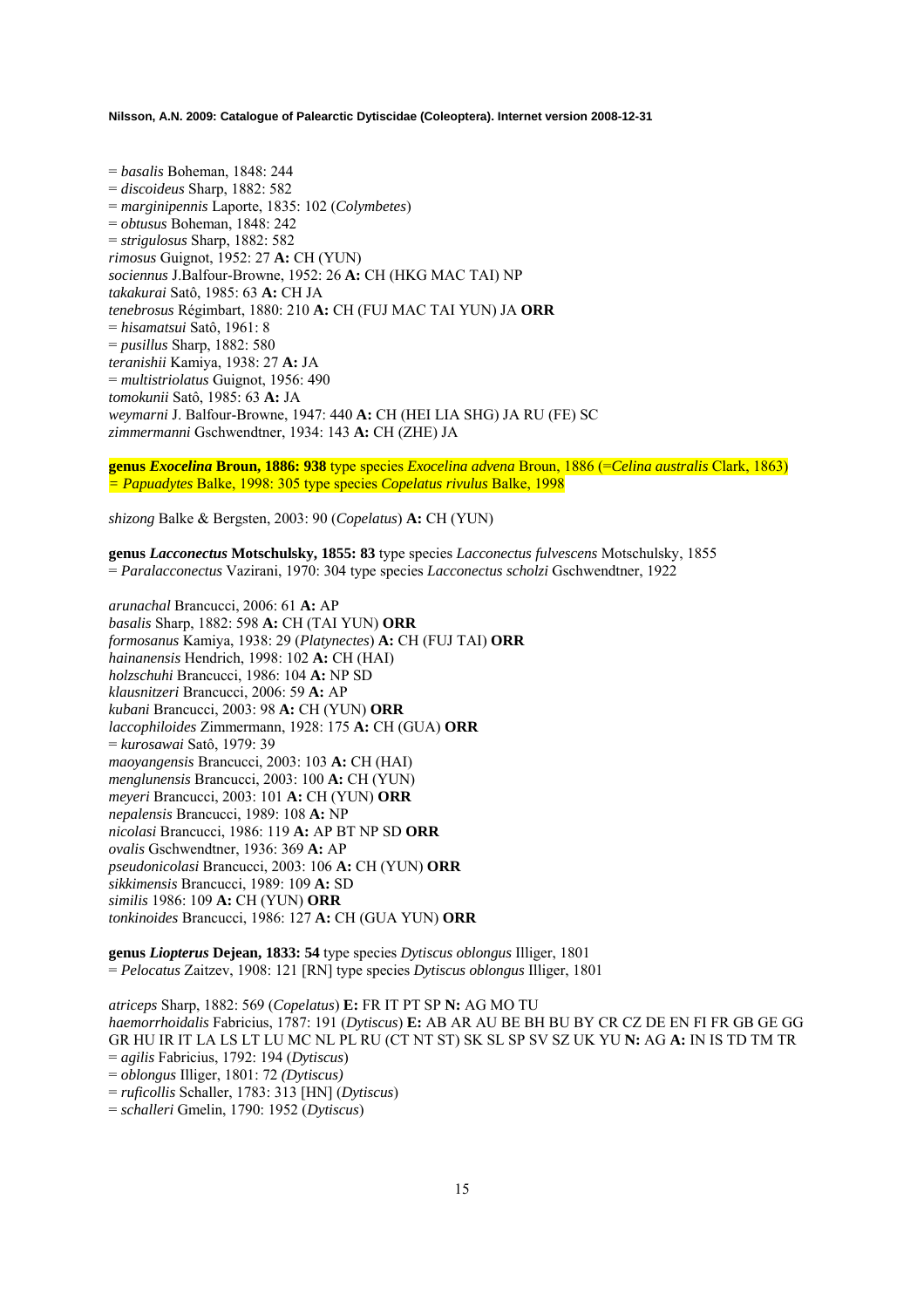subfamily **Dytiscinae** Leach, 1815 tribe Aciliini Thomson, 1867

**genus** *Acilius* **Leach, 1817: 69** type species *Dytiscus sulcatus* Linnaeus, 1758

**subgenus** *Acilius* Leach, 1817: 69 type species *Dytiscus sulcatus* Linnaeus, 1758 = *Heteroelytrus* Ádám, 1993: 81 [RN] type species *Dytiscus sulcatus* Linnaeus, 1758

*canaliculatus* Nicolai, 1822: 29 (*Dytiscus*) **E:** AU BE BH BU BY CR CZ DE EN FI FR GB GE HU IR IT LA LT LU NL NR PL RU (CT NT ST) SK SL SV SZ UK **A:** CH (JIL) KZ RU (ES FE WS) = *caliginosus* Curtis, 1825: 63 = *dispar* Lacordaire, 1835: 306 = *kotulae* Ulanowski, 1884: 6 = *laevisulcatus* Motschulsky, 1845: 30 = *subimpressus* Motschulsky, 1845: 30 = *sulcatoaffinis* Hummel, 1822: 7 (*Dyticus*) = *sulcipennis* C.R. Sahlberg, 1824: 157 (*Dyticus*) = *xantischius* Gozis, 1911: 20 *japonicus* Brinck, 1939: 168 **A:** JA *kishii* Nakane, 1963: 26 **A:** JA *sinensis* Peschet, 1915: 288 **A:** CH (SCH YUN) = *guerryi* Olsoufieff, 1925: 90 *sulcatus* Linnaeus, 1758: 412 (*Dytiscus*) **E:** AB AL AR AU BE BH BU BY CR CZ DE EN FI FR GB GE GG HU IR IT LA LS LT LU NL NR PL PT RU (CT NT ST) SK SL SP SV SZ UK YU **N:** AG **A:** KZ RU (ES FE WS) TR = *blancki* Peyerimhoff, 1927: 79 = *brevis* Aubé, 1837: 70 = *fasciatus* DeGeer, 1774: 397 (*Dytiscus*) = *punctatus* Scopoli, 1763: 97 (*Dytiscus*) = *scopolii* Gmelin, 1790: 1954 (*Dytiscus*) = *scoticus* Stephens, 1828: 93 = *tomentosus* Motschulsky, 1845: 30

= *varipes* Stephens, 1828: 93

**subgenus** *Homoeolytrus* Gobert, 1874: 440 type species *Acilius duvergeri* Gobert, 1874

*duvergeri* Gobert, 1874: 441 **E:** FR IT PT SP **N:** MO

**genus** *Graphoderus* **Dejean, 1833: 54** type species *Dytiscus cinereus* Linnaeus, 1758

= *Derographus* Portevin, 1929: 210 type species *Hydaticus austriacus* Sturm, 1834

= *Graphothorax* Motschulsky, 1853: 9 type species *Dytiscus cinereus* Linnaeus, 1758

= *Prosciastes* Gistel, 1856: 355 type species *Dytiscus cinereus* Linnaeus, 1758

*adamsii* Clark, 1864: 211 (*Hydaticus*) **A:** CH (BEI HEB HEI HUB JIA JIL LIA SHX ZHE) JA RU (FE) SC = *japonicus* Sharp, 1873: 48 (*Hydaticus*)

*austriacus* Sturm, 1834: 46 (*Hydaticus*) **E:** AB AR AU BE BH BU BY CR CZ DE FR GE HU IT KZ LA MD PL RU (CT ST) SK SL SV SZ UK YU **A:** KI KZ MG RU (ES FE WS) TM

*bieneri* Zimmermann, 1921: 86 **A:** RU (FE)

*bilineatus* DeGeer, 1774: 400 (*Dytiscus*) **E:** AU BE BH BY CR CZ DE EN FI FR GB GE HU IT LA LT LU NL NR PL RU (CT NT ST) SK SL SV SZ UK YU **A:** RU (WS)

*cinereus* Linnaeus, 1758: 412 (*Dytiscus*) **E:** AB AR AU BE BH BU BY CR CZ DE EN FI FR GB GE GG GR HU IT KZ LA LT LU MC NL NR PL RU (CT ST) SK SL SP SV SZ UK YU **A:** KZ MG RU (WS) TR

= *intermedius* Westhoff, 1881: 53 (*Hydaticus*)

= *simulator* Westhoff, 1882: 304 (*Hydaticus*)

= *taeniatus* Rossi, 1792: 69 (*Dytiscus*)

*perplexus* Sharp, 1882: 695 **A:** RU (FE) **NAR**

*zonatus verrucifer* C.R. Sahlberg, 1824: 159 (*Dyticus*) **E:** EN FI IT LA NR RU (NT) SV **A:** MG RU (ES FE WS)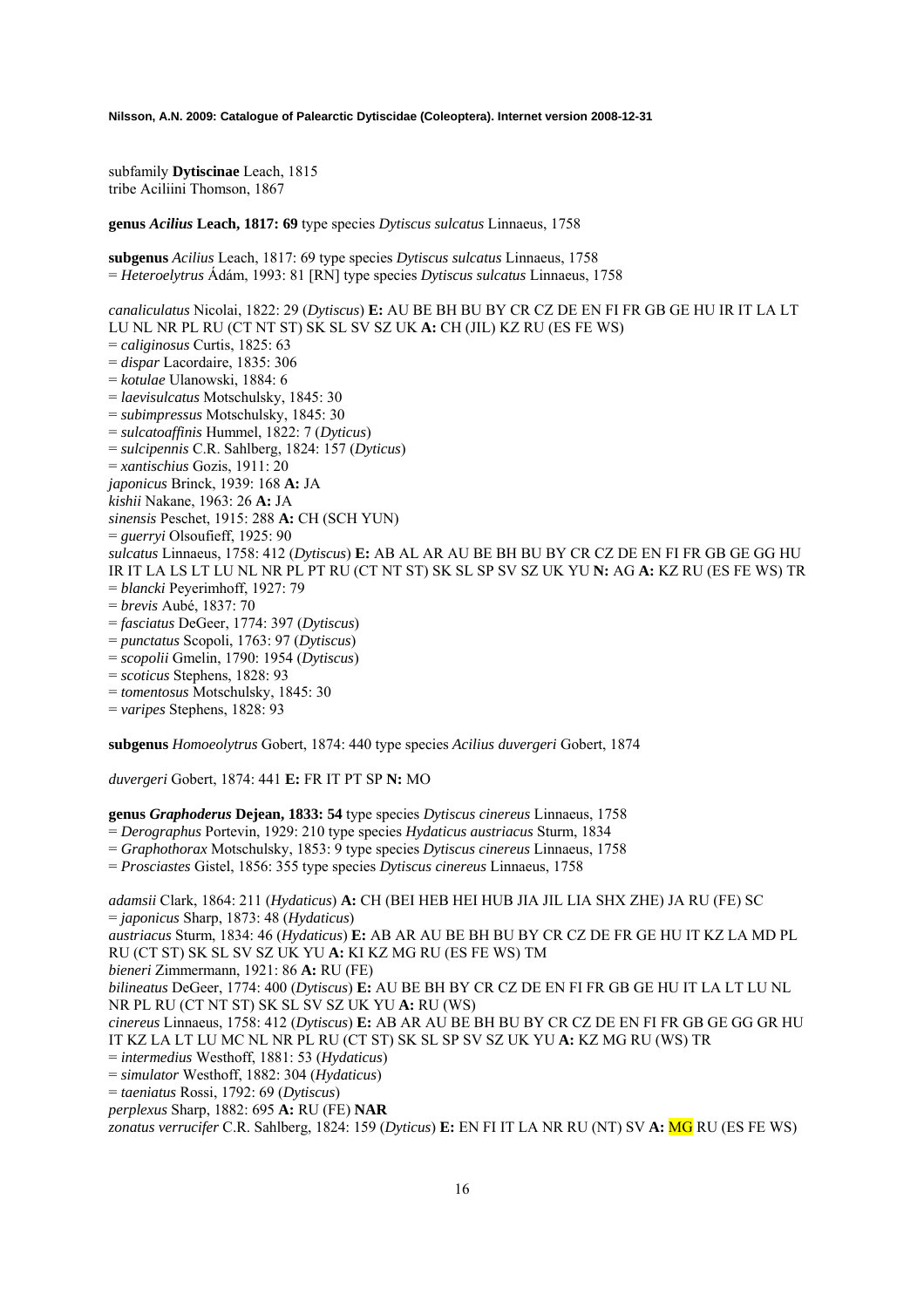= *bertolinii* Seidlitz, 1887: 107

= *flavotestaceus* J. Sahlberg, 1875: 161

= *piciventris* Thomson, 1868: 351

= *rosenbergeri* Seidlitz, 1887: 107

= *sahlbergii* Seidlitz, 1887: 107

= *thomsonii* Seidlitz, 1887: 108

*zonatus zonatus* Hoppe, 1795: 33 (*Dytiscus*) **E:** AR AU BE BU BY CR CZ DE FR GB GE GG HU LT LU MD NL PL SK SL RU (CT ST) SV SZ UK YU **A:** CH (HEI JIL) JA MG TR = *interiectus* Westhoff, 1882: 304 (*Hydaticus*)

= *zonatus* Panzer, 1796: 38/13 [HN] (*Dytiscus*)

**genus** *Rhantaticus* **Sharp, 1882: 672** type species *Hydaticus signatipennis* Laporte, 1835 (= *Hydaticus congestus*  Klug, 1833)

*congestus* Klug, 1833: 48 (*Hydaticus*) **N:** EG **A:** AP CH (FUJ GUA GUX HAI HUB TAI YUN) JA NP UP **AFR AUR ORR**

= *rochasi* Perroud & Montrouzier, 1864: 81 (*Hydaticus*)

= *signatipennis* Laporte, 1835: 95 (*Hydaticus*)

**genus** *Sandracottus* **Sharp, 1882: 672** type species *Dytiscus fasciatus* Fabricius, 1775 (= *Hydaticus mixtus* Blanchard, 1843)

*dejeanii* Aubé, 1838: 165 (*Hydaticus*) **A:** AP HP IN PA UP **ORR**  *festivus* Illiger, 1801: 166 (*Dytiscus*) **A:** AP CH (GUA GUX HAI HUN SCH YUN) HP PA **ORR**  *mixtus* Blanchard, 1843: pl. 4 (*Hydaticus*) **A:** CH (FUJ HUB JIA JIX SCH SHG ZHE) JA **ORR**  = *crucialis* Régimbart, 1899: 333 = *fasciatus* Fabricius, 1775: 825 [HN] (*Dytiscus*) = *hunteri* Crotch, 1872: 205 [RN] (*Hydaticus*)

tribe Cybistrini Sharp, 1882

**genus** *Cybister* **Curtis, 1827: 151** type species *Dytiscus lateralis* Fabricius, 1798 (*= Dytiscus tripunctatus* Olivier, 1795)

**subgenus** *Cybister* Curtis, 1827: 151 type species *Dytiscus lateralis* Fabricius, 1798 (= *Dytiscus tripunctatus* Olivier, 1795)

= *Alocomerus* Brinck, 1945: 11 type species *Cybister buqueti* Aubé, 1838

*= Cybisteter* Bedel, 1881: 242 type species *Dytiscus lateralis* Fabricius, 1798 (= *Dytiscus tripunctatus* Olivier, 1795)

= *Gschwendtnerhydrus* Brinck, 1945: 11 type species *Dytiscus tripunctatus* Olivier, 1795

= *Megadytoides* Brinck, 1945: 11 type species *Cybister marginicollis* Boheman, 1848

= *Meganectes* Brinck, 1945: 11 type species *Cybister dejeanii* Aubé, 1838

= *Nealocomerus* Brinck, 1945: 11 type species *Dytiscus fimbriolatus* Say, 1825

**=** *Scaphinectes* Ádám, 1993: 81 [RN] type species *Dytiscus roeselii* Füessly, 1775 (= *Dytiscus lateralimarginalis* DeGeer, 1774)

*= Trochalus* Dejean, 1833: 53 [HN] type species *Dytiscus roeselii* Füessly, 1775 (= *Dytiscus lateralimarginalis* DeGeer, 1774)

*= Trogus* Leach, 1817: 70 [HN] type species *Dytiscus lateralis* Fabricius, 1798 (= *Dytiscus tripunctatus* Olivier, 1795)

*bengalensis* Aubé, 1838: 61 **A:** CH (BEI GUA FUJ HAI HEB JIX SCH YUN ZHE) **ORR**  *cardoni* Severin, 1890: cxciii **A:** PA **ORR**  *cephalotes* Sharp, 1882: 737 **A:** SA YE **AFR**  = *konduensis* Gschwendtner, 1927:93 *chinensis* Motschulsky, 1854: 44 **A:** CH (BEI FUJ GUA HAI HEB HEI JIL LIA NIN SCH SHA SHN SHX TAI TIA) JA NC RU (FE) SC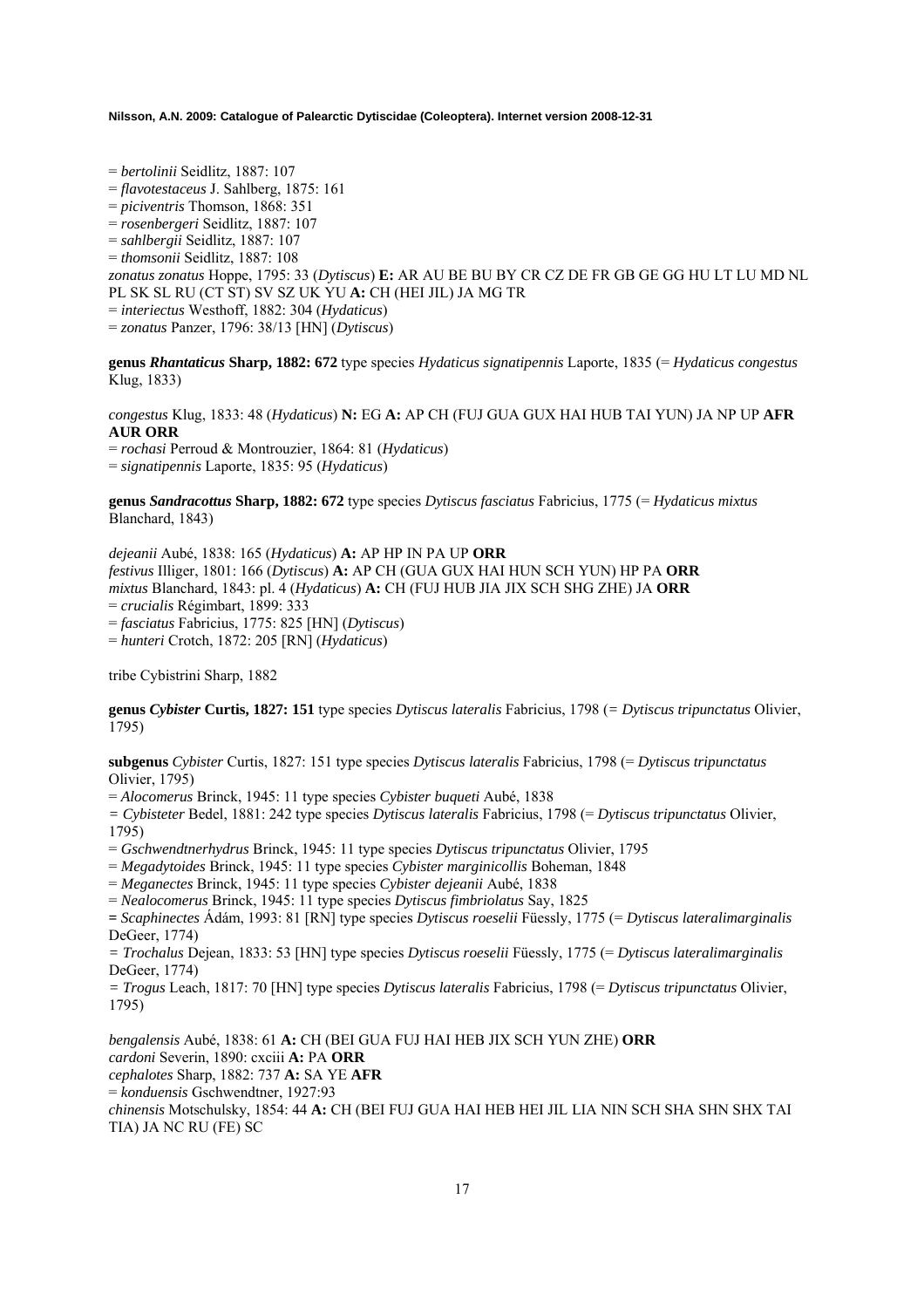*= japonicus* Sharp, 1873: 45 *cognatus* Sharp, 1882: 744 **A:** HP **ORR**  *confusus* Sharp, 1882: 739 **A:** PA **ORR**  *crassipes* Sharp, 1882: 735 **A:** SA *fumatus* Sharp, 1882: 731 **A:** CH (SHG) **ORR**  *gracilis* Sharp, 1882: 742 **A:** SD *guerini* Aubé, 1838: 57 **A:** CH (GUA) "Manchuria" **ORR**  *kansou* Feng, 1936: 13 **A:** CH (GAN) *laevis* Falkenström, 1936: 243 **A:** CH (SCH) *lateralimarginalis lateralimarginalis* DeGeer, 1774: 396 (*Dytiscus*) **E:** AB AR AU BE BH BU BY CR CZ DE EN FR GE GR HU IT KZ LA LU MC NL PL PT RO RU (CT ST) SK SL SP SV SZ UK YU **N:** AG EG LB MO TU **A:**  CY IN IS JO KU KZ LE SY = *dispar* Rossi, 1790: 199 [HN] (*Dytiscus*) = *dissimilis* Rossi, 1792: 66 (*Dytiscus*) = *glaber* Bergsträsser, 1778: 31 [HN] (*Dytiscus*) = *herbeti* Peytoureau, 1894: xxxix (*Dytiscus*) = *intricatus* Schaller, 1783: 311 (*Dytiscus*) = *jordanis* Reiche & Saulcy, 1855: 637 = *lepidus* Apetz, 1852: 34 = *lusitanicus* Sharp, 1882: 747 *= pallidus* Ménétriés, 1832: 140 [HN] (*Dytiscus*) = *roeselii* Füessly, 1775: 18 (*Dytiscus*) = *tataricus* Gebler, 1829: 64 (*Dytiscus*) = *vetulus* Schrank, 1798: 710 (*Dytiscus*) = *virens* O.F. Müller, 1776: 70 (*Dyticus*) = *virescens* Gmelin, 1790: 1958 (*Dytiscus*) *lateralimarginalis ponticus* Sharp, 1882: 748 **A:** IQ *lateralimarginalis torquatus* Fischer von Waldheim, 1829: 25 (*Dytiscus*) **E:** GG **A:** AF CH (XIN) KA TM TR *= chaudoirii* Hochhuth, 1846: 213 = *hedini* Zaitzev, 1908: 419 *lewisianus* Sharp, 1873: 46 **A:** CH (ANH BEI HEB HUB JIA JIX LIA SHG ZHE) JA **ORR**  *limbatus* Fabricius, 1775: 230 (*Dytiscus*) **A:** AF AP JA PA TAI UP "China" **ORR**  = *aciculatus* Herbst, 1784: 123 (*Dytiscus*) *reichei* Aubé, 1838: 79 **N:** EG **AFR**  *rugosus* W.S. MacLeay, 1825: 32(*Dytiscus*) **A:** CH (TAI) JA **ORR**  = *indicus* Aubé, 1838: 62 *rugulosus* Redtenbacher, 1844: 502 (*Trochalus*) **A:** KA *senegalensis* Aubé, 1838: 72 **E:** IT **N:** AG **AFR**  = *convexiusculus* Kolbe, 1883: 420 = *irroratus* Kolbe, 1883: 420 = *marginellus* Régimbart, 1895: 212 = *rufiventris* Régimbart, 1895: 214 = *seidlitzii* Ragusa, 1887: 43 *szechwanensis* Falkenström, 1936: 238 **A:** CH (SCH) *tripunctatus africanus* Laporte, 1835: 99 **E:** AL BH FR GR IT PT SP **N:** AG CI EG LB MO TU **A:** IS KU OM SA SI YE **AFR**  = *aegyptiacus* Peyron, 1856: 722 = *haagi* Wehncke, 1876: 358 (*Trogus*) = *meridionalis* Gené, 1836: 170 (*Trochalus*) = *punctipennis* Taschenberg, 1883: 176 (*Trogus*) *tripunctatus lateralis* Fabricius, 1798: 64 (*Dytiscus*) **E:** AB **A:** AF BT CH (GUA FUJ HAI HEB HEI HUB HUN JIA NAC SCH TAI YUN XIZ ZHE) CY IN IQ JA KA KI MG NP PA RU (FE) SD SY TD TM TR UZ **ORR**  = *asiaticus* Sharp, 1882: 731 = *gotschii* Hochhuth, 1846: 214 = *orientalis* Gschwendtner, 1931: 99 = *similis* Régimbart, 1899: 352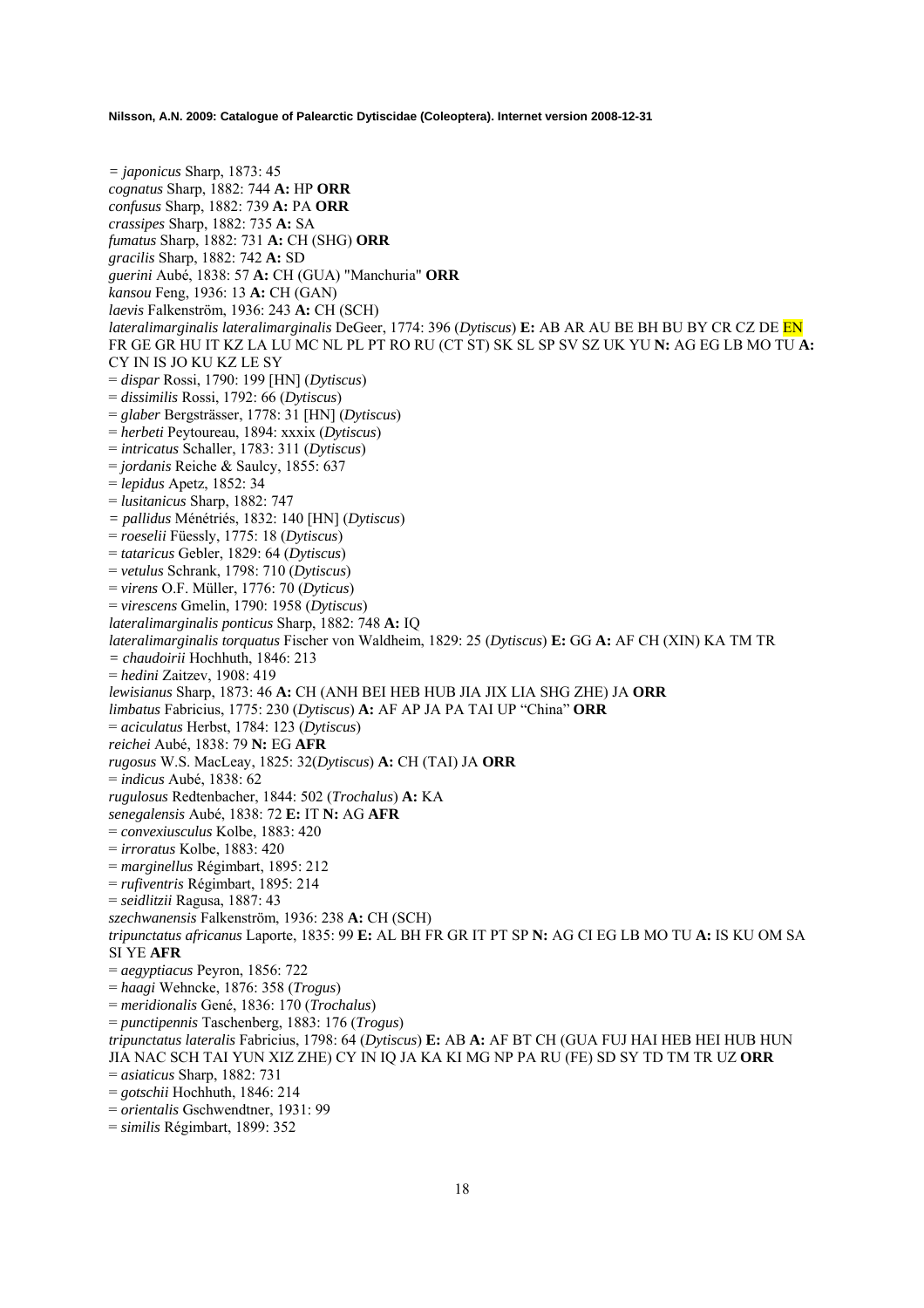*ventralis* Sharp, 1882: 742 **A:** CH (MAC SCH SHN TAI) UP **ORR**  = *crassus* Sharp, 1882: 743

**subgenus** *Melanectes* Brinck, 1945: 11 type species *Cybister owas* Laporte, 1835

*bimaculatus* Aubé, 1838: 84 **N:** AG **AFR**  = *aequatorius* Zimmermann, 1917: 100 = *regimbarti* Wilke, 1920: 257 *brevis* Aubé, 1838: 98 **A:** CH (LIA SCH TAI) JA SC *convexus* Sharp, 1882: 718 **A:** CH (YUN) **ORR**  *posticus* Aubé, 1838: 87 **A:** HP NP PA UP **ORR**  *sugillatus* Erichson, 1834: 227 **A:** AF BT CH (BEI FUJ GUA HAI HEB HUB JIX SCH TAI XIZ ZHE) JA NP PA SD UP **ORR**  = *bisignatus* Aubé, 1838: 88 = *notasicus* Aubé, 1838: 90 = *olivaceus* Boheman, 1858: 21 *vulneratus* Klug, 1834: t.33/1 **E:** IT SP **N:** AG EG LB MO TU **A:** BA IN OM SA SI YE **AFR**  = *binotatus* Klug, 1835: 28 = *bivulnerus* Aubé, 1838: 91 = *madagascariensis* Aubé, 1838: 94

tribe Dytiscini Leach, 1815

## **genus** *Dytiscus* **Linnaeus, 1758: 411** type species *Dytiscus marginalis* Linnaeus, 1758

*= Leionotus* Kirby, 1837: 76 type species *Dytiscus conformis* Kunze, 1818 (=*Dytiscus marginalis* Linnaeus, 1758) = *Macrodytes* Thomson, 1859: 12 type species *Dytiscus marginalis* Linnaeus, 1758

*circumcinctus* Ahrens, 1811: 67(=55) **E:** AU BE BU BY CR CZ DE EN FI FR GB GE GG HU IR IT LA LT NL NR PL RU (CT NT ST) SK SL SV SZ UK **A:** KZ RU (ES FE WS) TR **NAR**  = *angustatus* Curtis, 1826: 99 = *angustatus* Stephens, 1828: 88 = *anxius* Mannerheim, 1843: 218 = *circumscriptus* Lacordaire, 1835: 300 [HN] = *confusus* Motschulsky, 1860: 101 = *dubius* Gyllenhal, 1827: 372 [HN] = *flavocinctus* Hummel, 1823: 17 = *fuscostriatus* Motschulsky, 1859: 167 = *ooligbukii* Kirby, 1837: 74 *circumflexus* Fabricius, 1801: 258 **E:** AB AR AU BE BH BU BY CR CZ DE EN FR GB GE GG GR HU IR IT LA LT LU MA MD NL PL PT RU (ST) SK SL SP SV UK YU **N:** AG EG LB MO TU **A:** CY IN IS KZ LE RU (WS) SY TR = *dubius* Audinet-Serville, 1830: 90 = *flavomaculatus* Curtis, 1826: 99 = *flavoscutellatus* Latreille, 1804: 162 = *kunstleri* Peytoureau, 1894: xlii = *perplexus* Lacordaire, 1835: 303 *dauricus dauricus* Gebler, 1832: 39 **A:** CH (HEI JIL XIN) JA MG RU (ES FE) **NAR**  = *amurensis* J.Balfour-Browne, 1944: 356 [RN] = *confluens* Say, 1830: 27 [HN] = *confluentus* LeConte, 1850: 212 [RN] = *diffinis* LeConte, 1850: 212 = *franklinii* Kirby, 1837: 77 = *frontalis* Motschulsky, 1860: 101 [HN] = *obscurus* Gschwendtner, 1922: 93 = *strigifrons* Motschulsky, 1860: 101

- 
- = *ventralis* Motschulsky, 1855: 79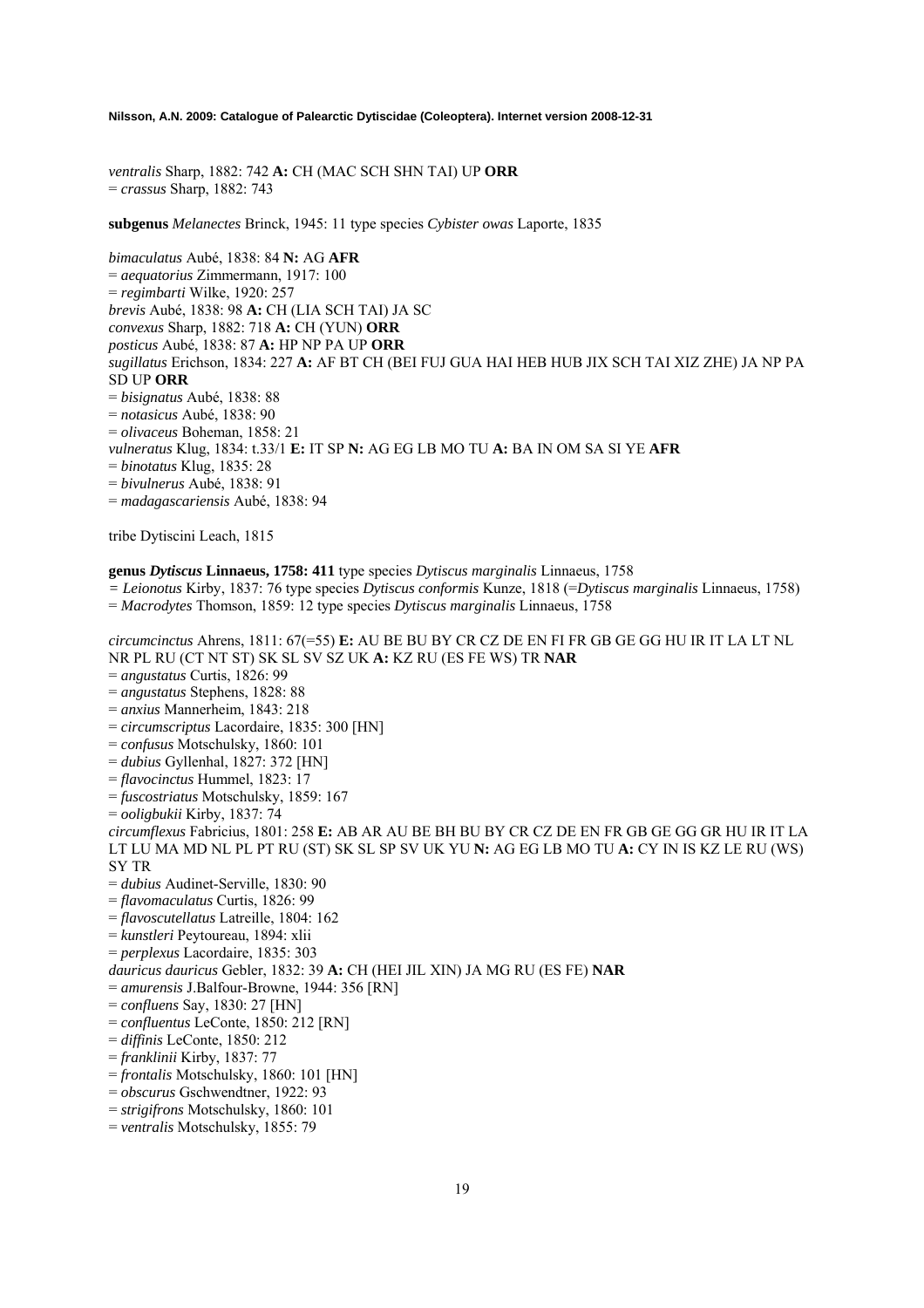= *vexatus* Sharp, 1882: 643 *dauricus zaitzevi* Nakane, 1990: 28 **A:** JA *delictus* Zaitzev, 1906: 28 (*Macrodytes*) **A:** CH (HEI) RU (FE) *dimidiatus* Bergsträsser, 1778: 33 **E:** AB AL AR AU BE BH BU BY CR CZ DE EN FI FR GB GE GG GR HU IT LA LT LU MC NL PL RO RU (CT NT ST) SK SL SV SZ UK YU **A:** IN SY TR *distantus* Feng, 1936: 14 **A:** CH ("Manchuria") *lapponicus disjunctus* Camerano, 1880: 120 **E:** IT *lapponicus lapponicus* Gyllenhal, 1808: 468 **E:** BE BY CZ DE EN FI FR GB GE GG IR LA LT NL NR PL RU (CT NT) SK SV **A:** KZ RU (WS) = *borealis* Motschulsky, 1860: 101 = *septemtrionalis* Gyllenhal, 1827: 373 *latissimus* Linnaeus, 1758: 411 **E:** AU BE BY CR CZ DE EN FI FR GE HU IT LA LT LU NL NR PL RO RU (CT NT ST) SK SV SZ UK **A:** RU (WS) = *amplissimus* O.F. Müller, 1776: 69 = *anastomozans* Well, 1781: 386 *latro* Sharp, 1882: 644 **A:** CH (HEI) **MG** RU (ES FE WS) = *piceatus* Sharp, 1882: 644 = *stadleri* Gschwendtner, 1922: 93 *marginalis czerskii* Zaitzev, 1953: 328 **A:** CH (HEB HEI HEN) JA NC RU (ES FE) *marginalis marginalis* Linnaeus, 1758: 411 **E:** AB AL AU BE BH BU BY CR CZ DE EN FI FR GB GE GG GR HU IR IT LA LS LT LU MC NL NR PL PT RO RU (CT NT ST) SK SL SP SV SZ UK YU **A:** KZ RU (ES WS) TR = *circumductus* Audinet-Serville, 1830: 90 = *conformis* Kunze, 1818: 58 = *semicostatus* Reineck, 1921: 117 = *semistriatus* Linnaeus, 1758: 412 = *submarginatus* Stephens, 1828: 90 = *totomarginalis* DeGeer, 1774: 391 *mutinensis* Branden, 1885: 97 **E:** CR GR IT *= mutinensis* Pederzani, 1971: 220 [HN] *persicus* Wehncke, 1876: 52 **E:** AR GG RU (ST) UK **A:** AF IN TR UZ *pisanus* Laporte, 1835: 98 **E:** AN CR FR GR IT PT SP **N:** AG MO TU = *ibericus* Rosenhauer, 1856: 47 = *nonsulcatus* Zimmermann, 1919: 233 *semisulcatus* O.F. Müller, 1776: 70 **E:** AL AU BE BU CR CZ DE EN FR GB GE GG GR IR IT LA LT LU NL NR PL PT SL SP SV SZ UK **N:** AG MO TU **A:** KZ RU (ES) TR **AUR**  = *exspectatus* Peyerimhoff, 1905: 229 = *frischii* Bergsträsser, 1778: 43 = *laevis* Engert, 1911: 19 = *maurus* Schaufuss, 1883: clxxiii = *porcatus* Thunberg, 1794: 74 = *punctatus* Olivier, 1795: 12 [HN] = *punctulatus* Fabricius, 1777: 238 [HN] = *stagnalis* Geoffroy, 1785: 66 *sharpi* Wehncke, 1875: 500 **A:** CH (HUN SHA) JA = *validus* Régimbart, 1899: 311 *sinensis* Feng, 1935: 182 **A:** CH (HEI SCH SHA) *thianschanicus* Gschwendtner, 1923: 107 (*Macrodytes*) **E:** RU (ST) **A:** AF KA TD TR tribe Eretini Crotch, 1873

**genus** *Eretes* **Laporte, 1833: 397** type species *Dytiscus griseus* Fabricius, 1781 (*Dytiscus sticticus* Linnaeus, 1767) = *Eunectes* Erichson, 1832: 17 [HN] type species *Dytiscus sticticus* Linnaeus, 1767

= *Nogrus* Dejean, 1833: 53 type species *Dytiscus griseus* Fabricius, 1781 (= *Dytiscus sticticus* Linnaeus, 1767)

*griseus* Fabricius, 1781: 293 (*Dytiscus*) **E:** AB AR AZ BH BU CR FR GG GR HU IT PT RU (ST) SL SP UK YU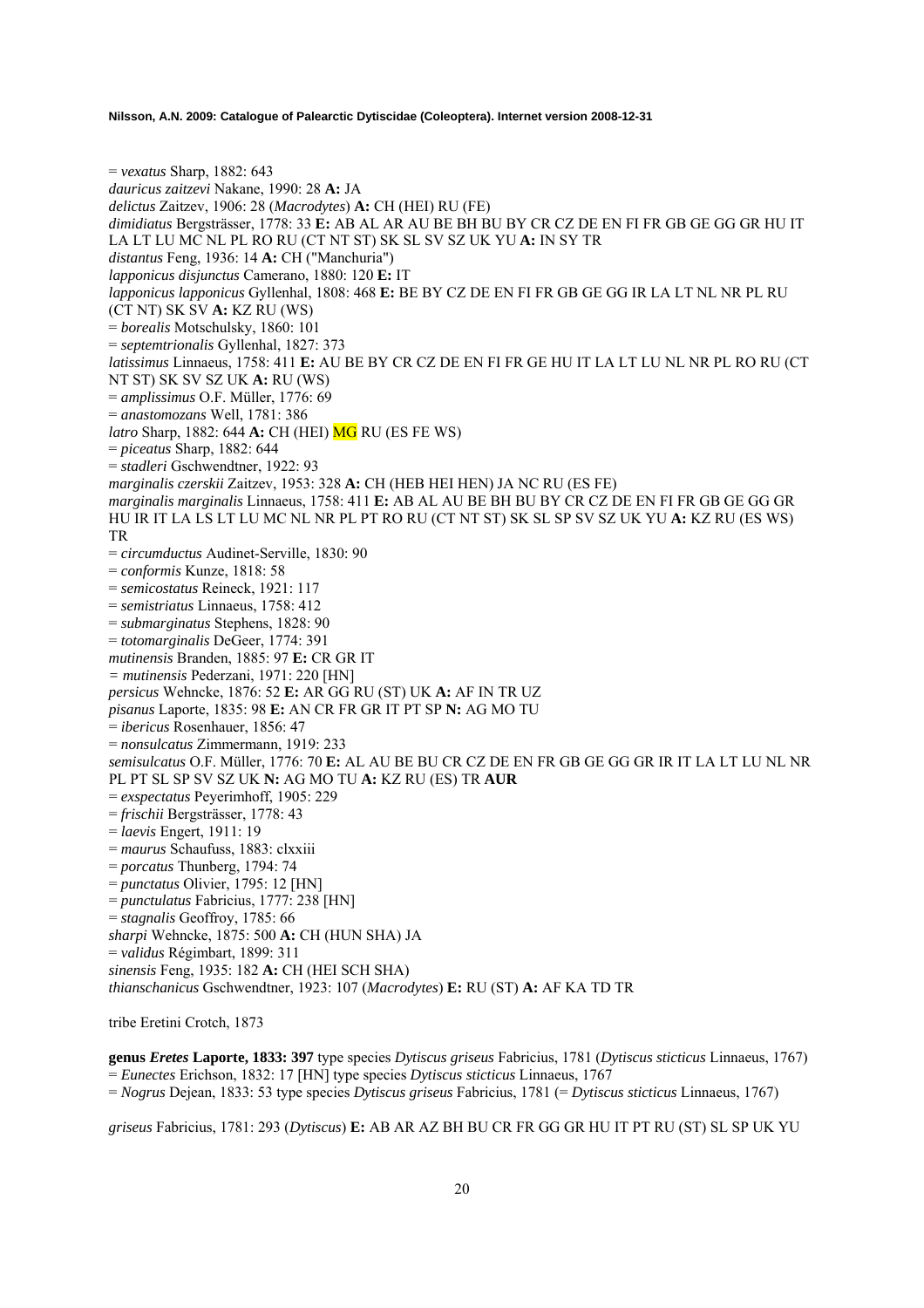**N:** AG EG LB MO TU **A:** AF BT CH (BEI FUJ HAI HEB HEI HUB JIA LIA MAC SCH SHA SHG SHN SHX TAI YUN ZHE) IN IQ JA HP KA KU NP OM PA RU (FE) SC SI SY TR UP YE **AFR AUR ORR** = *moroderi* Báguena Corella, 1935: 90 = *plicipennis* Motschulsky, 1845: 29 (*Eunectes*) = *succinctus* Klug, 1834: t.33/4 (*Eunectes*) *sticticus* Linnaeus, 1767: 666 (*Dytiscus*) **E:** SP **N:** AG CI EG MO MR **A:** AF CY IN KZ QA SA TD TM YE (Socotra) **AFR NAR NTR** = *conicollis* Wollaston, 1861: 97 (*Eunectes*) = *helvolus* Klug, 1834: t.33/3 (*Eunectes*) = *occidentalis* Erichson, 1847: 73 (*Eunectes*) = *punctatus* Zoubkoff, 1837: 66 (*Eunectes*) = *subcoriaceus* Wollaston, 1861: 99 (*Eunectes*) = *subdiaphanus* Wollaston, 1861: 100 (*Eunectes*) tribe Hydaticini Sharp, 1882 **genus** *Hydaticus* **Leach, 1817: 69** type species *Dytiscus transversalis* Pontoppidan, 1763 **subgenus** *Guignotites* Brinck, 1943: 8 [RN] type species *Dytiscus vittatus* Fabricius, 1775 = *Isonotus* Guignot, 1936: 53 [HN] type species *Dytiscus vittatus* Fabricius, 1775 *agaboides* Sharp, 1882: 663 **A:** CH (HAI YUN) **ORR**  *arabicus* Guignot, 1951: 21 **A:** OM YE *bivittatus* Laporte, 1835: 98 **N:** EG **AFR**  = *sharpi* Peschet, 1917: 45 *bowringii* Clark, 1864: 214 **A:** CH (ANH BEI HEB HUB JIA JIX LIA SCH SHA SHN TAI YUN ZHE) JA SC **ORR** *conspersus conspersus* Régimbart, 1899: 315 **A:** JA SC *conspersus sakishimanus* Nakane, 1990: 29 **A:** JA *decorus* Klug, 1834: t.33/5 **N:** EG **A:** SA SI YE **AFR** *dorsiger* Aubé, 1838: 193 **A:** SA **AFR** *dregei* Aubé, 1838: 172 **A:** SA YE **AFR** = *jucundus* Reiche, 1850: 278 = *nigromarmoratus* Clark, 1864: 220 *fabricii* W.S. MacLeay, 1825: 31 [RN] (*Colymbetes*) **A:** CH (YUN) **AUR ORR**  = *fabriciusi* Ball, 1932: 19 [RN] = *rufulus* Aubé, 1838: 199

= *varius* Fabricius, 1801: 267 [HN] (*Dytiscus*) *flavolineatus* Boheman, 1848: 237 **A:** SA **AFR** *grammicus* Germar, 1827: t.1 (*Dytiscus*) **E:** AB AR AU BH BU CR FR GE GG HU IT MC PL RU (ST) SK SL SZ UK YU **A:** AF CH (BEI HAI HEB HEI HUB JIA JIL LIA SCH YUN) IN JA KZ NC TM UZ = *lineolatus* Ménétriés, 1832: 140 (*Dytiscus*) = *nigrovittatus* Clark, 1864: 222 *histrio* Clark, 1864: 221 **A:** AF HP IN IQ KA OM PA SA UP YE **ORR** = *rectangulus* Sharp, 1882: 669 *incertus* Régimbart, 1888: 617 **A:** BT CH (YUN) HP NP **ORR** = *martensi* Wewalka, 1972: 115 *leander* Rossi, 1790: 202 (*Dytiscus*) **E:** AB FR GR IT PT SP YU **N:** AG EG LB MO TU **A:** IN IQ IS JO SI SY TM TR **AFR** = *debarrosmachadoi* Franciscolo, 1968: 51 = *fusciventris* Reiche & Saulcy, 1855: 639 = *nauzieli* Fairmaire, 1859: lii *litigiosus* Régimbart, 1880: 210 **A:** CH (HAI) **ORR** = *nubilus* Régimbart, 1899: 318 = *planatus* Régimbart, 1899: 317 *luczonicus* Aubé, 1838: 179 **A:** UP **ORR**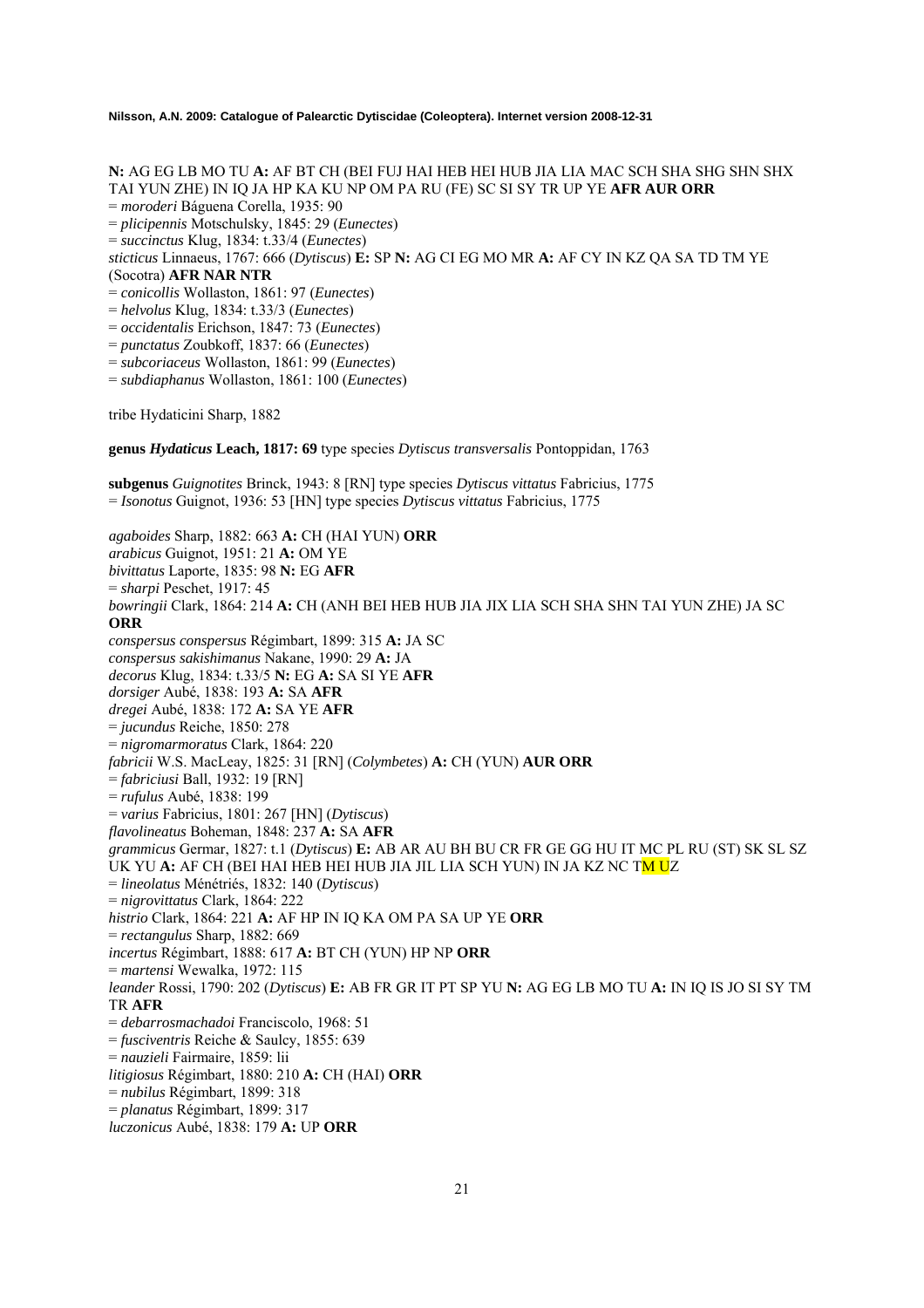*major* Régimbart, 1899: 328 **A:** CH (YUN) **ORR** *pacificus* Aubé, 1838: 177 **A:** CH (SHN TAI YUN) **ORR** = *banksii* Crotch, 1872: 205 [RN] = *ceylonicus* Guignot, 1935: 130 = *discindens* Walker, 1858: 204 = *latihamatus* Régimbart, 1899: 315 = *lunatus* Régimbart, 1899: 316 = *ruficollis* Fabricius, 1787: 189 [HN] (*Dytiscus*) *ponticus* Sharp, 1882: 662 **N:** EG LB **A:** IN IQ PA SA SI SY TD TM TR **ORR** *rhantoides* Sharp, 1882: 664 **A:** CH (FUJ GUA GUI HAI HEI HUB HKG HUN JIA SCH SHG TAI YUN ZHE) JA **ORR** = *fengi* Falkenström, 1936: 236 *ricinus* Wewalka, 1979: 128 **A:** AF NP PA **ORR** *satoi dhofarensis* Pederzani, 2003: 18 **A:** OM *satoi satoi* Wewalka, 1975: 91 **A:** BT CH (FUJ HEB LIA NO SCH TAI) JA SD **ORR**  *servillianus* Aubé, 1838: 197 **A:** OM YE **AFR** *= discoidalis* Hope, 1843: 364 *= flavomarginatus* Zimmermann, 1920: 228 *thermonectoides* Sharp, 1884: 447 **A:** CH (JIA YUN ZHE) JA SC *vittatus* Fabricius, 1775: 825 (*Dytiscus*) **A:** CH (FUJ GUA HAI HKG HUB JIA JIX MAC SCH SHN SHX TAI ZHE) HP JA NP SD UP **ORR** = *lenzi* Schönfeldt, 1890: 170 (*Graphoderus*) = *nepalensis* Satô, 1961: 60 = *sesquivittatus* Fairmaire, 1880: 164 **subgenus** *Hydaticus* Leach, 1817: 69 type species *Dytiscus transversalis* Pontoppidan, 1763 = *Icmaleus* Gistel, 1856: 355 type species *Dytiscus transversalis* Pontoppidan, 1763 *aruspex* Clark, 1864: 212 **E:** BY CZ DE EN FI FR GE HU LA NR PL RU (CT NT) SV UK **A:** CH (HEI JIL LIA) JA RU (ES FE WS) **NAR** = *americanus* Sharp, 1882: 651 = *laevipennis* Thomson, 1867: 88 = *laeviusculus* Poppius, 1906: 58 = *modestus* Sharp, 1882: 650 = *rugosus* Poppius, 1905: 23 *continentalis* J. Balfour-Browne, 1944: 355 [RN] **E:** AU BE BH BY CR CZ DE EN FR GE HU IT LA LT PL RU (CT ST) SK SV SZ UK **A:** RU (WS) = *stagnalis* Fabricius, 1787: 191 [HN] (*Dytiscus*) *schelkovnikovi* Zaitzev, 1913: 197 **E:** AB AR GG RU (ST) **A:** IN

= *litoralis* Zaitzev, 1913: 198

*seminiger* DeGeer, 1774: 401 (*Dytiscus*) **E:** AU BE BH BY CR CZ DE EN FI FR GB GE HU IR IT LA LS LT LU NL NR PL RU (CT NT ST) SK SL SP SV SZ UK YU **A:** RU (ES WS)

- = *cinctus* O.F. Müller, 1776: 669 [HN] (*Dyticus*)
- = *danicus* Gmelin, 1790: 1955 (*Dytiscus*)
- = *hybneri* Fabricius, 1787: 190 (*Dytiscus*)

= *parapleurus* Marsham, 1802: 427 (*Dytiscus*)

- = *sexpunctatus* Drapiez, 1819: 48 (*Dyticus*)
- *transversalis laevisculptus* Zaitzev, 1910: 223 **A:** IN TR

*transversalis transversalis* Pontoppidan, 1763: 677 (*Dytiscus*) **E:** AL AU BE BH BU BY CR CZ DE EN FI FR GB GE GG GR HU IT KZ LA LT LU MC NL NR PL RO RU (CT NT ST) SK SL SV SZ UK YU **A:** IS RU (WS)

- = *degeneratus* Westhoff, 1882: 305
- = *inderiensis* Zaitzev, 1915: 277
- = *interruptemaculatus* Gerhardt, 1899: 217
- = *punctipennis* Thomson, 1867: 87
- = *sahlbergi* Zaitzev, 1905: 226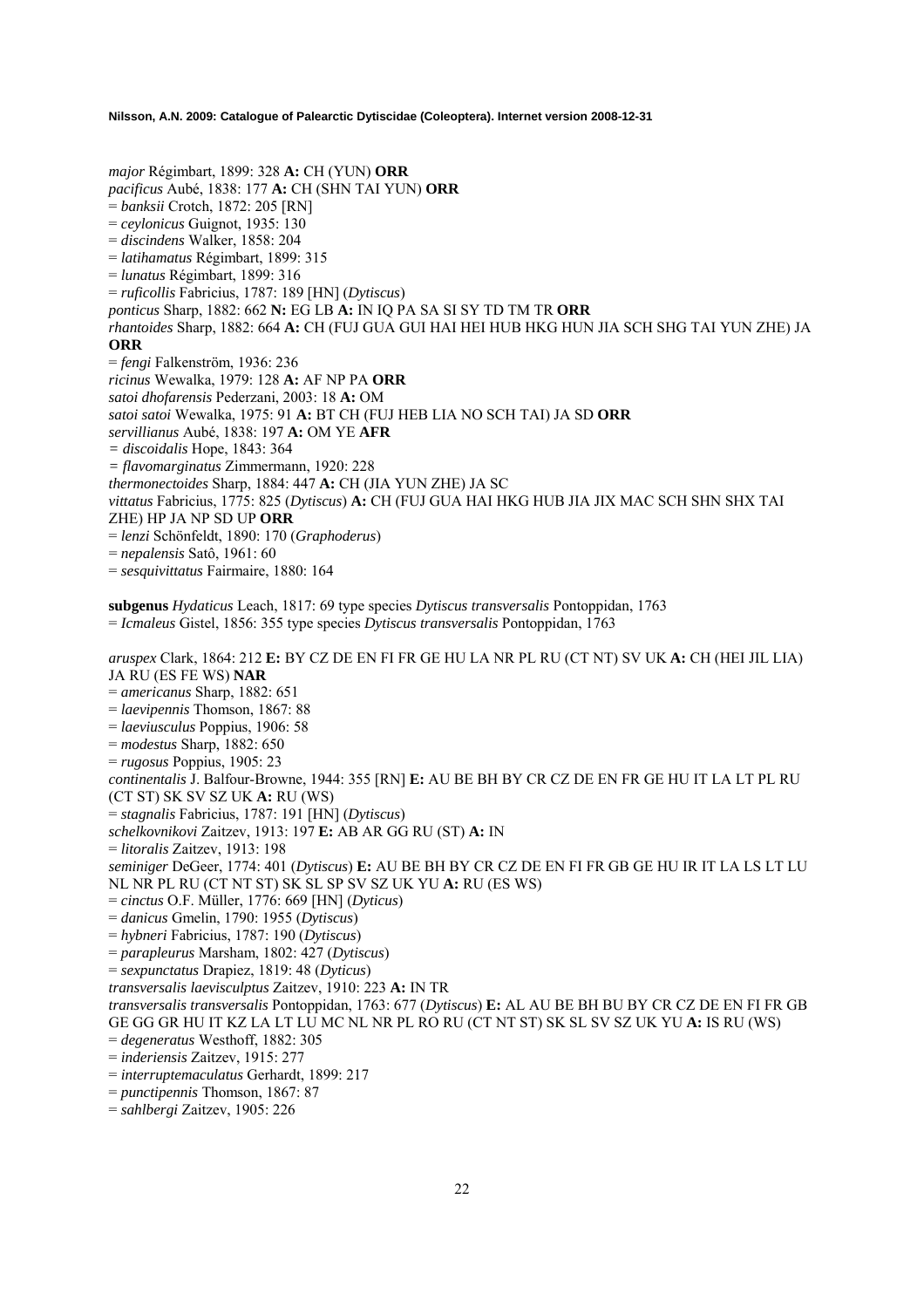**genus** *Prodaticus* **Sharp, 1882: 647** type species *Prodaticus pictus* Sharp, 1882

*africanus* Rocchi, 1976: 289 **A:** SA **AFR** *pictus* Sharp, 1882: 648 **A:** AF IN IQ OM PA SA SY TD TM UZ

subfamily **Hydroporinae** Aubé, 1836 tribe Bidessini Sharp, 1882

**genus** *Allodessus* **Guignot, 1953: 110** type species *Hydroporus bistrigatus* Clark, 1862

*megacephalus* Gschwendtner, 1931: 21 (*Bidessus*) **A**: CH (FUJ TAI) JA = *maculosus* Gschwendtner, 1931: 462 (*Bidessus*) = *tokunagai* Kamiya, 1932: 5 (*Bidessus*)

**genus** *Bidessus* **Sharp, 1882: 336** type species *Dytiscus unistriatus* Schrank, 1781

*alienus* Zimmermann, 1919: 140 **E:** AB CR MC MD RU (ST) **A:** IN KZ RU (WS) TM *anatolicus anatolicus* Wewalka, 1972: 72 **A:** TR *anatolicus kadmos* Wewalka, 1989: 147 **A:** IS *anatolicus phoenix* Wewalka, 1989: 146 **A:** IS *calabricus* Guignot, 1957: 91 **E:** BU CR GR IT MC SL **A:** CY IN IQ IS LE SY TR *complicatus* Sharp, 1904: 4 **N:** EG **AFR** = *brevistriga* Régimbart, 1906: 245 = *ghesquieri* Guignot, 1948: 1 *coxalis* Sharp, 1882: 351 **E:** FR PT SP **N:** AG MO TU = *ibericus* Falkenström, 1939: 9 *cretensis* Fery, 1992: 79 **E:** GR (Kriti) *delicatulus* Schaum, 1844: 198 (*Hydroporus*) **E:** AL AU BH BU CR CZ FR GE GR IT MC PL SK SL SZ YU **A:**  TR *exornatus* Reiche & Saulcy, 1855: 644 (*Hydroporus*) **E:** CR GR YU **A:** SY TR *goudotii* Laporte, 1835: 105 (*Hydroporus*) **E:** AL FR GR IT PT SP **N:** AG MO TU *grossepunctatus* Vorbringer, 1907: 418 **E:** AU BE BY CZ DE EN FI FR GE HU IT LA LT NL NR PL RU (CT NT ST) SL SV SZ UK **A:** RU (WS) *minutissimus* Germar, 1824: 31 (*Hydroporus*) **E:** AU FR GB GE IR IT LU PT SP SZ **N:** AG CI MO TU = *circumflexus* Breit, 1908: 59 = *interruptefasciatus* Breit, 1908: 59 = *lepineyi* Kocher, 1957: 367 = *trifasciatus* Wollaston, 1846: 453 (*Hydroporus*) *muelleri* Zimmermann, 1927: 34 **E:** GR IT YU *= tiragalloi* Sanfilippo, 1978: 129 *nasutus* Sharp, 1887: 170 **E:** AB AR AU BH BU CR CZ HU MD RU (ST) SK UK **A:** IS KZ RU (WS) TM TR *occultus* Sharp, 1882: 363 **A:** SA *ovoideus* Régimbart, 1895: 81 **N:** EG **AFR** *pumilus* Aubé, 1838: 342 (*Hydroporus*) **E:** BH CR FR IT PT SP **N:** AG *saucius* Desbrochers des Loges, 1871: 338 (*Hydroporus*) **E:** FR (Corse) IT = *baderi* Krausse, 1910: 146 = *bigoti* Guignot, 1957: 91 *sharpi* Régimbart, 1895: 77 **N:** TU **AFR** = *fictor* Omer-Cooper, 1959: 124 = *granulum* Régimbart, 1895: 79 = *nigeriensis* Omer-Cooper, 1974: 306 = *sedilloti* Régimbart, 1895: 78 = *sudanensis* Omer-Cooper, 1974: 306 *unistriatus* Goeze, 1777: 626 (*Dytiscus*) **E:** AU BE BH BU BY CR CZ DE EN FI FR GB GE GR HU IT LA LT LU MC NL NR PL RU (CT NT ST) SK SL SV SZ UK YU **A:** CH (HEB SHA) MG RU (ES WS) TR = *bisulcatus* Curtis, 1840: 276 (*Hygrotus*)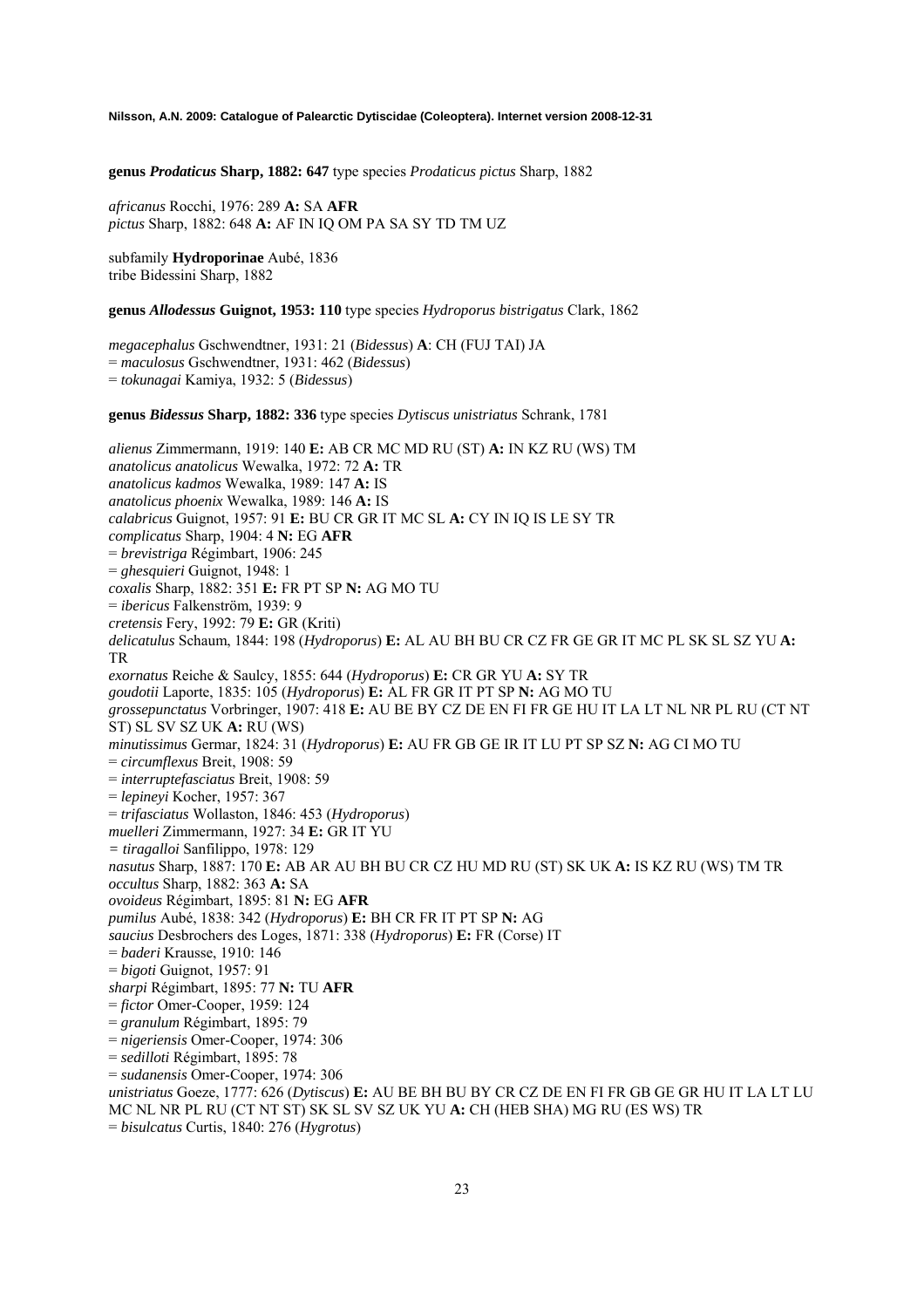- = *monostriatus* Geoffroy, 1785: 69 (*Dyticus*)
- = *nanus* Gmelin, 1790: 1956 (*Dytiscus*)
- = *opacus* Guignot, 1932: 268
- = *subrufulus* Schneider, 1898: 50
- *= unistriatus* Schrank, 1781: 205 [HN] (*Dytiscus*)

**genus** *Clypeodytes* **Régimbart, 1894: 230** type species *Hydroporus cribrosus* Schaum, 1864

*bufo* Sharp, 1890: 344 (*Bidessus*) **A:** CH (GUI HAI HUB) **ORR**  *cribrosus* Schaum, 1864: 107 (*Hydroporus*) **N:** EG **AFR**  *jaechi* Wewalka & Biström, 1987: 49 **A:** NP

**genus** *Geodessus* **Brancucci, 1979: 214** type species *Geodessus besucheti* Brancucci, 1979

*besucheti* Brancucci, 1979: 214 **A:** HP NP SD

**genus** *Glareadessus* **Wewalka & Biström, 1998: 59** type species *Glareadessus stocki* Wewalka & Biström, 1998

*franzi* Wewalka & Biström, 1998: 62 **A:** IN *stocki* Wewalka & Biström, 1998: 61 **A:** AE OM

**genus** *Hydroglyphus* **Motschulsky, 1853: 5** type species *Dytiscus geminus* Fabricius, 1792 = *Guignotus* Houlbert, 1934: 53 type species *Dytiscus geminus* Fabricius, 1792

*amamiensis* Satô, 1961: 7 (*Guignotus*) **A:** CH (HUB TAI) JA *angularis* Klug, 1834: t.34/1 (*Hydroporus*) **N:** AG EG MO TU **A:** IN IQ OM PA SA TR YE **AFR**  = *klugii* Leprieur, 1880: xxv (*Hydroporus*) *annamita* Régimbart, 1889: 153 (*Bidessus*) **A:** CH **ORR**  *confusus* Klug, 1834: t.34/4 (*Hydroporus*) **E:** HU **N:** EG TU **A:** IN OM SA SI SY TM TR YE **AFR**  *flammulatus* Sharp, 1882: 359 (*Bidessus*) **A:** CH (JIX SCH TAI) IN JA NP PA UP **ORR**  = *antennatus* Régimbart, 1892: 118 (*Bidessus*) *geminus* Fabricius, 1792: 199 (*Dytiscus*) **E:** AB AL AR AU BE BH BU BY CR CZ DE EN FI FR GB GE GG GR HU IT LA LS LT LU MC MD NL NR PL PT RO RU (CT NT ST) SK SL SP SV SZ UK YU **N:** AG CI EG LB MO TU **A:** AF BT CH (GUI GUX HEI HEN JIL LIA SCH YUN) CY HP IN IQ IS KA KI KZ LE MG NC NP PA RU (ES WS) SA SI SY TD TM TR UP UZ **ORR**  = *corsicus* O.Schneider, 1903: 51 (*Bidessus*) = *inmaculatus* Báguena Corella, 1935: 85 (*Bidessus*) = *monaulacus* Drapiez, 1820: 270 (*Hydroporus*) = *nitens* Falkenström, 1939: 7 (*Bidessus*) = *obscurus* J. Sahlberg, 1903: 16 (*Bidessus*) = *ocellatus* Báguena Corella, 1935: 85 (*Bidessus*) = *pectinatus* Báguena Corella, 1935: 85 (*Bidessus*) = *pusillus* Fabricius, 1781: 297 (*Dytiscus*) [HN] = *pygmeus* Olivier, 1795: 39 (*Dytiscus*) [HN] = *symbolum* Kolenati, 1845: 86 (*Hydroporus*) = *trifidus* Panzer, 1795: 26/t.2 (*Dytiscus*) *hamulatus* Gyllenhal, 1813: 691 (*Hyphydrus*) **E:** BY CT DE EN FI GE LA PL RU (NT) SV **A:** MG *hummeli* Falkenström, 1932: 191 (*Bidessus*) **A:** CH (SCH) *inconstans* Régimbart, 1892: 119 (*Bidessus*) **A:** BT CH (TAI) JA NP SD **ORR**  = *fulvescens* Zimmermann, 1923: 34 (*Bidessus*) *infirmus* Boheman, 1848: 251 (*Hydroporus*) **A:** SA **AFR**  = *capensis* Régimbart, 1894: 234 (*Bidessus*) *japonicus* Sharp, 1873: 54 (*Hydroporus*) **A:** CH (BEI FUJ GUA HEI HUB JIA JIL JIX LIA ZHE) JA NC RU (FE) SC = *tangweii* Li, 1992: 36 (*Guignotus*)

= *vernalis* Guignot, 1954: 197 (*Guignotus*)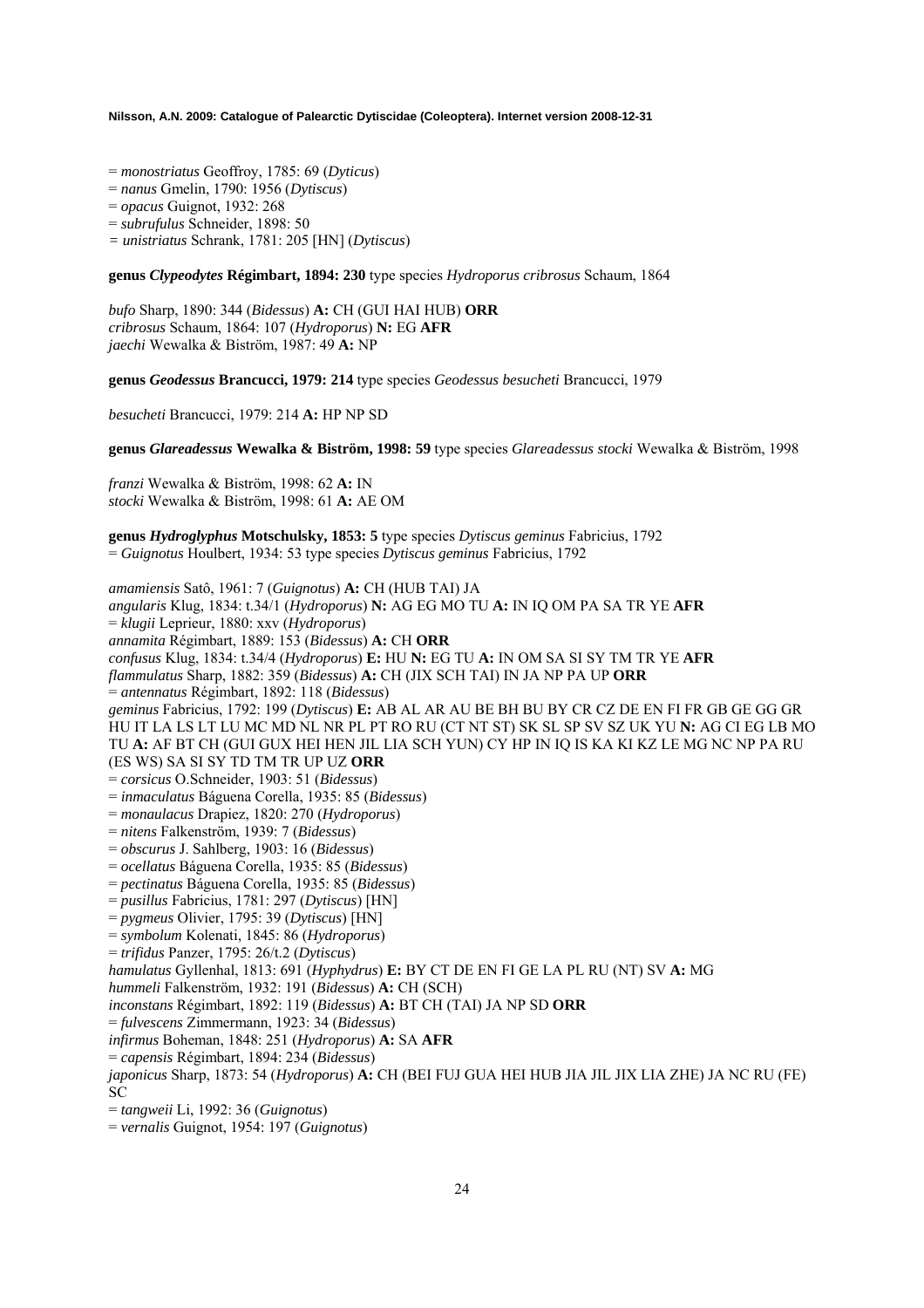= *yingkouensis* Li, 1992: 36 (*Guignotus*) = *yoshimurai* Kamiya, 1932: 4 (*Bidessus*) *kifunei* Nakane, 1987: 172 (*Guignotus*) **A:** JA *licenti* Feng, 1936: 3 (*Bidessus*) **A:** CH (BEI GAN GUA GUI GUX HEI HUN JIX SCH SHA TIA XIN ZHE) MG *major* Sharp, 1882: 354 (*Bidessus*) **N:** AG EG **A:** IN IS OM SA SI YE **AFR**  = *sellatus* Peyerimhoff, 1931: 20 (*Bidessus*) *orientalis* Clark, 1863: 427 (*Hydroporus*) **A:** CH (FUJ GUI GUX HAI HUB HUN YUN ZHE) **AUR ORR**  *pendjabensis* Guignot, 1954: 221 (*Guignotus*) **A:** NP PA **ORR**  *pentagrammus* Schaum, 1864: 108 (*Hydroporus*) **N:** EG **AFR**  *regimbarti* Gschwendtner, 1936: 367 (*Bidessus*) **A:** CH (GUX GUI SCH SHA YUN) **ORR**  *signatellus* Klug, 1834: t.34/3 (*Hydroporus*) **E:** AB AR BH CR FR GG GR IT RU (ST) SP YU **N:** AG EG LB MO TU **A:** AF CY IN IQ IS JO KI KU KZ OM PA SA SI SY TD TM TR UZ YE **AFR**  = *razzautii* Dodero, 1922: 46 (*Bidessus*) = *tetragrammus* Hochhuth, 1846: 223 (*Hydroporus*) = *thermalis* Germar, 1838: xx (*Hydroporus*) *socotraensis* Wewalka, 2004: 466 **A:** YE (Socotra) *traessarti* Feng, 1936: 4 (*Bidessus*) **A:** CH (FUJ GUA GUI GUX HEB HEI HUB HUN JIA JIX SHA SCH TIA YUN ZHE)

**genus** *Leiodytes* **Guignot, 1936: 20** type species *Hydroporus evanescens* Boheman, 1848 = *Liodytes* Guignot, 1950: 97 [HN] type species *Hydroporus evanescens* Boheman, 1848

*frontalis* Sharp, 1884: 440 (*Bidessus*) **A:** JA SC *gracilis* Gschwendtner, 1933: 162 (*Clypeodytes*) **A:** CH (HUB) *indicus* Régimbart, 1892: 117 (*Bidessus*) **A:** UP **ORR**  *kyushuensis* Nakane, 1990: 62 (*Clypeodytes*) **A:** JA *lanyuensis* Wang, Satô & Yang, 1998: 161 **A:** CH (TAI) *miyamotoi* Nakane, 1990: 63 (*Clypeodytes*) **A:** JA *nicobaricus* Redtenbacher, 1867: 21 (*Hydroporus*) **A:** CH (MAC) JA **ORR**  *orissaensis* Vazirani, 1969: 328 (*Clypeodytes*) **A:** PA **ORR**  *perforatus* Sharp, 1882: 363 (*Bidessus*) **A:** CH (GUA GUI GUX HAI HUN JIX SCH YUN) **ORR** 

**genus** *Limbodessus* **Guignot, 1939: 52** type species *Bidessus neoguineensis* Régimbart, 1892 (= *Hydroporus compactus* Clark, 1862)

*compactus* Clark, 1862: 421 (*Hydroporus*) **A:** JA **AUR ORR**  = *neoguineensis* Régimbart, 1892: 990 (*Bidessus*) = *tokarensis* Satô, 1972: 53 (*Uvarus*)

**genus** *Pseuduvarus* **Biström, 1988: 10** type species *Hydroporus vitticollis* Boheman, 1848

*vitticollis* Boheman, 1848: 256 (*Hydroporus*) **N:** MO **A:** CH (TAI) NP PA **AFR ORR**  = *caligosus* Guignot, 1946: 257 (*Amarodytes*) = *gentilis* Sharp, 1890: 344 (*Bidessus*) = *monticola* Guignot, 1957: 98 (*Uvarus*) = *octoguttatus* Régimbart, 1895: 94 (*Bidessus*) = *ornatipennis* Régimbart, 1900: 372 (*Bidessus*)

**genus** *Sinodytes* **Spangler, 1996: 243** type species *Sinodytes hubbardi* Spangler, 1996

*hubbardi* Spangler, 1996: 244 **A:** CH (GUX)

**genus** *Yola* **Gozis, 1886: 8** type species *Dytiscus bicarinata* Latreille, 1804 = *Yolula* Guignot, 1950: 100 type species *Bidessus dohrni* Sharp, 1882

*alluaudi* Peschet, 1926: 299 **N:** AG LB MO **AFR**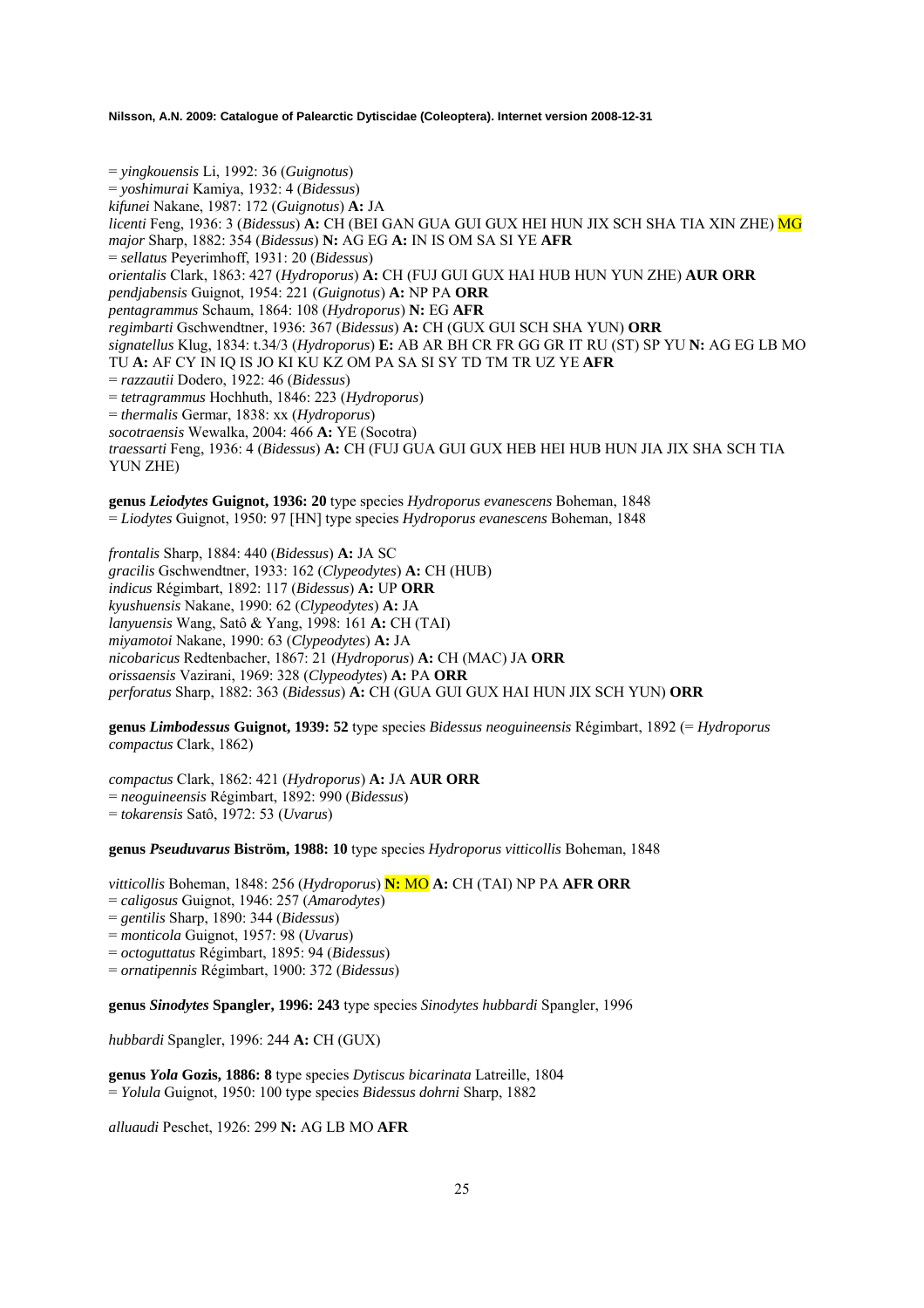*bicarinata bicarinata* Latreille, 1804: 179 (*Dytiscus*) **E:** BE CZ FR IT NL PT SL SP SZ **N:** AG MO TU *= bicarinata* Drapiez, 1819: 290 [HN] (*Dytiscus*) = *bipunctatus* Ragusa, 1887: 224 (*Bidessus*) = *costatus* Gyllenhal, 1808: 31 (*Hyphydrus*) = *crispatus* Germar, 1817: t.1 (*Hydroporus*) = *cristatus* Lacordaire, 1835: 335 (*Hydroporus*) *= interrupta* Báguena Corella, 1935: 84 *bicarinata obscurior* Desbrochers des Loges, 1871: 337 (*Hydroporus*) **E:** FR (Corse) IT (Elba, Sardegna) **N:** TU *bicristata* Sharp, 1882: 347 (*Bidessus*) **A:** SA YE *buettikeri* Brancucci, 1985: 230 **A:** SA *consanguinea* Régimbart, 1892:118 (*Bidessus*) **A:** NP **ORR** *darfurensis* J.Balfour-Browne, 1947: 136 **A:** YE **AFR**  = *decorata* Guignot, 1956: 251 *enigmatica* Omer-Cooper, 1954: 212 **N:** EG **A:** SA SI **AFR**  *nigrosignata* Régimbart, 1895: 71 **N:** AG **AFR**  *= pescheti* Peyerimhoff, 1929: 168 *porcata* Klug, 1834: t.34/5 (*Hydroporus*) **N:** EG **A:** SA **AFR**  *wraniki* Wewalka, 2004: 468 **A:** YE (Socotra)

**genus** *Yolina* **Guignot, 1936: 25** type species *Hydroporus elegantulus* Boheman, 1848

*insignis* Sharp, 1882: 348 (*Bidessus*) **N:** EG **A:** SA YE **AFR** 

tribe Hydroporini Aubé, 1836

**genus** *Deronectes* **Sharp, 1882: 390** type species *Hydroporus latus* Stephens, 1829 = *Bartheus* Houlbert, 1934: 64 type species *Hydroporus latus* Stephens, 1829

*abnormicollis* Semenov, 1900: 682 **A:** AF CH (XIN) KI KZ TD UZ = *microthorax* Semenov, 1900: 683 *afghanicus* Wewalka, 1971: 139 **A:** AF PA *algibensis* Fery & Fresneda, 1988: 337 **E:** SP *angelinii* Fery & Brancucci, 1997: 228 **E:** IT *angulipennis* Peyron, 1858: 398 (*Hydroporus*) **A:** TR *angusi* Fery & Brancucci, 1990: 431 **E:** SP *aubei aubei* Mulsant, 1843: 276 (*Hydroporus*) **E:** AU FR GE IT SZ *aubei sanfilippoi* Fery & Brancucci, 1997: 234 **E:** FR SP *balkei* Fery & Hosseinie, 1998: 252 **A:** IN *bameuli* Fery & Hosseinie, 1998: 243 **A:** PA *bicostatus* Schaum, 1864: 111 (*Hydroporus*) **E:** PT SP *biltoni* Fery & Hosseinie, 1998: 245 **A:** IN *brancuccii* Fery & Hosseinie, 1998: 250 **A:** IN *brannanii* Schaufuss, 1869: 9 (*Hydroporus*) **E:** SP (Islas Baleares) *costipennis costipennis* Brancucci, 1983: 138 **E:** PT SP *costipennis gignouxorum* Fery & Brancucci, 1989: 303 **E:** SP *danielssoni* Fery & Hosseinie, 1998: 242 **A:** AF *delarouzei* Jacquelin du Val, 1857: 34 (*Hydroporus*) **E:** FR SP *depressicollis* Rosenhauer, 1856: 50 (*Hydroporus*) **E:** SP *doriae* Sharp, 1882: 421 **E**: "Caucasus" **A:** AR TR *elburs* Fery, Erman & Hosseinie, 2001:346 **A:** IN *elmii* Fery & Hosseinie, 1998: 254 **A:** IN *evelynae* Fery & Hosseinie, 1998: 254 **A:** TR *fairmairei* Leprieur, 1876: cxxi [RN] (*Hydroporus*) **E:** FR IT PT SP **N:** AG MO TU = *bombycinus* Leprieur, 1876: cxxii (*Hydroporus*) = *sublaevis* Rey, 1887: 2 (*Hydroporus*) = *vestitus* Fairmaire, 1859: 27 [HN] (*Hydroporus*)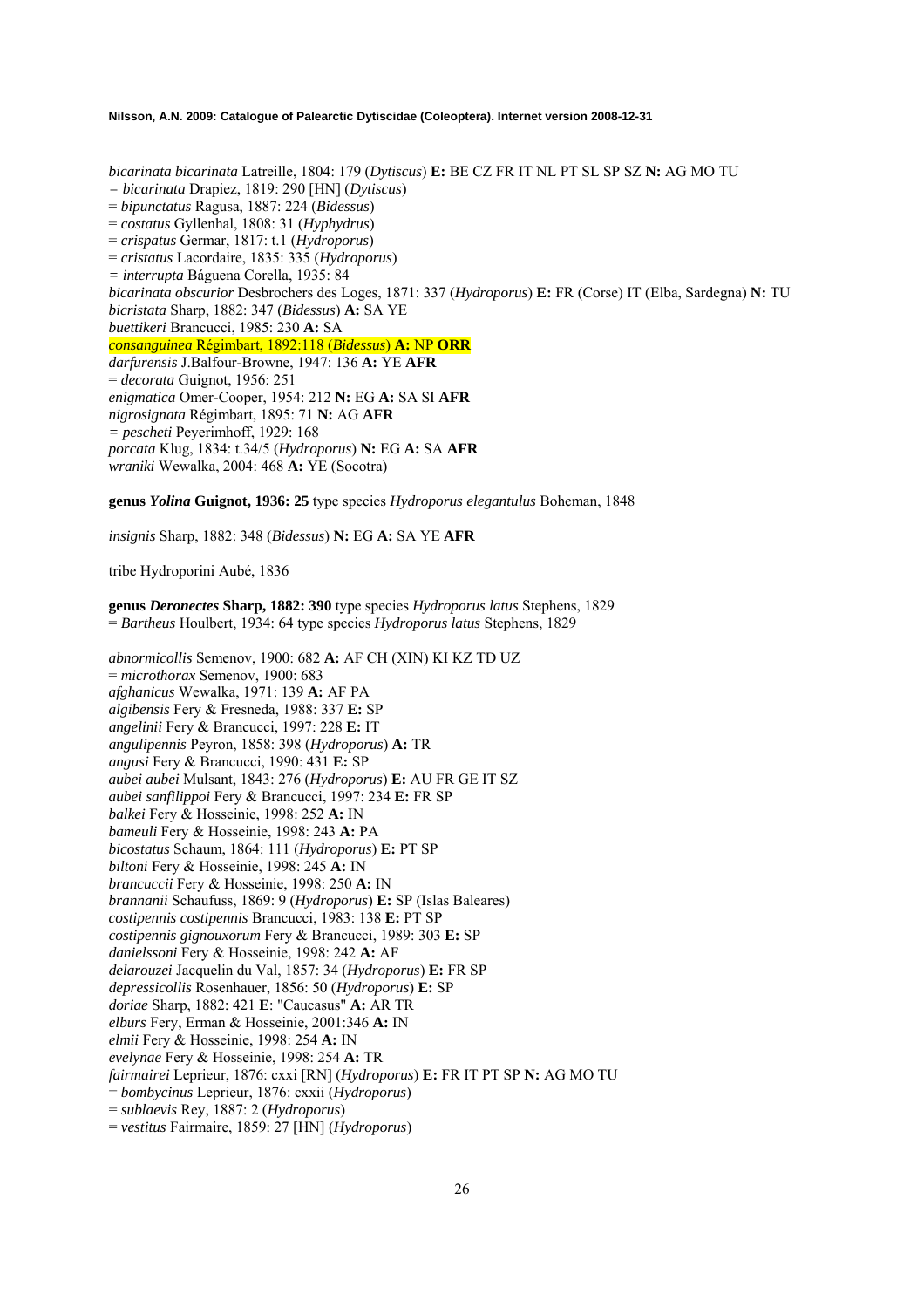*ferrugineus* Fery & Brancucci, 1987: 70 **E:** PT SP *fosteri* Aguilera & Ribera, 1996: 39 **E:** SP *hakkariensis* Wewalka, 1989: 96 **A:** TR *hebauerorum* Fery & Hosseinie, 1998: 256 **A:** TR *hendrichi* Fery & Hosseinie, 1998: 253 **A:** IN *hispanicus* Rosenhauer, 1856: 49 (*Hydroporus*) **E:** FR SP **N:** MO = *septensis* Lagar, 1968: 61 *jaechi* Wewalka, 1989: 94 **A:** TR *kinzelbachi* Fery & Hosseinie, 1998: 262 **A:** SY TR *lareynii* Fairmaire, 1858: 455 (*Hydroporus*) **E:** FR (Corse) = *coarcticolis* Reiche, 1862: 293 (*Hydroporus*) *latus* Stephens, 1829: 192 (*Hydroporus*) **E:** AU BE BH BU BY CR CZ DE EN FI FR GB GE GR HU IT LA LT LU NL NR PL RU (CT NT) SK SL SV SZ UK YU = *castaneus* Heer, 1837: 54 (*Hydroporus*) *= latus* Curtis, 1831: 343 [HN] (*Hydroporus*) = *ovatus* Sturm, 1835: 40 (*Hydroporus*) = *pyrenaeus* Schaefer, 1930: 104 [HN] (*Hydroporus*) *longipes* Sharp, 1882: 420 **A:** IN *moestus inconspectus* Leprieur, 1876: cxxii (*Hydroporus*) **E:** AL BU CR FR GR IT MC PT SP SZ YU **N:** MO *moestus moestus* Fairmaire, 1858: 455 (*Hydroporus*) **E:** FR (Corse) IT (Sardegna) *nilssoni* Fery & Wewalka, 1992: 22 **A:** IN TM *opatrinus* Germar, 1824: 31 [NP] (*Hydroporus*) **E:** FR PT SP SZ *= silphoides* Ponza, 1805:82 [NO] (*Dytiscus*) *palaestinensis* Fery & Hosseinie, 1999: 271 [RN] **A:** SY *= palaestinus* Fery & Hosseinie, 1998: 229 [HN] *parvicollis* Schaum, 1864: 112 (*Hydroporus*) **E:** AR BU GG GR MC RO YU **A:** IN TR *= planicollis* Sharp, 1882: 420 *perrinae* Fery & Brancucci, 1997: 260 **N:** AG TU *persicus* Peschet, 1914: 227 **A:** IN *peyerimhoffi* Régimbart, 1906: 204 (*Hydroporus*) **N:** AG *platynotus mazzoldii* Fery & Brancucci, 1997: 242 **E:** GR *platynotus platynotus* Germar, 1834: pl. 3 (*Hydroporus*) **E:** AL AU BE BH BU CZ GE LU MC NL PL RO SK YU = *murinus* Sturm, 1835: 42 (*Hydroporus*) = *platynotus* Lacordaire, 1835: 330 [HN] (*Hydroporus*) *riberai* Fery & Hosseinie, 1998: 255 **A:** IQ TR *roberti* Fery & Hosseinie, 1998: 242 **A:** AF *sahlbergi* Zimmermann, 1932: 106 **E:** GR TR **A:** TR *schuberti* Wewalka, 1971: 138 **A:** TR *semirufus* Germar, 1845: pl.3 (*Hydroporus*) **E:** FR IT *syriacus* Wewalka, 1971: 141 **A:** TR *theryi* Peyerimhoff, 1925: 356 (*Hydroporus*) **N:** MO *toledoi* Fery, Erman & Hosseinie, 2001:342 **A:** TR *vestitus* Gebler, 1848: 76 (*Hydroporus*) **A:** AF KZ RU (WS) TD UZ *wewalkai* Fery & Fresneda, 1988: 241 **E:** SP *wittmeri* Wewalka, 1971: 130 **A:** TR *witzgalli* Fery & Brancucci, 1997: 278 **A:** TR *youngi* Fery & Hosseinie, 1998: 240 **A:** IN

**genus** *Graptodytes* **Seidlitz, 1887: 57** type species *Dytiscus granularis* Linnaeus, 1767

*aequalis* Zimmermann, 1918: 69 [NP] (*Hydroporus*) **E:** PT SP **N:** MO = *octolineatus* Schaufuss, 1882:559 [NO] (*Hydroporus*) *atlantis* Théry, 1933: 129 (*Hydroporus*) **N:** MO *aurasius* Jeannel, 1907: 18 (*Hydroporus*) **N:** AG TU *bilineatus* Sturm, 1835: 68 (*Hydroporus*) **E:** AL AU BE BH BU BY CR CZ DE FI FR GB GE GG GR HU IR IT LU MC NL PL RU (CT NT ST) SK SL SP SV SZ UK YU **A:** KZ RU (ES WS) TR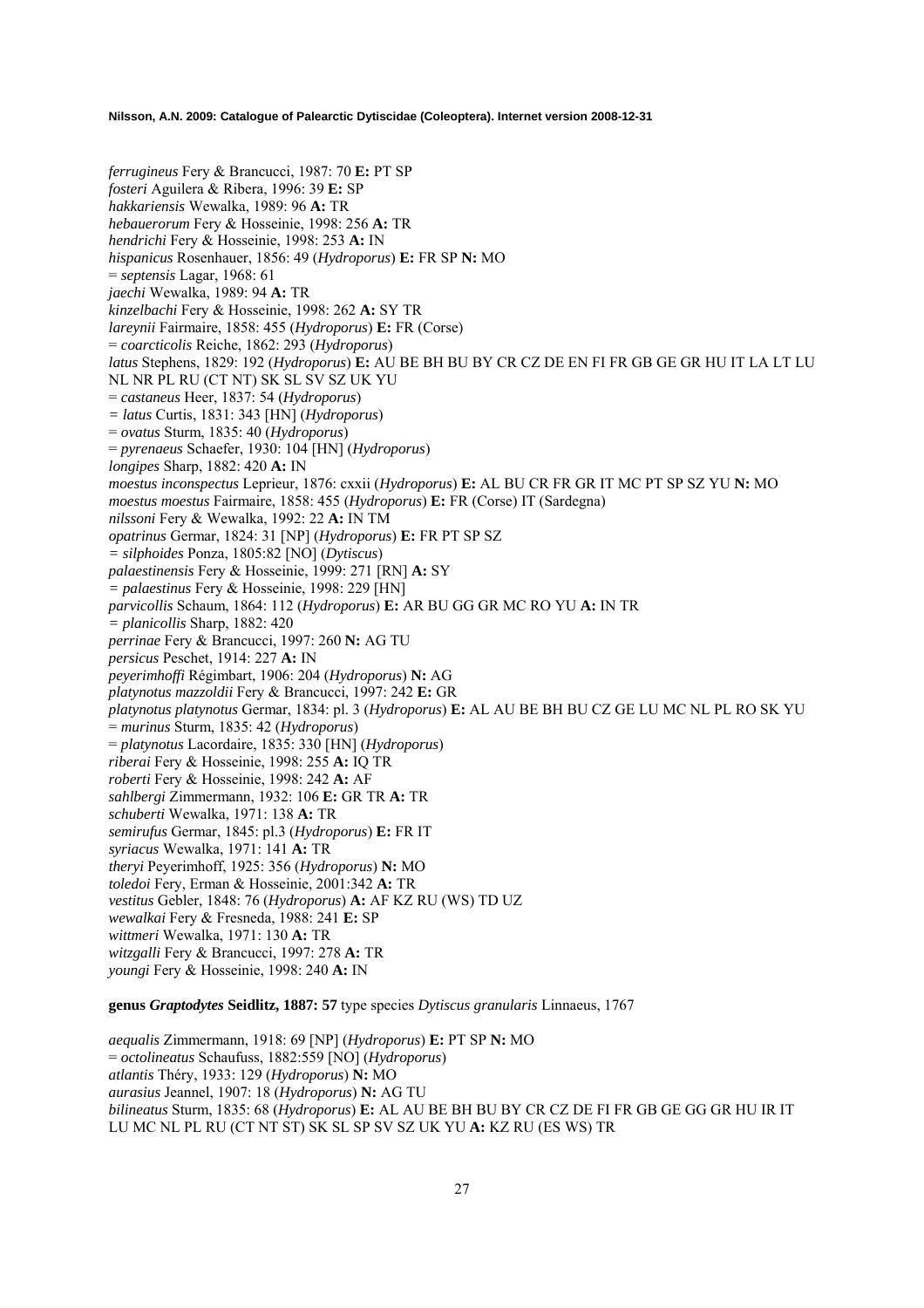= *dalmatinus* Zimmermann, 1932: 81 = *hopffgarteni* Schilsky, 1892: 193 (*Hydroporus*) = *narentinus* Zimmermann, 1915: 220 (*Hydroporus*) = *nigritarsis* Sharp, 1882: 453 (*Hydroporus*) = *pervasus* Gozis, 1914: 120 (*Hydroporus*) *bremondi* Guignot, 1934: 217 **N:** MO *bussleri* Fery, 1994: 399 **A:** IS SY *castilianus* Fery, 1995: 40 **E:** SP *delectus* Wollaston, 1864: 76 (*Hydroporus*) **N:** CI *flavipes* Olivier, 1795: 38 [NP] (*Dytiscus*) **E:** BE BH BU CR FR GB GE GR IT LU NL PT SL SP SZ TR YU **N:**  AG MO TU **A:** TR = *cebennicus* Guignot, 1932: 410 = *concinnus* Stephens, 1835: 392 (*Hydroporus*) = *manducus* Schaufuss, 1882: 559 (*Hydroporus*) = *marmoratus* Stephens, 1835: 438 (*Hydroporus*) = *portalegrensis* Schaufuss, 1882: 559 (*Hydroporus*) *fractus* Sharp, 1882: 454 (*Hydroporus*) **E:** BU FR GR IT PT SP **N:** AG TU = *exsanguis* Bedel, 1925: 364 (*Hydroporus*) *granularis* Linnaeus, 1767: 667 (*Dytiscus*) **E:** AU BE BH BU BY CR CZ DE EN FI FR GB GE GR HU IR IT LA LS LT LU NL NR PL RU (CT NT ST) SK SL SV SZ UK = *funestus* Schilsky, 1888: 183 (*Hydroporus*) = *istrus* J.Müller, 1926: 290 = *pseudopictus* Zaitzev, 1928: 12 = *rhodanensis* Schaefer, 1952: 35 = *suturalis* P.W.J.Müller, 1821: 225 (*Hyphydrus*) = *unilineatus* Schrank, 1781: 204 (*Dytiscus*) *ignotus* Mulsant & Rey, 1861: 307 (*Hydroporus*) **E:** CR FR GR IT PT SP **N:** AG MO *= bihamatus* Chevrolat, 1861: 149 (*Hydroporus*) = *fallaciosus* Guignot, 1932: 402 = *ypsilon* Reiche, 1863: 127 (*Hydroporus*) *kuchtai* Breit, 1908: 59 (*Hydroporus*) **E:** SP (Islas Baleares) *parisii* Gridelli, 1939: 408 **N:** AG *pictus* Fabricius, 1787: 194 (*Dytiscus*) **E:** AU BE BH BU BY CR DE EN FI FR GB GE HU IR IT LA LS LT LU MC NL NR RU (CT NT ST) SK SL SZ UK YU = *arcuatus* Panzer, 1795: 75 (*Dytiscus*) = *cruciatus* Schilsky, 1890: 182 (*Hydroporus*) = *flexuosus* Marsham, 1802: 425 (*Dytiscus*) = *fortiterpunctatus* Guignot, 1932: 396 *pietrii* Normand, 1933: 297 **N:** AG TU *sedilloti phrygius* Guignot, 1942: 18 **E:** GR MC TR **A:** TR = *pseudophrygius* Guéorguiev, 1965: 494 *sedilloti sedilloti* Régimbart, 1878: 352 (*Hydroporus*) **A:** CY IS SY *siculus* Fery, 1995: 41 **E:** IT *snizeki* Hendrich, 1993: 392 **A:** UZ *varius* Aubé, 1838: 334 (*Hydroporus*) **E:** AU BU FR GE GR IT MA PT SP YU **N:** AG MO TU = *laeticulus* Sharp, 1882: 453 (*Hydroporus*) = *pauper* O.Schneider, 1903: 51 (*Hydroporus*) *veterator behningi* Zaitzev, 1927: 11 **A:** TR *veterator veterator* Zimmermann, 1918: 67 [NP] (*Hydroporus*) **E:** BU CR GR IT MC YU = *montenegrinus* Schaufuss, 1882: 559 (*Hydroporus*)

# **genus** *Hydrocolus* **Roughley & Larson, 2000: 407** type species *Hydroporus paugus* Fall, 1923

*sahlbergi* Nilsson, 2001: 9 [RN] **E:** FI NR RU (NT) SV **A:** RU (ES) *= picicornis* J. Sahlberg, 1874: xiii [HN] (*Hydroporus*) *= picicornis* J. Sahlberg, 1875: 152 [HN] (*Hydroporus*)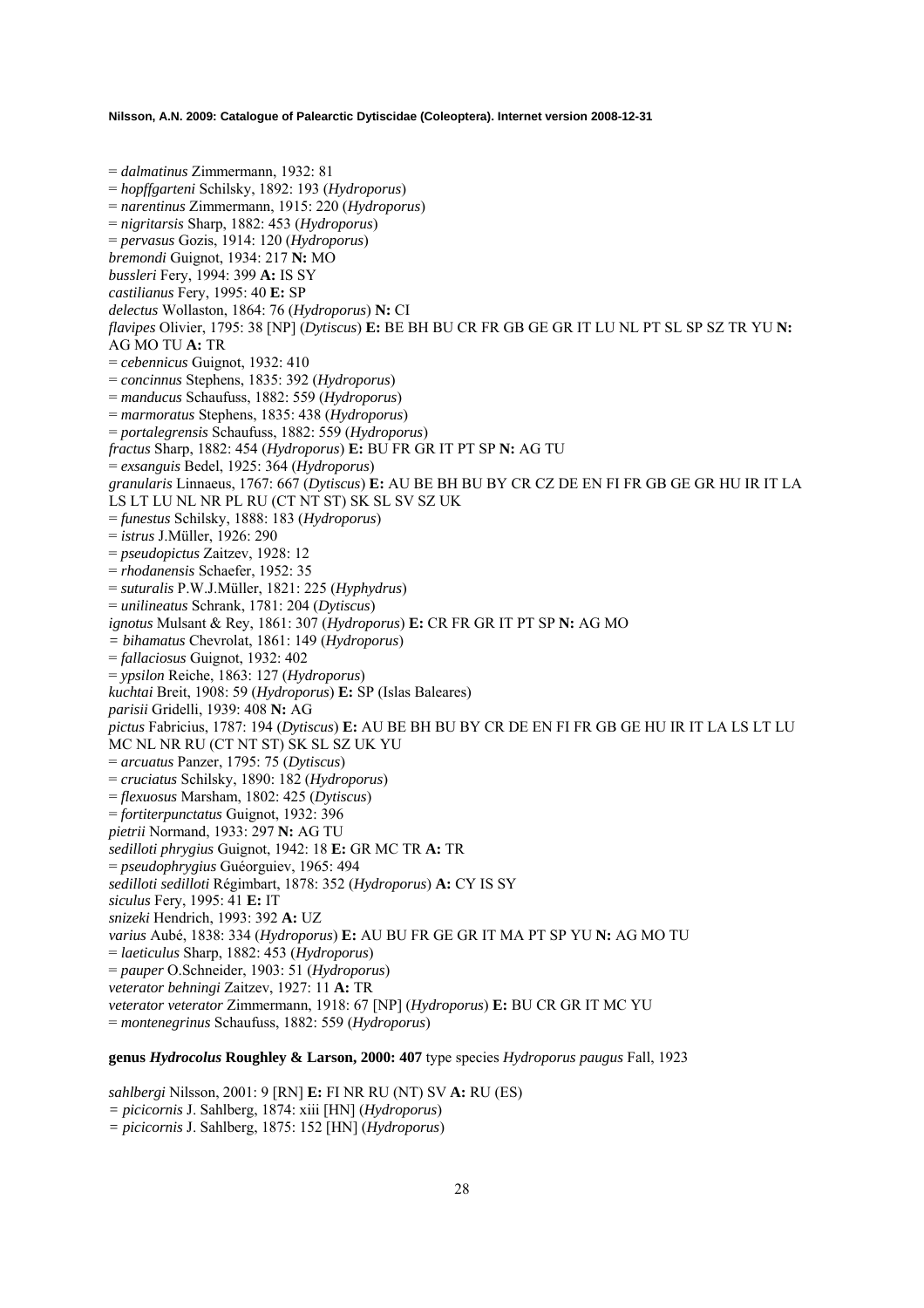**genus** *Hydroporus* **Clairville, 1806: 182** type species *Dytiscus fusculus* Schrank, 1781 (*= Dytiscus planus* Fabricus, 1781)

- = *Hydatoporus* Gistel, 1856: 355 type species *Dytiscus palustris* Linnaeus, 1761
- = *Hydrocoptus* Motschulsky, 1853: 5 type species *Dytiscus tristis* Paykull, 1798
- = *Hydroporidius* Guignot, 1949: 9 type species *Hydroporus melanarius* Sturm, 1835
- = *Hydroporinus* Guignot, 1945: 22 type species *Hydroporus neglectus* Schaum, 1845
- = *Hydrotarsus* Falkenström, 1938: 4 type species *Hydrotarsus lundbladi* Falkenström, 1938
- = *Schizoporus* Ádám, 1996: 20 type species *Hydroporus angustatus* Sturm, 1835
- = *Sternoporus* Falkenström, 1930: 24 type species *Hydroporus longicornis* Sharp, 1871

*acutangulus* Thomson, 1856: 202 **E:** FI NR RU (NT) SV **A**: MG RU (ES WS)

- = *aenescens* J. Sahlberg, 1880: 50
- = *pectoralis* J. Sahlberg, 1880: 51 [HN]
- = *punctatulus* J. Sahlberg, 1889: 221
- = *sumakovi* Poppius, 1912: 107
- = *zaitzevi* Jacobson, 1908: 425 [RN]
- *amguemensis* Shaverdo, 2003:59 **A:** RU (FE)
- *ampliatus ampliatus* Zaitzev, 1927: 13 **E:** RU (ST) **A:** AR IN
- *ampliatus colchicus* Bilyashiwsky, 2004:47 **E:** GG
- *analis* Aubé, 1838: 294 **E:** FR (Corse) IT
- *anatolicus* J.Balfour-Browne, 1963: 2 **A:** TR
- *angusi* Nilsson, 1990: 33 **A:** CH (JIL) JA MG RU (ES FE)
- *angustatus* Sturm, 1835: 53 **E:** AR AU BE BH BU BY CR CZ DE EN FI FR GB GE GG HU IR IT LA LS LT LU
- MC MD NL NR PL RU (CT NT ST) SK SL SV SZ UK **A:** KZ RU (ES WS) TR
- = *acuminatus* Sturm, 1835: 74
- 
- *askalensis* Wewalka, 1992: 56 **A:** TR
- *basinotatus* Reiche, 1864: 234 **E:** SP **N:** MO
- = *venator* Sharp, 1882: 465
- *bergmani* Nilsson, 1995: 23 **A:** RU (FE)
- *bodemeyeri* Ganglbauer, 1900: 139 **E:** AL BU GR **A:** TR
- = *bulgaricus* Hlisnikovský, 1955: 100
- = *collarti* Guignot, 1949: 7
- = *guignoti* Gschwendtner, 1935: 205
- *brancoi brancoi* Rocchi, 1981: 150 **E:** PT SP
- *brancoi gredensis* Fery, 1999: 234 **E:** PT SP
- *brancuccii* Fery, 1987: 65 **E:** PT SP
- *brevis* R.F. Sahlberg, 1834: 3 **E:** BY DE EN FI GE LA NR PL RU (CT NT) SV **A:** RU (ES WS)
- *breviusculus* Poppius, 1905: 14 **A:** CH (JIL) RU (ES FE)
- *brucki* Wehncke, 1875: 234 **E:** GR **A:** CY LE TR
- *cantabricus* Sharp, 1882: 457 **E:** SP
- *carli* Wewalka, 1992: 52 **A:** YE
- *compunctus* Wollaston, 1865: 65 **N:** CI
- *constantini* Hernando & Fresneda, 1996: 155 **E:** SP
- 
- *crinitisternus* Shaverdo & Fery, 2001:34 **A:** KZ MG
- *cuprescens* K.W. Miller & Fery, 1995: 405 **A:** CY
- *decipiens* Sharp, 1878: 113 **E:** PT SP
- *discretus* Fairmaire & Brisout, 1859: 28 [CN] **E:** AL AU BE BH BU BY CR CZ DE EN FI FR GB GE GR HU IR IT LA LS LU MC NL NR PL PT RU (CT NT ST) SK SL SP SV SZ UK YU **N:** MO **A:** AF CH (XIN) CY IN KA NP PA RU (ES) TR
- 
- = *alpestris* Falkenström, 1939: 15
- = *corsicus* Wehncke, 1872: 163
- = *cyprius* Régimbart, 1878: 352
- = *lundbladi* Falkenström, 1939: 12
- = *maurus* Sharp, 1882: 463
- = *neuter* Fairmaire & Laboulbène, 1855: 205 [SN]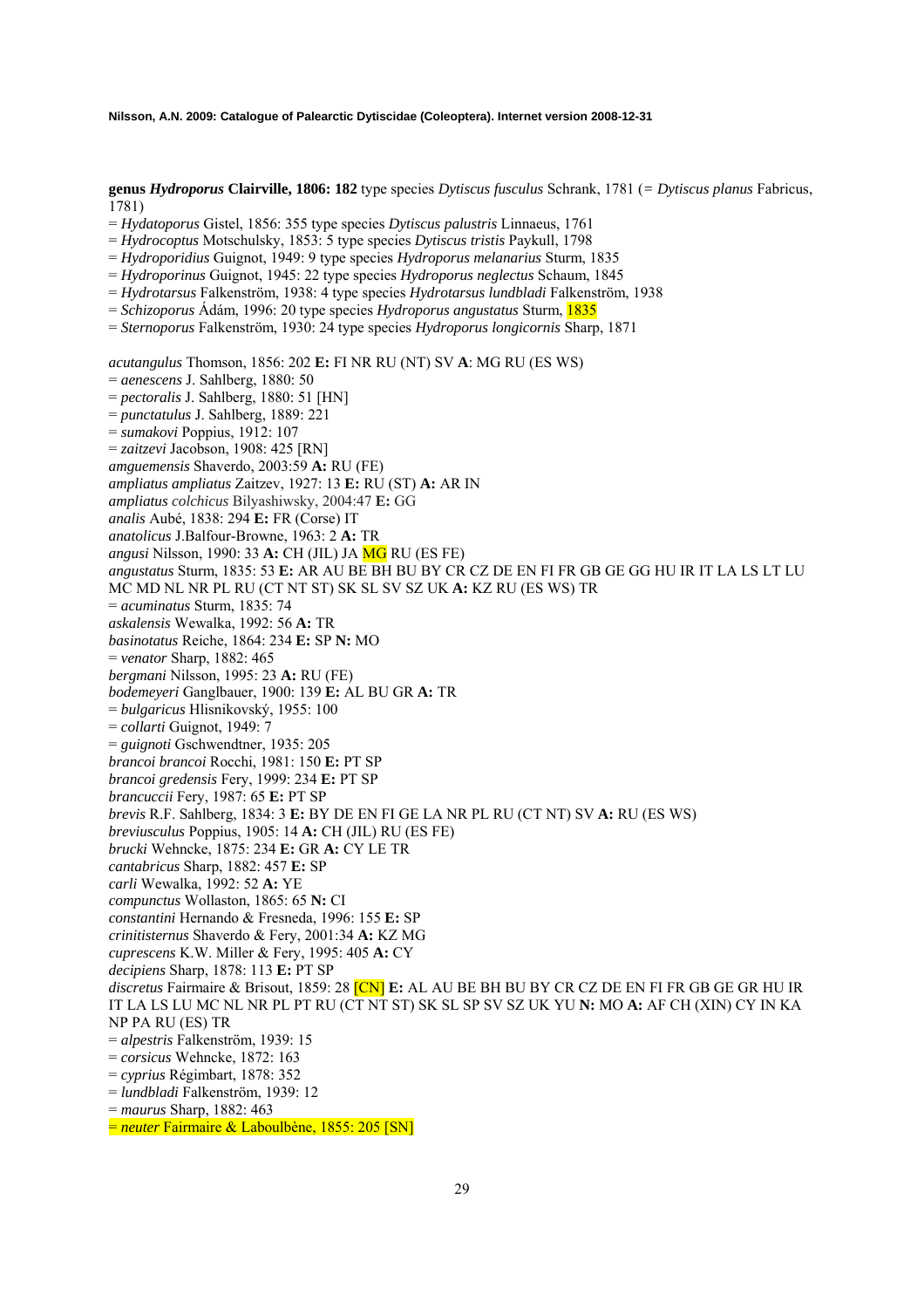= *pescheti* Guignot, 1930: 191 = *sublaevis* Falkenström, 1922: 184 [HN] = *tatricus* Kinel, 1949: 396 *distinguendus* Desbrochers des Loges, 1871: 338 **E:** FR IT **N:** AG = *avunculus* Fairmaire, 1872: lxxii = *gridellii* Focarile, 1960: 68 *dobrogeanus* Ieniştea, 1962: 424 **E:** AU BH BU GR HU IT RO SK UK **A:** CY TR *elongatulus* Sturm, 1835: 52 **E:** AU BE BY CZ DE EN FI FR GB GE LT NL NR PL RU (CT NT) SK SV UK **A: MG** RU (ES WS) = *eugeniae* Zaitzev, 1909: 63 = *lenensis* Poppius, 1905: 15 *errans* Sharp, 1882: 462 **N:** CI *erythrocephalus* Linnaeus, 1758: 412 (*Dytiscus*) **E:** AB AU BE BH BU BY CR CZ DE EN FA FI FR GB GE GG HU IR IT LA LT LU NL NR PL RU (CT NT) SK SL SV SZ UK **A:** KZ RU (ES WS) TR = *deplanatus* Gyllenhal, 1826: 178 (*Hyphydrus*) = *derelictus* Clark, 1862: 471 = *faroensis* Mjöberg, 1917: 10 = *sericeus* Eschscholtz, 1818: 459 (*Dytiscus*) = *subcostatus* Gerhardt, 1909: 2 *erzurumensis* Erman & Fery, 2000:172 **A:** TR *ferrugineus* Stephens, 1829: 193 **E:** AU BE BU CR CZ FR GB GE HU IT LU PL SK SL SZ UK YU = *victor* Aubé, 1838: 300 *feryi* Wewalka, 1992: 54 **N:** AG TU *foveolatus* Heer, 1839: 157 **E:** AU BH FR GE HU IT PL SP SZ = *apfelbecki* Ganglbauer, 1891: 475 = *atropos* Mulsant & Godart, 1860: 179 = *nivalis* Heer, 1839: 157 *fuscipennis* Schaum, 1868: 64 [RN] **E:** AU BY DE EN FI GE HU LA LT MC NR PL RU (CT NT ST) SK SV UK **A:** JA KZ MG RU (ES FE WS) TM **NAR**  = *criniticoxis* Larson, 1975: 301 = *flavipennis* Munster, 1932: 84 = *piceus* Sturm, 1835: 66 [HN] = *puberulus* Mannerheim, 1853: 163 [HN] *geniculatus* Thomson, 1856: 200 **E:** FI NR RU (NT) SV **A:** MG RU (ES WS) **NAR**  = *opacus* Wehncke, 1872: 163 = *pilipes* J. Sahlberg, 1921: 3 = *subseriatus* J. Sahlberg, 1910: 171 *georgicus* Bilyashiwsky, 2004:44 **E:** GG *glabriusculus* Aubé, 1838: 312 **E:** BY DE FI GB GE IR LA LT NL NR PL RU (NT) SV **A:** RU (ES WS) *glasunovi* Zaitzev, 1905: 26 **A:** AF CH (XIN) KI TD = *macrocephalus* Gschwendtner, 1923: 100 *goldschmidti* Gschwendtner, 1923: 101 **A:** CH (XIN) KI UZ *= recidivus* Gschwendtner, 1923: 103 *gueorguievi* Wewalka, 1975: 91 **E:** BU *guernei* Régimbart, 1891: 202 **E:** AZ *gyllenhalii* Schiødte, 1841: 434 **E:** AU BE BU BY CR CZ DE FI FR GB GE IR IT LU NL NR PL PT RU (NT) SK SP SV *hebaueri* Hendrich, 1990: 244 **E:** AL BH BU GR HU SK TR YU (Crna Gora) *hellenicus* Mazzoldi & Toledo, 1992: 183 **E:** GR *humilis* Klug, 1834: t.33/11 **N:** EG **A:** IS SI = *sinaicus* Wewalka, 1984: 133 *hygrotoides* Fery, 2000: 1248 [RN] **A:** CH (JIX BEI) *= discedens* Sharp, 1882: 396 [HN] (*Coelambus*) *ijimai* Nilsson & Nakane, 1993: 424 **A:** JA *incognitus* Sharp, 1869: 84 **E:** AU BE BY CZ DE EN FI FR GB GE HU IR IT LA LU NL NR PL PT RO RU (CT NT ST) SK SL SP SV SZ UK **A:** RU (ES WS)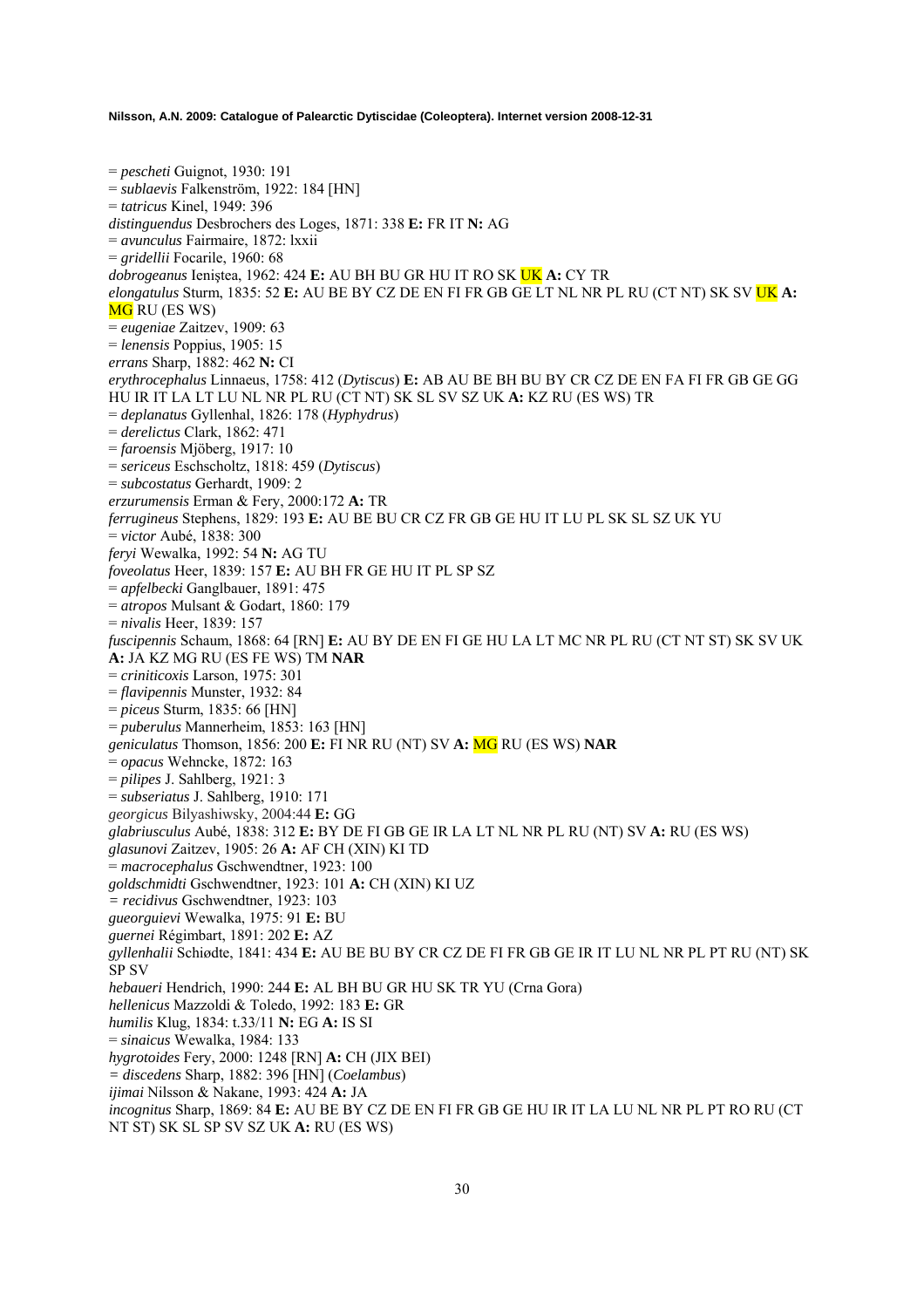= *discedens* Régimbart, 1877: cxxxix = *ellypticus* Pétri, 1912: 44 = *seidlitzi* Gerhardt, 1899: 5 *incommodus* Fery, 2006: 24 **E:** SK *ineptus* Sharp, 1882: 462 **A:** SY *inscitus* Sharp, 1882: 463 **A:** IQ KU OM YE *jacobsoni* Zaitzev, 1927: 17 **E:** GG RU (ST) **A:** TR *jonicus caucasicus* Zaitzev, 1927: 12 **E:** AR GG **A:** TR *jonicus jonicus* L.Miller, 1862: 276 **E:** AL BH BU CR GR IT MC SL YU (Crna Gora) *jurjurensis* Régimbart, 1895: 29 **N:** AG *kabakovi* Fery & Petrov, 2006:88 **A:** MG RU (ES) *kasyi* Wewalka, 1984: 132 **A:** CY SY TR *kozlovskii* Zaitzev, 1927: 15 **E:** AR GG RU (ST) **A:** IN LE TR *kraatzii* Schaum, 1868: 384 **E:** AU BH BU CZ EN FR GE IT PL SK SZ UK = *hedwigi* Reitter, 1897: 45 *kryshtali* Bilyashivsky, 1993: 15 **E:** UK *lapponum* Gyllenhal, 1808: 532 (*Hyphydrus*) **E:** FI NR RU (NT) SV **A:** RU (ES WS) **NAR**  = *kolstromi* J. Sahlberg, 1875: 145 = *labradorensis* Fall, 1923: 71 = *obtusipennis* J. Sahlberg, 1875: 146 *laticollis* Zimmermann, 1922: 20 **A:** RU (FE) *lenkoranensis* Fery, 1999: 255 **E:** AB GG *libanus* Régimbart, 1901: 101 **A:** LE TR *limbatus* Aubé, 1838: 292 **E:** FR IT PT SP **N:** AG LB MO TU *lluci* Fery, 1999: 244 **E:** SP (Islas Baleares) *longicornis* Sharp, 1871: 205 [RN] **E:** AU BE BU BY CZ DE FI FR GB GE HU IR IT LA LT LU NR PL RU (CT NT) SV SZ UK **A:** RU (WS) = *parallelus* Sharp, 1869: 84 [HN] *longulus* Mulsant & Rey, 1861: 305 **E:** AU BE FR GB GE IR IT LU NL SP SZ **N:** MO = *celatus* Clark, 1862: 473 *lucasi* Reiche, 1866: 19 [RN] [NP] **E:** BH FR IT GR PT SP **N:** AG CI LB MO TU = *basiclarior* Gozis, 1914: 164 [RN] = *bonnairii* Fairmaire, 1872: lxxii = *confusus* Lucas, 1846: 96 [HN] = *lucasii* Reiche, 1872:24 [RN] [HN] = *nigriceps* Schaum, 1864: 110 [HN] *= perplexus* Schaum, 1847: 39 [RN] *lundbladi* Falkenström, 1938: 4 (*Hydrotarsus*) **N:** MR *marginatus* Duftschmid, 1805: 269 (*Dytiscus*) **E:** AL AR AU BE BH BU CR CZ FR GB GE GG GR HU IT MC NL PL RU (ST) SK SL SP SZ TR UK YU **N:** AG MO **A:** IN IS KZ TR = *bosnicus* Apfelbeck, 1909: 496 = *pallens* Zimmermann, 1915: 222 [HN] *mariannae* Wewalka, 1974: 106 **A:** IS *martensi* Brancucci, 1981: 180 **A:** KA *melanarius* Sturm, 1835: 59 **E:** AU BE BH BY CZ DE EN FI FR GB GE HU IR IT LA LS LT LU NL NR PL RU (CT NT ST) SK SL SV SZ UK YU **A:** RU (WS) = *montanus* Helliesen, 1890: 23 = *monticola* Sharp, 1869: 84 = *munsterii* Helliesen, 1890: 22 = *obscuricornis* J. Sahlberg, 1921: 3 = *ruficornis* Zetterstedt, 1838: 139 *memnonius* Nicolai, 1822: 33 **E:** AB AU BE BH BU BY CR CZ DE EN FA FI FR GB GE GR HU IR IT LA LS LT LU NL NR PL RU (CT NT ST) SK SL SP SV SZ UK **N:** AG EG MO = *castaneus* Aubé, 1838: 302 [HN] = *incertus* Aubé, 1838: 306 = *insularis* Sharp, 1882: 457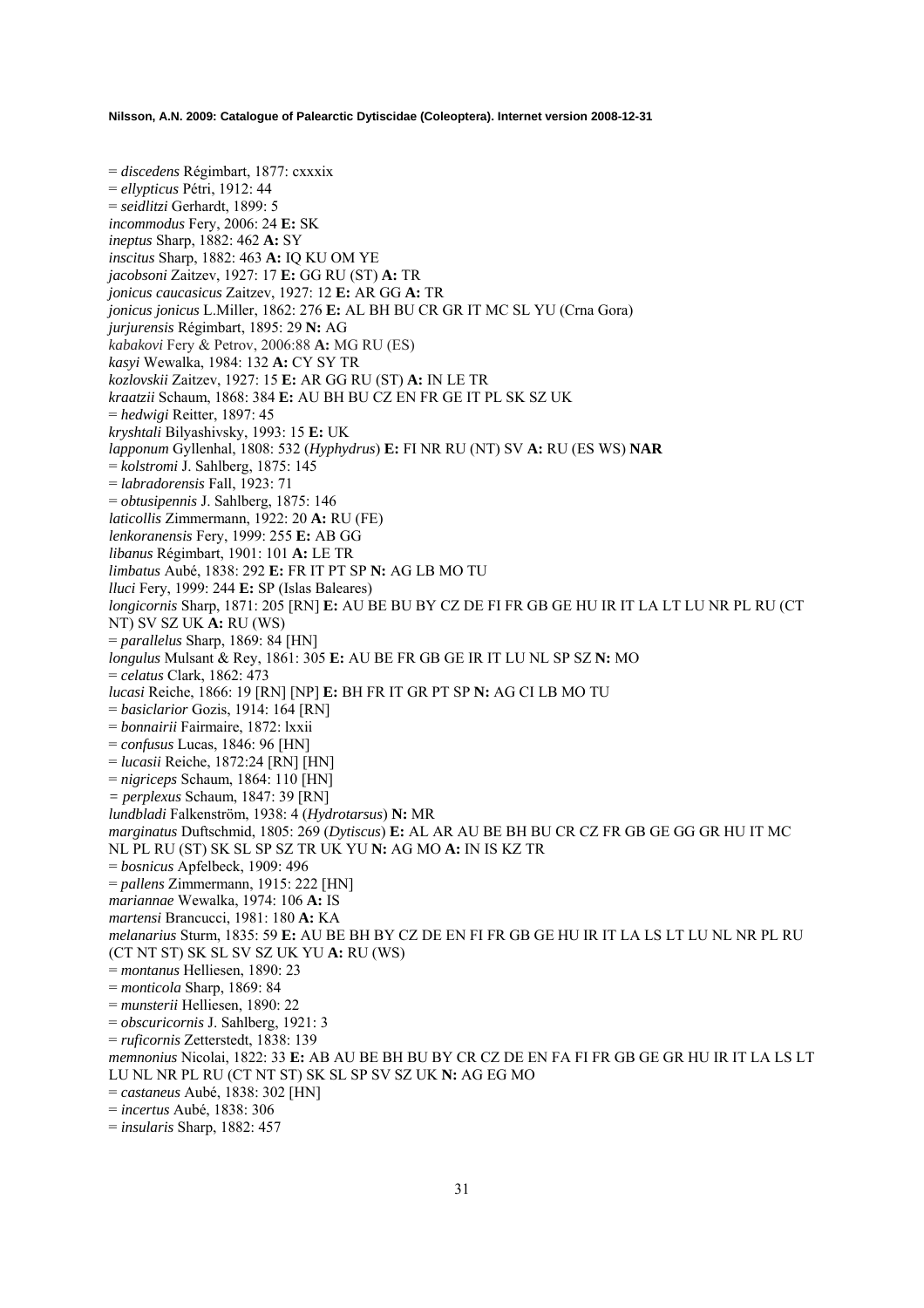= *jugularis* Babington, 1832: 328 = *niger* Sturm, 1835: 44 [HN] = *revelierei* Sharp, 1882: 458 = *subelongatus* Stephens, 1835: 392 *morio* Aubé, 1838: 307 **E:** AU BE BY CZ DE EN FI FR GB GE IR LA LT NL NR PL RU (CT NT) SK SV **A:** JA MG RU (ES FE WS) **NAR**  = *atriceps* Crotch, 1870: 96 [RN] = *caliginosus* LeConte, 1850: 215 = *caminarius* Motschulsky, 1860: 100 = *lugubris* Motschulsky, 1845: 353 [HN] = *melancholicus* Motschulsky, 1860: 100 [RN] = *scaphiformis* Sharp, 1871: 205 = *valliger* Hellén, 1929: 36 = *watanabei* Takizawa, 1933: 174 *multiguttatus* Régimbart, 1878: 351 **A:** IS JO SY = *ortali* Wewalka, 1984: 136 *nanpingensis* Toledo & Mazzoldi, 1996: 241 **A:** CH (SCH) *neclae* Erman & Fery, 2006: 41 **A:** TR *necopinatus necopinatus* Fery, 1999: 248 **E:** PT SP *necopinatus robertorum* Fery, 1999: 250 **E:** FR GB (Channel Isles) *necopinatus roni* Fery, 1999: 253 **E:** GB *neglectus* Schaum, 1845: 409 **E:** AU BE BY CZ DE EN FI FR GB GE HU IR LA LT LU NL NR PL RU (CT NT) SK SV SZ UK **A:** RU (WS) = *incrassatus* C. G. Thomson, 1871: 366 *nevadensis* Sharp, 1882: 481 **E:** PT SP *nigellus* Mannerheim, 1853: 163 **E:** AN AR AU BU DE FI FR GE GG IT NR PL RU (CT) SP SV SZ **A:** IN KZ MG RU (FE WS) TR **NAR**  = *bungei* Zaitzev, 1910: 31 = *mtiula* Zaitzev, 1927: 14 = *obscuripes* Motschulsky, 1860: 100 = *pyrenaeus* Wehncke, 1872: 163 = *sieversi* J. Sahlberg, 1910: 173 = *tungus* Zaitzev, 1910: 32 *nigrita* Fabricius, 1792: 201 (*Dytiscus*) **E:** AU BE BH BU BY CR CZ DE EN FA FI FR GB GE HU IC IR IT LA LT LU MC NL NR PL PT RU (CT NT ST) SK SL SP SV SZ UK **A:** KZ RU (ES WS) = *bisbiguttatus* J. Sahlberg, 1921: 1 = *convexior* Seidlitz, 1887: 67 = *glabellus* Thomson, 1867: 80 *= melaenus* Nicolai, 1822: 34 = *monilicornis* J. Sahlberg, 1875: 154 = *obovatus* J. Sahlberg, 1880: 52 = *subalpinus* C. G. Thomson, 1871: 365 = *trivialis* Stephens, 1828: 59 *normandi alhambrae* Fery, 1999: 242 **E:** SP *normandi ifnii* Fery, 1999: 241 **N:** MO *normandi ifranensis* Fery, 1999: 239 **N:** MO *normandi normandi* Régimbart, 1903: 254 **E:** FR PT SP *notabilis* LeConte, 1850: 216 **E:** FI NR RU (CT NT) SV **A:** MG RU (ES FE WS) **NAR**  = *arcticus* Thomson, 1856: 197 = *fennicus* Seidlitz, 1887: 66 = *tomentosus* Poppius, 1905: 12 *notatus* Sturm, 1835: 62 **E:** BY CZ DE EN FI FR GE HU LA LT NL PL RU (CT NT) SV UK **A:** RU (ES WS) = *sacha* Zaitzev, 1910: 30 *oasis* Wewalka, 1992: 53 **N:** EG *obscurus* Sturm, 1835: 65 **E:** AU BE BY CR CZ DE EN FI FR GB GE IR LA LT LU NL NR PL RU (CT NT ST) SK SV SZ UK **A:** RU (WS) **NAR**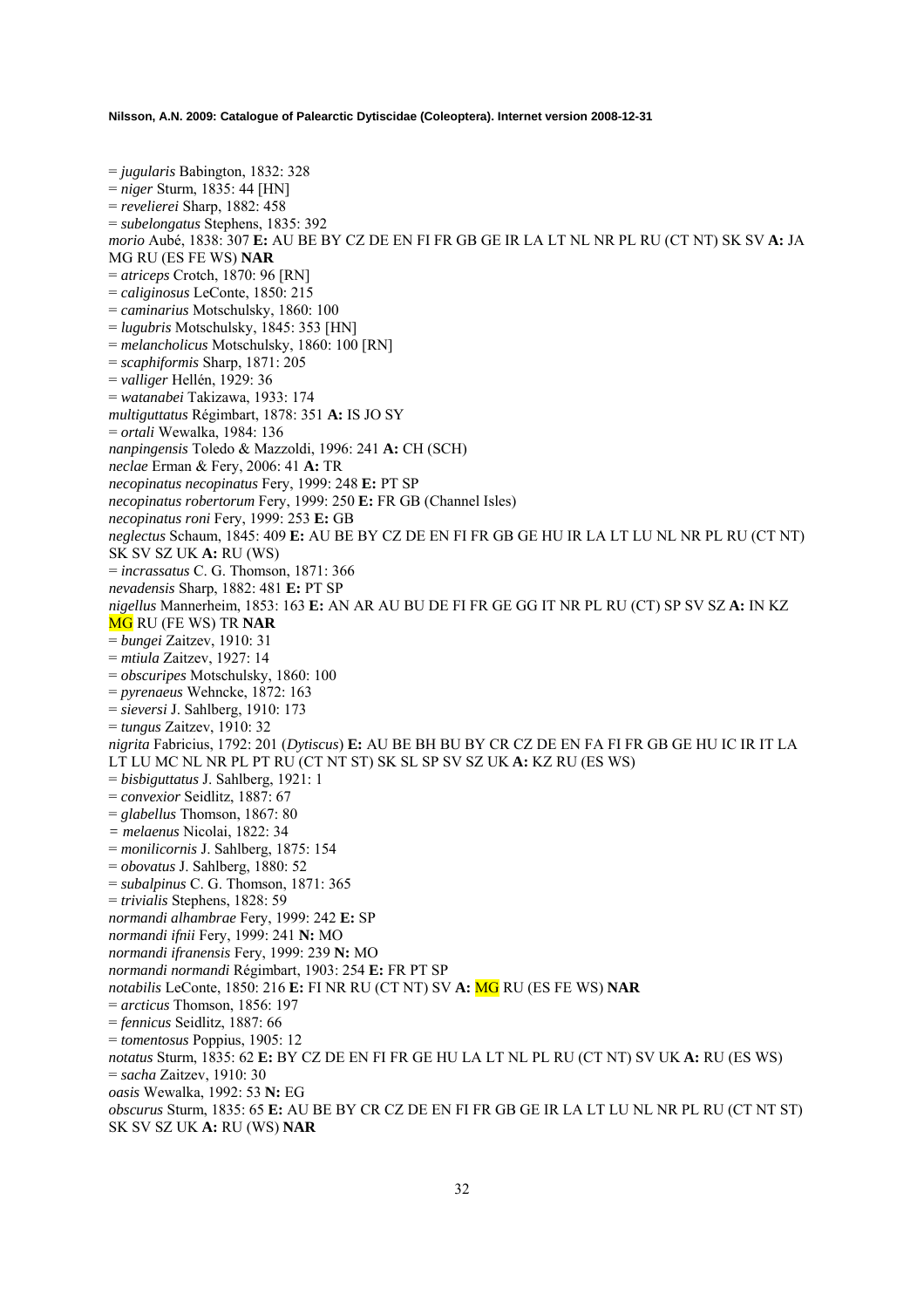= *hockingi* Larson, 1975: 296 *obsoletus* Aubé, 1838: 298 **E:** CR DE FR GB GE GR IR IT NR PT SP SV **N:** AG LB MO MR TU **A:** SY TR *paganettianus* Scholz, 1923: 183 **E:** PT SP *palustris* Linnaeus, 1761: 216 (*Dytiscus*) **E:** AB AN AR AU BE BH BU BY CR CZ DE EN FA FI FR GB GE GG GR HU IR IT LA LS LT LU MC NL NR PL RU (CT NT ST) SK SL SP SV SZ UK YU **A:** IN MG RU (ES WS) TR = *apicalis* Schilsky, 1888: 183 = *buresi* Mařan, 1938: 95 = *cambriensis* Curtis, 1831: 343 = *cristatomarginatus* Goeze, 1777: 625 (*Dytiscus*) = *fimbriatus* Gmelin, 1790: 1957 [HN] (*Dytiscus*) = *fuscorufus* Munster, 1927: 160 = *lituratus* Fabricius, 1781: 296 (*Dytiscus*) = *proximus* Stephens, 1828: 55 = *sexpustulatus* Fabricius, 1777: 239 (*Dytiscus*) = *styriacus* Seidlitz, 1887: 70 = *tinctus* Clark, 1862: 326 = *variegatus* Geoffroy, 1785: 68 (*Dyticus*) *pfefferi* Wewalka, 1974: 107 [RN] **E:** GR = *orientalis* Hlisnikovský, 1955: 87 [HN] *pilosus* Guignot, 1949: 5 (*Hydrotarsus*) **N:** CI *planus* Fabricius, 1781: 501 (*Dytiscus*) **E:** AB AL AR AU BE BH BU BY CR CZ DE EN FI FR GB GE GG GR HU IR IT LA LT LU MC NL NR PL PT RU (CT NT ST) SK SL SP SV SZ TR UK YU **N:** AG MO **A:** IN IQ KZ LE RU (WS) TM TR *= flavipes* Dalla Torre, 1879: 40 = *frisius* Verhoeff, 1891: 23 = *fuscatus* Stephens, 1828: 62 = *fusculus* Schrank, 1781: 203 (*Dytiscus*) = *holosericeus* Marsham, 1802: 427 (*Dytiscus*) = *humeralis* Marsham, 1802: 422 (*Dytiscus*) = *lividus* Geoffroy, 1785: 68 (*Dyticus*) = *nigricans* Schrank, 1781: 205 (*Dytiscus*) = *nigriceps* Preller, 1862: 23 = *pallescens* Seidlitz, 1887: 72 = *sordidus* Herbst, 1784: 126 (*Dytiscus*) *productus* Fairmaire, 1880: 248 **N:** AG TU = *occultus* Sharp, 1882: 456 *pseudopubescens* Zimmermann, 1919: 166 **A:** RU (ES WS) = *punctatissimus* Poppius, 1905: 14 [HN] *puberulus* LeConte, 1850: 215 **E:** FI NR RU (NT) SV **NAR**  = *levanderi* J. Sahlberg, 1889: 221 *pubescens* Gyllenhal, 1808: 536 (*Hyphydrus*) **E:** AB AL AU BE BH BU CR CZ DE EN FA FI FR GB GE GG GR IR IT LA LT LU MC NL NR PL PT RU (CT NT ST) SK SL SP SV SZ TR UK YU **N:** AG LB MO TU **A:** CY IN IS JO LE SY TR = *antidotus* Sharp, 1882: 462 = *caliginosus* Stephens, 1839:69 = *estrellensis* Schaufuss, 1882: 559 = *fulvipennis* Munster, 1932: 84 = *roseni* Zimmermann, 1919: 175 = *scaphula* Sturm, 1835: 58 = *scopularis* Schiødte, 1841: 439 *punctipennis* J. Sahlberg, 1880: 50 **A:** RU **(**ES WS) *regularis* Sharp, 1882: 482 **E:** FR (Corse) IT (Sardegna) *rufifrons* O.F. Müller, 1776: 73 (*Dytiscus*) **E:** AU BE BY CR CZ DE EN FI FR GB GE HU IT LA LT NL NR PL RU (CT NT ST) SK SL SV SZ UK **A:** RU (ES WS) = *duftschmidti* Rye, 1872: 47 [RN]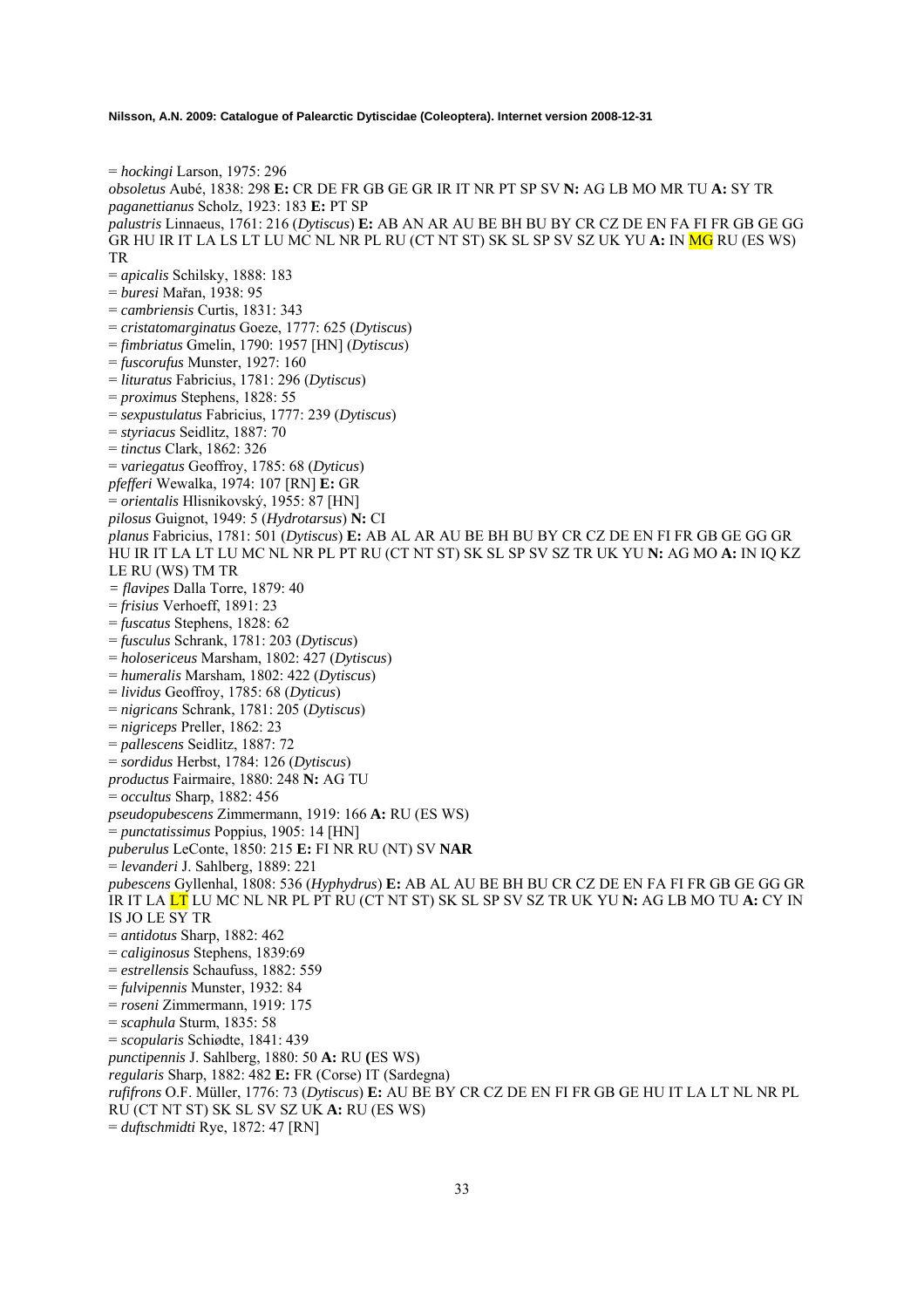= *intermedius* J. Sahlberg, 1880: 49 = *piceus* Stephens, 1828: 62 *= ruficeps* Nicolai, 1822: 33 = *rufifrons* Duftschmid, 1805: 270 [HN] (*Dytiscus*) *sabaudus sabaudus* Fauvel, 1865: 276 **E:** AU BU CZ FR GE IT MC PL SK SL SP SZ UK = *alticola* Sharp, 1882: 468 = *scholzi* W.Kolbe, 1899: 24 *sabaudus sierranevadensis* Shaverdo, 2004: 24 **E:** SP *saghaliensis* Takizawa, 1933: 173 **A:** JA RU (FE) *sanfilippoi* Ghidini, 1958: 13 **E:** IT *sardomontanus* Pederzani, Rocchi & Schizzerotto, 2004: 129 **E:** IT (Sardegna) *scalesianus* Stephens, 1828: 57 **E:** AU BY CZ DE EN FI FR GB GE HU IR LA NL NR PL RU (CT NT) SV UK **A:** RU (WS) = *pygmaeus* Sturm, 1835: 73 [HN] *semenowi* Jakovlev, 1897: 41 **E:** FI NR RU (CT NT) SV = *afflatus* Scholz, 1917: 250 = *longitarsis* J. Sahlberg, 1910: 168 *sibiricus* J. Sahlberg, 1880: 49 **A:** MG RU (ES FE WS) **NAR**  = *boreus* Gordon, 1981: 106 *= sibiricus* Sharp, 1882: 466 [HN] *springeri* J. Müller, 1924: 72 **E:** IT SL *striola* Gyllenhal, 1826: 181 (*Hyphydrus*) **E:** AU BE BH BY CZ DE EN FI FR GB GE HU IR IT LA LT LU NL NR PL RU (CT NT ST) SV UK **A:** KZ RU (ES WS) **NAR**  = *ambiguus* Aubé, 1838: 287 = *subtonsus* LeConte, 1855: 297 *= vittula* Erichson, 1837: 178 *submuticus* Thomson, 1874: 537 **E:** FI NR RU (CT NT) SV **A:** CH (JIL) JA MG RU (ES FE WS) = *konoi* Nakane, 1963: 25 = *penitus* Guignot, 1945: 20 = *rubripes* J. Sahlberg, 1875: 151 *= rufipes* J. Sahlberg, 1874: xiii [HN] *talyschensis* Bilyashiwsky, 2004:45 **E:** AB *tatianae* Fery & Petrov, 2006:83 **A:** RU (WS) *teres* Sharp, 1882: 458 **A:** JO SY *tessellatus* Drapiez, 1819: 43 [NP] (*Dytiscus*) **E:** AB AL BE BH BU CR FR GB GG GR IR IT MA MC NL PT RU (ST) SP YU **N:** AG EG MO TU **A:** CY IN IQ IS LE SY TR = *chrysostomus* Gozis, 1914: 161 = *habelmanni* Wehncke, 1876: 76 = *nigricollis* Desbrochers des Loges, 1871: 339 *= pueli* Barthe, 1916: 245 = *xanthopus* Stephens, 1835: 393 *thracicus* Guéorguiev, 1966: 71 **E:** AR BU **A:** TR *tibetanus* Zaitzev, 1953: 169 **A:** CH (SCH XIZ) *tokui* Satô, 1985: 51 **A:** JA *transgrediens* Gschwendtner, 1923: 109 **E:** AB AR GG RU (ST) UK **A:** IN TM TR = *ponticus* Zaitzev, 1927: 16 *tristis* Paykull, 1798: 232 (*Dytiscus*) **E:** AU BE BH BU BY CR CZ DE EN FI FR GB GE HU IR IT KZ LA LS LT LU MC NL NR PL RU (CT NT) SK SL SV SZ UK **A:** JA RU (ES FE WS) **NAR**  = *ampliceps* J. Sahlberg, 1921: 2 = *ruficapillus* Mannerheim, 1852: 304 = *varians* LeConte, 1850: 215 *tuvaensis* Pederzani, 2001:234 **A:** RU (ES) *uenoi* Nakane, 1963: 25 **A:** CH (HEI JIL QIN) JA MG RU (ES FE) *umbrosus* Gyllenhal, 1808: 538 (*Hyphydrus*) **E:** AU BE BY CZ DE EN FI FR GB GE HU IR LA LT LU NL NR PL RU (CT NT ST) SV SZ UK **A:** RU (ES FE WS) = *minutus* Stephens, 1828: 59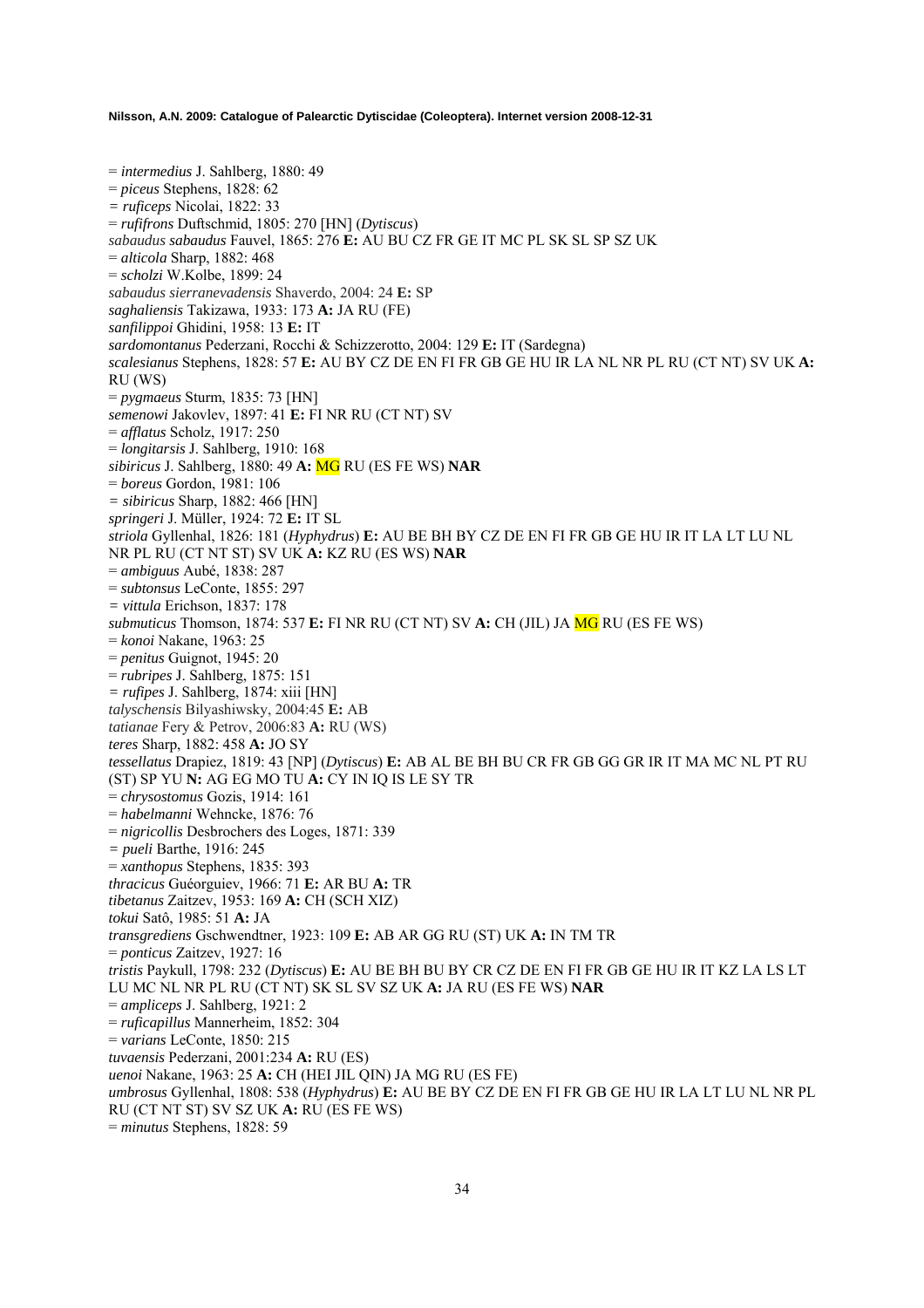*vagepictus* Fairmaire & Laboulbène, 1855: 208 **E:** FR PT SP *vespertinus* Fery & Hendrich, 1988: 145 **E:** PT SP *yakutiae* Nilsson, 1990: 34 **A:** RU (FE) *zimmermanni* J. Müller, 1926: 288 **E:** BH CR SL YU = *bicolor* J. Müller, 1933: 202

#### **genus** *Iberoporus* **Castro & Delgado, 2001:34** type species *Iberoporus cermenius* Castro & Delgado, 2001

*cermenius* Castro & Delgado, 2001:35 **E:** SP

**genus** *Metaporus* **Guignot, 1945: 6** type species *Hydroporus meridionalis* Aubé, 1838

*meridionalis* Aubé, 1838: 327 (*Hydroporus*) **E:** FR IT PT SP **N:** AG MO TU = *lusitanicus* Scholz, 1916: 172 (*Hydroporus*) = *scriptus* Régimbart, 1895: 24 (*Hydroporus*) *orientalis* Toledo & Hosseinie, 2003: 59 **A:** IN

**genus** *Nebrioporus* **Régimbart, 1906: 237** type species *Hydroporus kilimandjarensis* Régimbart, 1906

**subgenus** *Nebrioporus* Régimbart, 1906: 237 type species *Hydroporus kilimandjarensis* Régimbart, 1906

= *Potamodytes* Zimmermann, 1919: 184 [HN] type species *Dytiscus elegans* Panzer, 1794

= *Potamonectes* Zimmermann, 1921: 87 [RN] type species *Dytiscus elegans* Panzer, 1794

= *Rhabdonectes* Houlbert, 1934: 68 type species *Hydroporus carinatus* Aubé, 1836

*airumlus* Kolenati, 1845: 85 (*Hydroporus*) **E:** AB AR GG PL RU (ST) UK **A:** AF CH (BEI GAN GUI HEB HEI HEN JIA LIA NMO SCH SHA SHN SHX XIN YUN) HP IN IS KA KI KZ MG PA RU (ES) TD TM TR UZ *= amurensis* Sharp, 1882: 427 (*Deronectes*) *= kashmirensis* Régimbart, 1899: 195 (*Hydroporus*) = *rybinskii* Kinel, 1936: 199 (*Deronectes*) *anchoralis* Sharp, 1884: 442 (*Deronectes*) **A:** JA *assimilis* Paykull, 1798: 236 (*Dytiscus*) **E:** AU BY CR DE EN FI FR GB GE IR LA NR RU (CT NT) PL SV SZ YU **A:** RU (ES WS) = *affinis* Sturm, 1835: 17 (*Hydroporus*) = *frater* Kunze, 1818: 62 (*Hyphydrus*) = *hyperboreus* Gyllenhal, 1826: 175 (*Hyphydrus*) *balli* Vazirani, 1970: 127 (*Potamonectes*) **A:** HP PA UP *banajai* Brancucci, 1980: 106 (*Potamonectes*) **A:** IQ SA *brownei* Guignot, 1949: 44 (*Potamonectes*) **A:** CH (GUI HUN SCH) *bucheti bucheti* Régimbart, 1898: 89 (*Hydroporus*) **E:** FR IT *bucheti cazorlensis* Lagar, Fresneda & Hernando, 1987: 93 (*Potamonectes*) **E:** SP *carinatus* Aubé, 1838: 238 (*Hydroporus*) **E:** PT SP *clarkii* Wollaston, 1862: 438 (*Hydroporus*) **E:** IT PT SP **N:** AG CI MO TU **A:** TR = *andalusiae* Clark, 1862: 469 (*Hydroporus*) = *subtruncatus* Fairmaire, 1876: 49 (*Hydroporus*) = *unilineatus* Báguena Corella, 1935: 88 (*Hydroporus*) *croceus* Angus, Fresneda & Fery, 1993: 298 **E:** SP *crotchi* Preudhomme de Borre, 1871: xiii (*Hydroporus*) **A:** SI *depressus* Fabricius, 1775: 233 (*Dytiscus*) **E:** BY DE EN FI GB GE HU IR LA LT NR PL RU (CT NT ST) SL SV UK **A:** MG RU (ES WS) **NAR**  = *boristhenicus* Hochhuth, 1871: 233 (*Hydroporus*) *= intermedius* Franck, 1935: 239 (*Deronectes*) = *latescens* Falkenström, 1932: 185 (*Deronectes*) = *neuhoffii* Cederhielm, 1798: 32 (*Dytiscus*)

= *pallidus* Heer, 1837: 54 (*Hydroporus*)

*elegans* Panzer, 1794: 24/t.5 (*Dytiscus*) **E:** AU BE BH CR CZ FR GB GE HU IT LS LU NL PT SK SL SP SZ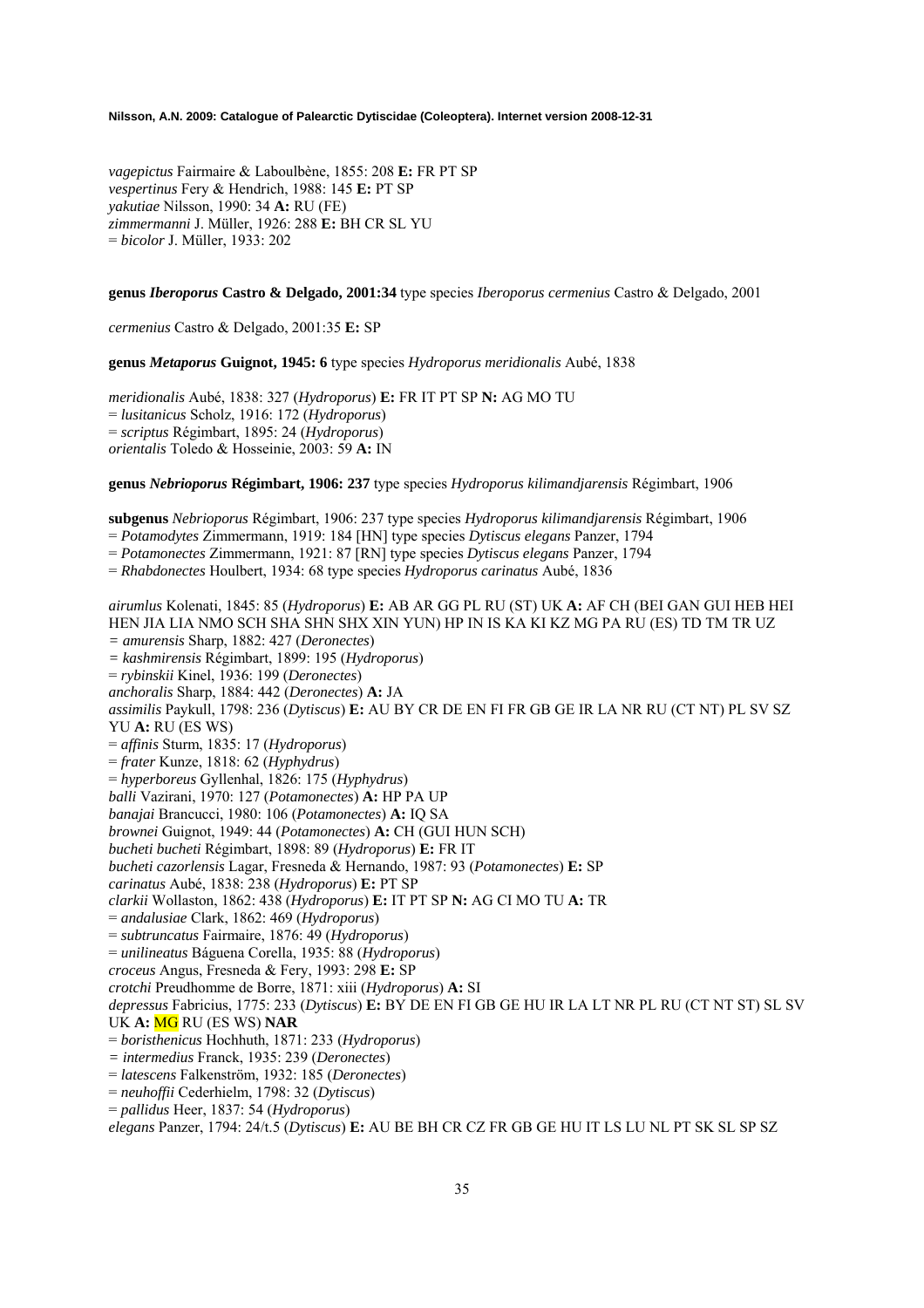= *brevis* Sturm, 1835: 9 [HN] (*Hydroporus*) = *marginicollis* Aubé, 1838: 229 (*Hydroporus*) *fabressei* Régimbart, 1901: 324 (*Hydroporus*) **E:** FR PT SP *fenestratus* Germar, 1836: t.3 (*Hydroporus*) **E:** IT = *schaumei* Aubé, 1842: 229 (*Hydroporus*) *hostilis* Sharp, 1884: 448 (*Deronectes*) **A:** CH (JIL LIA TAI) JA NC RU (FE) SC *indicus* Sharp, 1882: 431 (*Deronectes*) **A:** AF AP CH (YUN XIZ) HP IN KA NP PA UP **ORR**  *= manii* Vazirani, 1970: 124 (*Potamonectes*) *insignis* Klug, 1834: t.33/10 (*Hydroporus*) **N:** EG **A:** IN KA PA SA SI SY YE = *semiclusus* Walker, 1871: 10 (*Hydroporus*) *islamiticus* Sharp, 1882: 430 (*Deronectes*) **A:** "Kurdistan" *laeviventris* Reiche & Saulcy, 1855: 642 (*Hydroporus*) **A:** CY LE SY TR = *scutellaris* Sharp, 1882: 426 (*Deronectes*) *lanceolatus* Walker, 1871: 11 (*Hydroporus*) **N:** EG **A:** IN IQ IS JO KU SA SI SY = *arabicus* Sharp, 1882: 429 (*Deronectes*) *laticollis* Zimmermann, 1933: 163 (*Deronectes*) **A:** CH (SHN) *luctuosus* Aubé, 1838: 235 (*Hydroporus*) **E:** BH CR FR GR IT SL SP YU **A:** TR *= flavopunctatus* Pic, 1895: 10 (*Deronectes*) = *lugubris* Ragusa, 1887: 227 [HN] (*Hydroporus*) = *sericeus* Costa, 1847: 99 [HN] (*Hydroporus*) *martinii martinii* Fairmaire, 1858: 455 (*Hydroporus*) **E:** FR (Corse) *martinii sardus* Gemminger & Harold, 1868: 440 [RN] (*Hydroporus*) **E:** GR IT = *affinis* Aubé, 1838: 232 [HN] (*Hydroporus*) = *genei* A. Villa & G.B. Villa, 1838: 62 [HN] (*Hydroporus*) *mascatensis* Régimbart, 1897: 206 (*Hydroporus*) **A:** AF IN OM *melanogrammus* Régimbart, 1899: 199 (*Hydroporus*) **A:** BT CH (YUN) HP NP UP *= satie* Vazirani, 1980: 28 (*Potamonectes*) *millingeni* J.Balfour-Browne, 1951: 188 (*Potamonectes*) **A:** YE *nipponicus* Takizawa, 1933: 177 (*Deronectes*) **A:** JA *princeps* Sharp, 1882: 428 (*Deronectes*) **A:** SI *ressli* Wewalka, 1974: 108 (*Potamonectes*) **A:** AF IN *sansii* Aubé, 1838: 230 (*Hydroporus*) **E:** FR IT SP *seriatus* Sharp, 1882: 429 (*Deronectes*) **A:** SA YE *sichuanensis* Hendrich & Mazzoldi, 1995: 4 **A:** CH (SCH) *simplicipes* Sharp, 1884: 442 (*Deronectes*) **A:** JA RU (FE) *stearinus* Kolenati, 1845: 84 (*Hydroporus*) **E:** AB AR GR *suavis* Sharp, 1882: 430 (*Deronectes*) **E:** AB AL AR BU GG GR MC YU **A:** SY TR = *infuscatus* J. Sahlberg, 1913: 42 (*Deronectes*) = *variegatus* Aubé, 1838: 236 [HN] (*Hydroporus*) *sulphuricola* Zaitzev, 1951: 58 (*Deronectes*) **A:** TM *turca* Seidlitz, 1887: 55 (*Deronectes*) **E:** AR **N:** EG **A:** IN IS LE SY TR = *rufino* J. Sahlberg, 1913: 43 **subgenus** *Zimmermannius* Guignot, 1941: 59 type species *Hydroporus canariensis* Bedel, 1881 = *Bistictus* Guignot, 1941: 59 type species *Hydroporus dubius* Aubé, 1838 *acuminatellus* Fairmaire, 1876: 49 (*Hydroporus*) **N:** AG *baeticus* Schaum, 1864: 109 (*Hydroporus*) **E:** SP

= *mariae* Millán & Rocchi, 1991: 83 (*Potamonectes*) *canaliculatus* Lacordaire, 1835: 328 (*Hydroporus*) **E:** AU BE CZ DE FR GB GE GR HU IT LU NL PL PT SK SP SV SZ = *pantherinus* Reclaire & van der Wiel, 1948: 222 (*Deronectes*) *canariensis* Bedel, 1881: 265 [RN] (*Hydroporus*) **N:** CI = *gomerensis* Guignot, 1949: 6 (*Potamonectes*) = *tesselatus* Aubé, 1838: 516 [HN] (*Hydroporus*)

*ceresyi* Aubé, 1838: 260 (*Hydroporus*) **E:** BU CR FR GR IT MA PT SP UK **N:** AG CI EG LB MO MR TU **A**: CY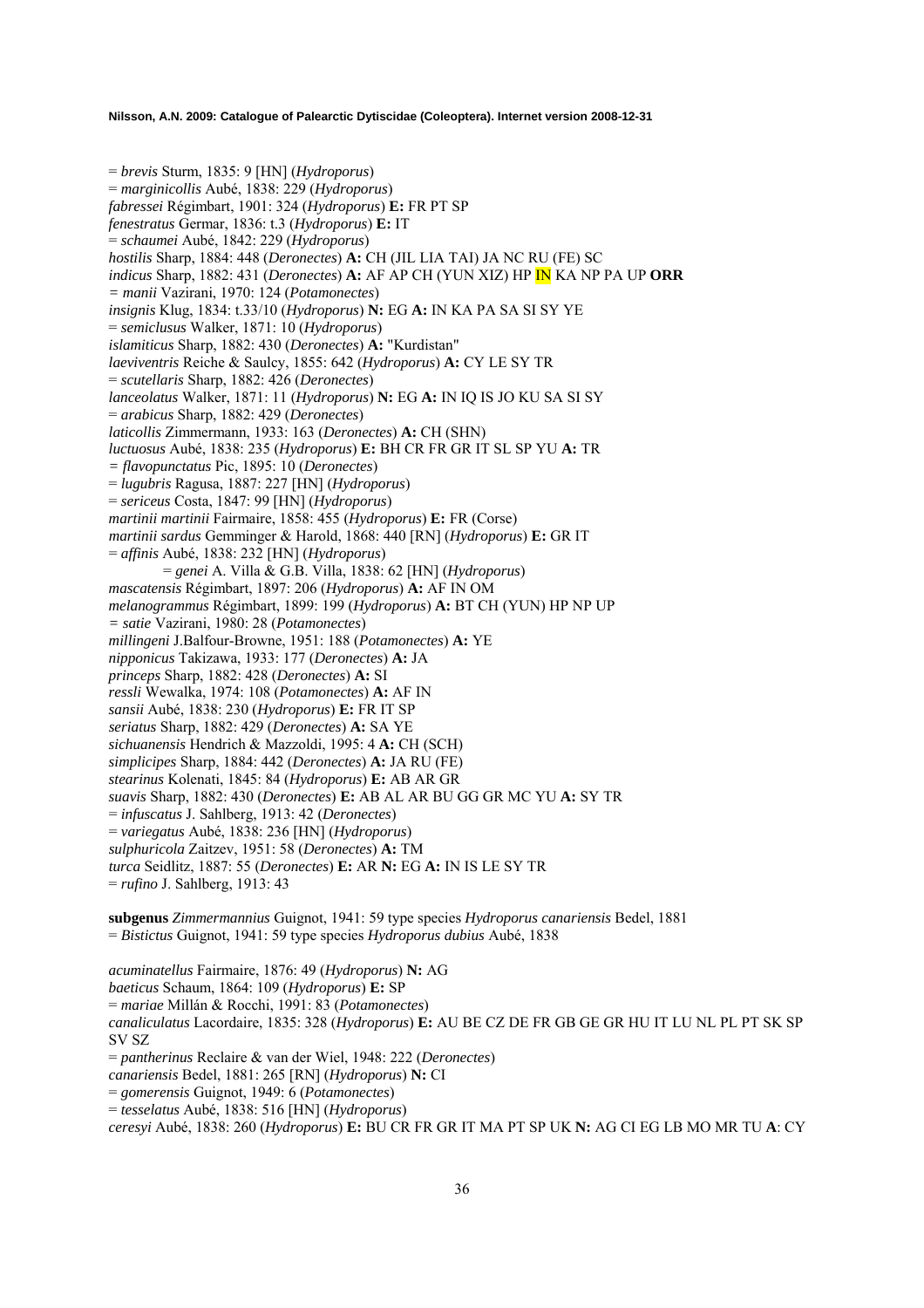IN IQ IS SI SY TM TR = *lyellii* Wollaston, 1857: 26 (*Hydroporus*) *= salinus* Joly, 1840: 42 (*Hydroporus*) = *undecimlineellus* Fairmaire, 1877: 141 (*Hydroporus*) *dubius* Aubé, 1838: 517 (*Hydroporus*) **N:** MR = *vigilans* Wollaston, 1854: 86 (*Hydroporus*) *formaster formaster* Zaitzev, 1908: 269 (*Hydroporus*) **A:** CH (XIN) MG RU (ES WS) *formaster jaechi* Toledo, 1998: 77 **A:** CH (XIZ) *kiliani* Peyerimhoff, 1929: 169 (*Hydroporus*) **N:** AG *nemethi* Guignot, 1950: 153 (*Potamonectes*) **N:** MO *schoedli* Fery, Fresneda & Millán, 1996: 324 **N:** AG TU *steppensis* Motschulsky, 1860: 516 (*Hydroporus*) **E:** KZ RU (ST) = *scythus* Schaum, 1864: 110 (*Hydroporus*) *walkeri* Branden, 1885: 49 [RN] (*Deronectes*) **N:** EG **A:** IS SA SI = *moestus* Walker, 1871: 10 [HN] (*Hydroporus*) = *schweinfurthi* Zimmermann, 1921: 87 (*Deronectes*)

**genus** *Oreodytes* **Seidlitz, 1887: 57** type species *Hyphydrus borealis* Gyllenhal, 1826 (= *Dytiscus alpinus* Paykull, 1798)

= *Deuteronectes* Guignot, 1945: 7 type species *Hydroporus picturatus* Horn, 1883

= *Nectoporus* Guignot, 1950: 26 type species *Hydroporus abbreviatus* Fall, 1923

= *Neonectes* J.Balfour-Browne, 1944: 189 type species *Hydroporus natrix* Sharp, 1884

*alpinus* Paykull, 1798: 226 (*Dytiscus*) **E:** FI NR RU (CT NT) SV **A:** RU (FE WS) = *bidentatus* Gyllenhal, 1808: 525 (*Hyphydrus*) = *borealis* Gyllenhal, 1826: 174 (*Hyphydrus*) *babai* Satô, 1990: 102 **A:** CH (TAI) *dauricus* Motschulsky, 1860: 100 (*Hydrocoptus*) **A:** RU (ES FE) *davisii davisii* Curtis, 1831: 343 (*Hydroporus*) **E:** AL AR AU BH BU CR CZ FR GB GE GG GR IR IT PL SK SL SZ UK **A:** TR *= montanus* Zimmermann, 1915: 218 [HN] (*Hydroporus*) *davisii rhianae* R. Carr, 2001:183 **E:** SP *jakovlevi* Zaitzev, 1905: 25 (*Hydroporus*) **A:** RU (ES) = *nobilis* Poppius, 1905: 10 (*Hydroporus*) *kanoi* Kamiya, 1938: 23 (*Deronectes*) **A:** JA *meridionalis* Binaghi & Sanfilippo, 1971: 216 **E:** IT *mongolicus* Brinck, 1943: 155 (*Deronectes*) **A:** MG *natrix* Sharp, 1884: 443 (*Hydroporus*) **A:** CH (JIL LIA) JA RU (FE) *okulovi* Lafer, 1988: 52 **A:** RU (FE) *sanmarkii alienus* Sharp, 1873: 261 (*Hydroporus*) **E:** PT SP *sanmarkii sanmarkii* C.R.Sahlberg, 1826: 172 (*Hyphydrus*) **E:** AN AU BE BH BU BY CZ DE FI FR GB GE IC IR IT LT LU MC NL NR PL RU (CT NT) SK SL SP SV SZ UK YU **A:** CH (JIL) JA MG RU (FE WS) **NAR**  = *fluviatilis* Stephens, 1828: 46 (*Hygrotus*) = *rivalis* Gyllenhal, 1827: 384 (*Hyphydrus*) = *stephensii* Stephens, 1835: 391 (*Hygrotus*) *septentrionalis* Gyllenhal, 1826: 173 (*Hyphydrus*) **E:** AU CZ FI FR GB GE IR IT NR PL PT RU (NT) SL SP SV SZ **A:** MG RU (ES WS) TR = *devillei* Régimbart, 1901: 326 (*Hydroporus*) = *fluviatilis* Sturm, 1835: 23 [HN] (*Hydroporus*) = *helveticus* Régimbart, 1901: 326 (*Hydroporus*) *shorti* Shaverdo & Fery, 2006: 37 **A:** MG

### **genus** *Peschetius* **Guignot, 1942: 21** type species *Hydroporus nodieri* Régimbart, 1895

*quadricostatus* Aubé, 1838: 487 (*Hydroporus*) **A:** IN NP UP **ORR**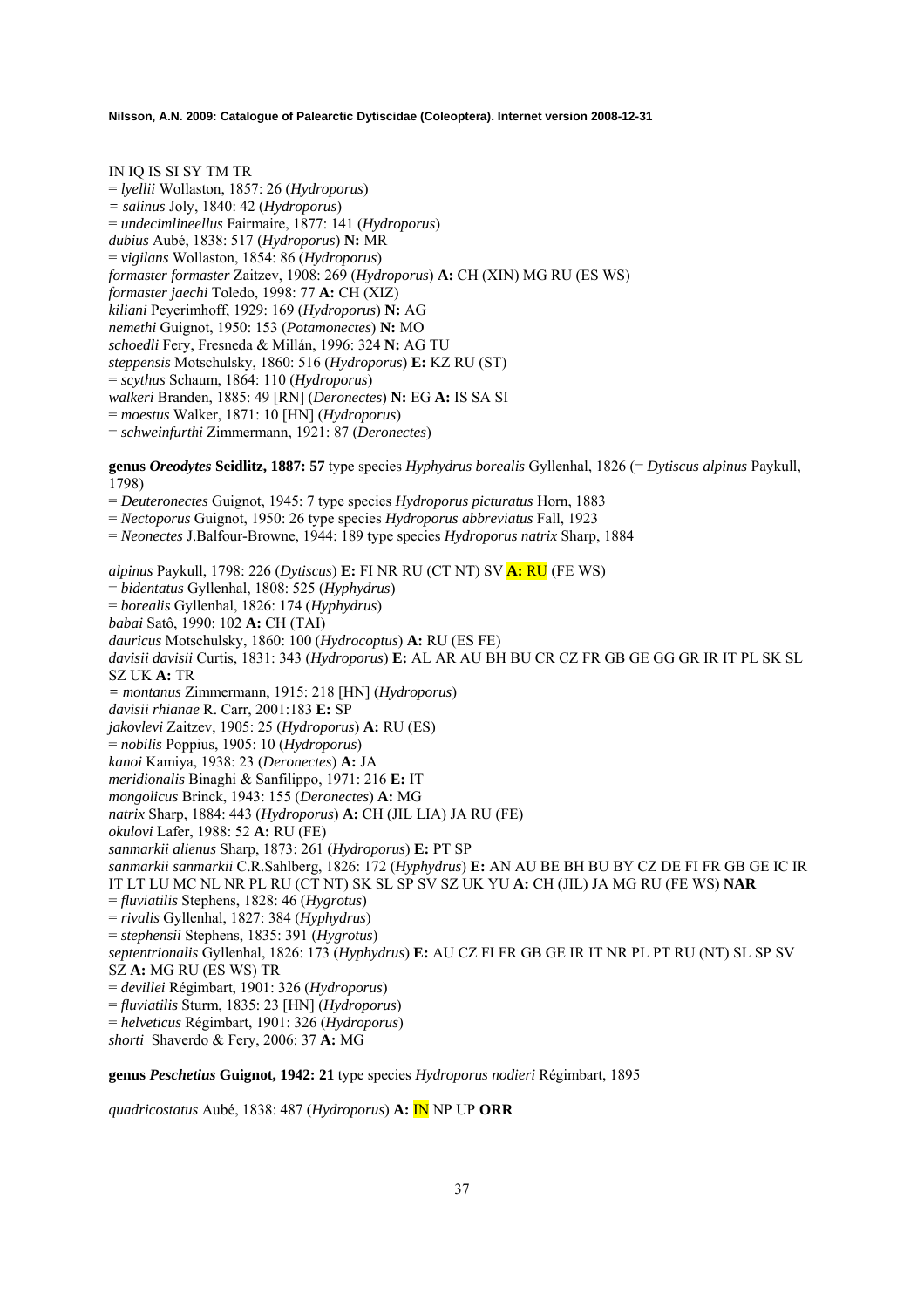**genus** *Porhydrus* **Guignot, 1945: 6** type species *Dytiscus lineatus* Fabricius, 1775

*genei* Aubé, 1838: 328 (*Hydroporus*) **E:** BH CR FR GR IT **N:** AG MO *lineatus* Fabricius, 1775: 234 (*Dytiscus*) **E:** AB AL AU BE BH BU BY CR CZ DE EN FI FR GB GE GG GR HU IR IT LA LT LU MC MD NL NR PL RU (CT NT ST) SK SL SV SZ TR UK YU **A:** IN RU (WS) = *ovalis* Marsham, 1802: 425 [HN] (*Dytiscus*) = *parvulus* Herbst, 1784: 127 [HN] (*Dytiscus*) = *pygmaeus* Fabricius, 1792: 200 (*Dytiscus*) = *quadrilineatus* Drapiez, 1819: 198 [HN] (*Dytiscus*) = *thoreii* Clark, 1862: 409 (*Hydroporus*) = *velox* O.F. Müller, 1776: 73 (*Dytiscus*) *obliquesignatus* Bielz, 1852: 16 (*Hydroporus*) **E:** AU BH BU BY CR HU IT RO RU (ST) SK SL UK YU **A:** KZ RU (WS) *vicinus* Aubé, 1838: 627 (*Hydroporus*) **E:** PT **N:** MO

**genus** *Rhithrodytes* **Bameul, 1989: 482** type species *Dytiscus crux* Fabricius, 1792

*agnus agnus* Foster, 1992: 249 **E:** PT *agnus argaensis* Bilton & Fery, 1996: 919 **E:** PT *bimaculatus* Dufour, 1852: 319 (*Hydroporus*) **E:** FR SP = *jucundus* Perris, 1869: 7 (*Hydroporus*) *crux* Fabricius, 1792: 199 (*Dytiscus*) **E:** FR IT SZ = *fasciatus* Aubé, 1838: 347 [HN] (*Hydroporus*) *dorsoplagiatus* Fairmaire, 1880: 247 (*Hydroporus*) **N:** AG *numidicus* Bedel, 1889: 286 (*Hydroporus*) **N:** AG TU *sexguttatus* Aubé, 1838: 330 (*Hydroporus*) **E:** FR (Corse) IT

**genus** *Scarodytes* **Gozis, 1914: 110** type species *Dytiscus halensis* Fabricius, 1787 = *Rhiacodytes* Ádám, 1996: 19 type species *Dytiscus halensis* Fabricius, 1787

*antoni* Fery & ŠÄastný, 2007: 880 **E:** CR IT *halensis fuscitarsis* Aubé, 1838: 255 (*Hydroporus*) **E:** IT (Sardegna) *halensis halensis* Fabricius, 1787: 192 (*Dytiscus*) **E:** AL AR AU BE BH BU BY CR CZ DE EN FI FR GB GE GG GR HU IT LA LT LU MC MD NL NR PL PT RO RU (CT NT ST) SK SL SP SV SZ UK YU **N:** AG EG MO TU **A:** IN IS LE SI SY TR = *amoenus* J. Sahlberg, 1908: 22 [HN] (*Hydroporus*) = *areolatus* Duftschmid, 1805: 274 (*Dytiscus*) = *areolatus* Gravenhorst, 1807: 105 [HN] (*Dytiscus*) = *ibericus* Régimbart, 1901: 326 (*Hydroporus*) = *nubilus* Gmelin, 1790: 1957 (*Dytiscus*) = *reticulosus* Falkenström, 1939: 18 *kaszonensis* Csiki, 1946: 631 **E:** RO *malickyi* Wewalka, 1977: 139 **E:** GR **A:** TR *margaliti* Wewalka, 1977: 142 **A:** IS SY TR *nigriventris* Zimmermann, 1919: 192 (*Deronectes*) **E:** FR (Corse) *pederzanii* Angelini, 1973: 51 **E:** GR IT *ruffoi* Franciscolo, 1961: 159 **E:** IT *savinensis cercyrae* Fery & ŠÄastný, 2007: 887 **E:** GR (Corfu) *savinensis savinensis* Zimmermann, 1933: 189 (*Deronectes*) **E:** CR GR YU

**genus** *Siettitia* **Abeille de Perrin, 1904: 226** type species *Siettitia balsetensis* Abeille de Perrin, 1904

*avenionensis* Guignot, 1925: 23 **E:** FR *balsetensis* Abeille de Perrin, 1904: 227 **E:** FR

**genus** *Stictonectes* **Brinck, 1943: 6** [RN] type species *Dytiscus lepidus* Olivier, 1795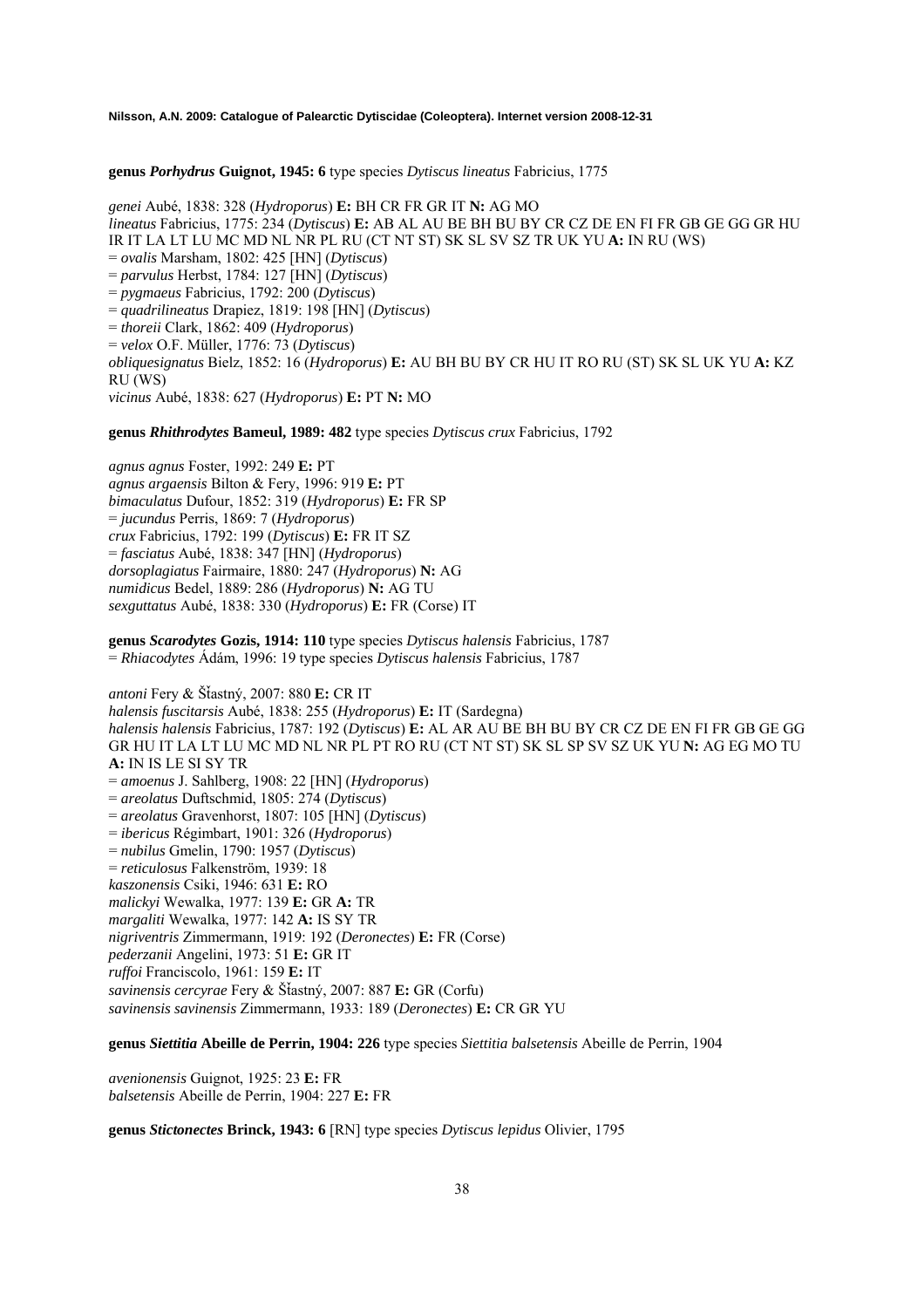= *Stictonotus* Zimmermann, 1930: 62 [HN] type species *Dytiscus lepidus* Olivier, 1795

*azruensis* Théry, 1933: 130 (*Hydroporus*) **N:** MO *canariensis* Machado, 1987: 42 **N:** CI (Gran Canaria) *epipleuricus* Seidlitz, 1887: 59 (*Hydroporus*) **E:** FR PT SP *escheri* Aubé, 1838: 354 (*Hydroporus*) **E:** IT PT SP **N:** AG MO TU = *bicruciatus* Germar, 1838: 20 (*Hydroporus*) = *gallicus* Seidlitz, 1887: 60 (*Hydroporus*) = *leprieurii* Reiche, 1864: 235 (*Hydroporus*) *formosus* Aubé, 1838: 353 (*Hydroporus*) **E:** PT SP **N:** AG MO TU *lepidus* Olivier, 1795: 32 (*Dytiscus*) **E:** FR GB GE IR IT PT SL SP SZ **N:** MO = *bifoveolatus* Zimmermann, 1918: 61 (*Hydroporus*) = *fauconneti* Pic, 1930: 13 (*Deronectes*) = *scitulus* Stephens, 1828: 49 (*Hygrotus*) *occidentalis* Fresneda & Fery, 1990: 73 **E:** PT SP *optatus* Seidlitz, 1887: 60 (*Hydroporus*) **E:** FR IT PT SP **N:** AG MO = *densatus* Peyerimhoff, 1931: 23 *rufulus* Aubé, 1838: 349 (*Hydroporus*) **E:** FR IT = *ramburi* Reiche, 1862: 293 (*Hydroporus*) *samai* Schizzerotto, 1988: 539 **N:** AG TU

#### **genus** *Stictotarsus* **Zimmermann, 1919: 184** type species *Dytiscus duodecimpustulatus* Fabricius, 1792

*alpestris* Dutton & Angus, 2007: 11 **E:** IT SZ *bertrandi* Legros, 1956: 134 (*Deronectes*) **E:** PT SP *duodecimpustulatus* Fabricius, 1792: 197 (*Dytiscus*) **E:** AU BE CZ DE FR GB GE IR IT LU NL NR PT SP SV SZ = *fluminum* Munster, 1932: 85 = *heeri* Jacquet, 1925: 41 (*Hydroporus*) *emmerichi* Falkenström, 1936: 88 (*Deronectes*) **A:** CH (QIN SCH XIZ) *griseostriatus* DeGeer, 1774: 403 (*Dytiscus*) **E:** AR AU BH BU EN FI FR GE GG GR IT NR RU (NT) SL SV SZ YU **N:** MO **A:** KA MG PA TR **NAR** = *maritimus* Helliesen, 1890: 20 (*Deronectes*) = *nigrescens* Favre, 1890: 52 (*Hydroporus*) = *obscurus* Della Beffa, 1931: 179 [HN] (*Hydroporus*) = *palaestinus* Baudi di Selve, 1894: 3 (*Deronectes*) = *piochardi* Régimbart, 1878: 350 (*Hydroporus*) *= strandi* Brinck, 1943: 141 (*Deronectes*) *ibericus* Dutton & Angus, 2007: 11 **E:** FR IT PT SP *inexpectatus* Dutton & Angus, 2007: 11 **E:** FR *macedonicus* Guéorguiev, 1959: 193 (*Potamonectes*) **E:** GR (Crete) MC *= creticus* Dutton & Angus, 2007: 12 *maghrebinus* Mazzoldi & Toledo, 1998: 212 **N:** AG MO *multilineatus* Falkenström, 1922: 16 (*Potamodytes*) **E:** FA FI GB IR NR NT SV **A:** RU (ES FE WS) *procerus* Aubé, 1838: 505 (*Hydroporus*) **E:** FR (Corse) IT (Sardegna) **N:** AG MO = *duodecimmaculatus* Régimbart, 1877: cxxxiii (*Hydroporus*) *riberae* Dutton & Angus, 2007: 12 **E:** BU **A:** TR

**genus** *Suphrodytes* **Gozis, 1914: 110** type species *Dytiscus dorsalis* Fabricius, 1787

*dorsalis* Fabricius, 1787: 192 (*Dytiscus*) **E:** AU BE BH BU BY CR CZ DE EN FI FR GB GE HU IR IT LA LT LU MD NL NR PL RU (CT NT ST) SK SL SV SZ UK YU **A:** RU (ES WS) = *dubius* Melsheimer, 1844: 29 [HN] (*Hydroporus*) = *eljasi* Wirén, 1968: 114 (*Hydroporus*) = *figuratus* Gyllenhal in C.R.Sahlberg, 1826: 175 (*Hyphydrus*)

= *maeklini* Zaitzev, 1910: 29 [RN] (*Hydroporus*)

= *marginalis* Schilsky, 1889: 346 (*Hydroporus*)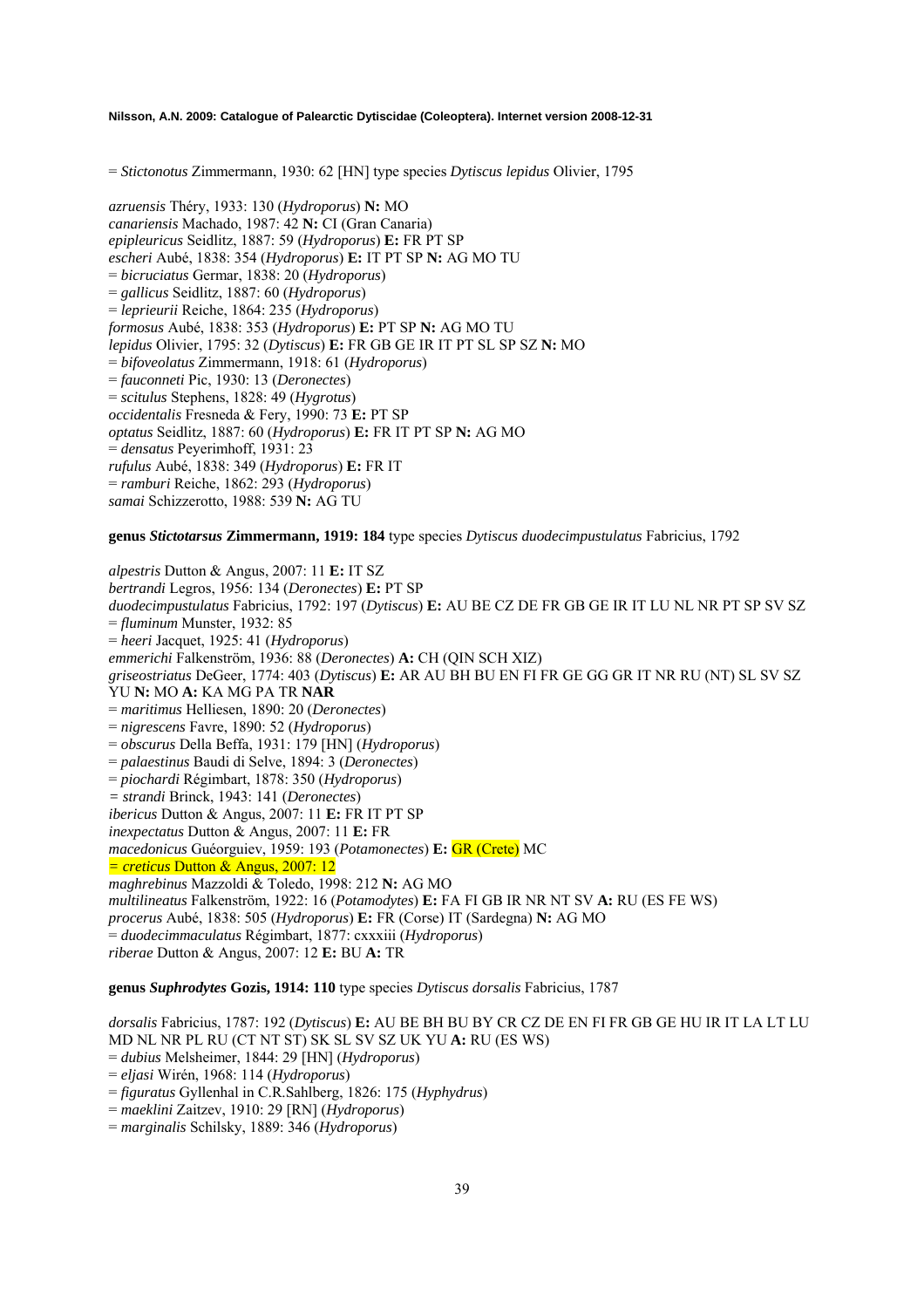- = *punctatus* O.F. Müller, 1776: 73 [HN] (*Dytiscus*)
- = *quadricolor* Gmelin, 1790: 1956 (*Dytiscus*)
- = *rufifrons* Fabricius, 1792: 198 [HN] (*Dytiscus*)

= *sibiricus* Mäklin, 1881: 22 [HN] (*Hydroporus*)

**genus** *Trichonectes* **Guignot, 1941: 58** type species *Potamonectes otini* Guignot, 1941

*otini* Guignot, 1941: 57 (*Potamonectes*) **E:** SP **N:** MO

tribe Hydrovatini Sharp, 1882

**genus** *Hydrovatus* **Motschulsky, 1853: 4** type species *Hyphydrus cuspidatus* Kunze, 1818

= *Hydatonychus* H.J.Kolbe, 1883: 402 type species *Hydatonychus crassicornis* H.J.Kolbe, 1883

= *Oxynoptilus* Schaum in Schaum & Kiesenwetter, 1868: 28 type species *Hyphydrus cuspidatus* Kunze, 1818

*= Pseudhydrovatus* Peschet, 1924: 140 type species *Pseudhydrovatus antennatus* Pechet, 1924 (= *Hydrovatus* 

*occidentalis* Guignot, 1949)

= *Vathydrus* Guignot, 1954: 197 type species *Hydrovatus sordidus* Sharp, 1882

*acuminatus* Motschulsky, 1859: 42 **N:** EG LB **A**: CH (FUJ GUA GUX HAI HUB HUN JIA JIX SHA TAI YUN) IN IQ IS JA NP OM PA SA SY TR **AFR AUR ORR** 

- = *affinis* Régimbart, 1895: 108
- = *badius* Clark, 1863: 424 (*Hydroporus*)

= *consanguineus* Régimbart, 1880: 212

- = *ferrugineus* Zimmermann, 1919: 127 [RN]
- = *furvus* Guignot, 1950: 25
- = *humilis* Sharp, 1882: 327
- = *malaccae* Clark, 1863: 425 (*Hydroporus*)
- = *obscurus* Motschulsky, 1859: 43
- = *obscurus* Régimbart, 1895: 108 [HN]
- = *sordidus* Sharp, 1882: 327
- *aristidis* Leprieur, 1879: lxxxii **N:** EG **A:** IS SA **AFR**
- *bonvouloiri* Sharp, 1882: 335 **A:** AF CH (FUJ TAI YUN) JA PA **ORR**
- = *loochooensis* Kamiya, 1938: 10
- *clypealis* Sharp, 1876: 61 **E:** CR FR GB IR IT PT SP YU **N:** AG EG MO TU
- *compactus* Sharp, 1882: 333 **N:** EG **AFR**
- *confertus* Sharp, 1882: 329 **A:** BT CH (FUJ GUX HAI HUN SHG YUN) NP PA UP **ORR**

*cuspidatus* Kunze, 1818: 68 (*Hyphydrus*) **E:** AB AL AR AU BE BU CR CZ DE FR GE GG GR HU IT MC MD NL

- PL PT RO RU (ST) SK SL SP SV SZ UK YU **N:** AG EG LB MO TU **A:** CY IN IQ IS SI SY TM TR UZ **AFR**
- = *maculatus* Sharp, 1882: 322 [HN]
- = *maculosus* Zimmermann, 1919: 126 [RN]
- = *simplex* Sharp, 1882: 322
- *deserticola joyceae* Nilsson, 2001: 10 [RN] **N:** EG **AFR**
- = *badius* Omer-Cooper, 1931: 760 [HN]
- *irakensis* Abdul-Karim & Ali, 1986: 280 **A:** IQ
- *japonicus* Takizawa, 1933: 166 **A:** JA
- *longicornis* Sharp, 1882: 323 **N:** EG **AFR**
- = *berdoa* Bruneau de Miré & Legros, 1963: 850
- *meridionalis* Abdul-Karim & Ali, 1986: 281 **A:** IQ
- *obtusus* Motschulsky, 1855: 82 **A:** CH (FUJ HAI HUB ZHE) **ORR**
- = *acutus* Sharp, 1882: 330
- *pinguis* Régimbart, 1892: 114 **A:** CH (YUN) NP **ORR**
- *pumilus* Sharp, 1882: 331 **A:** JA **ORR**
- *rufoniger rufoniger* Clark, 1863: 423 (*Hyphydrus*) **A:** MAC "China" **ORR**
- = *atricolor* Régimbart, 1880: 212
- *seminarius* Motschulsky, 1859: 42 **A:** BT CH (JIX TAI) JA NP PA **ORR**
- = *fusculus* Sharp, 1882: 326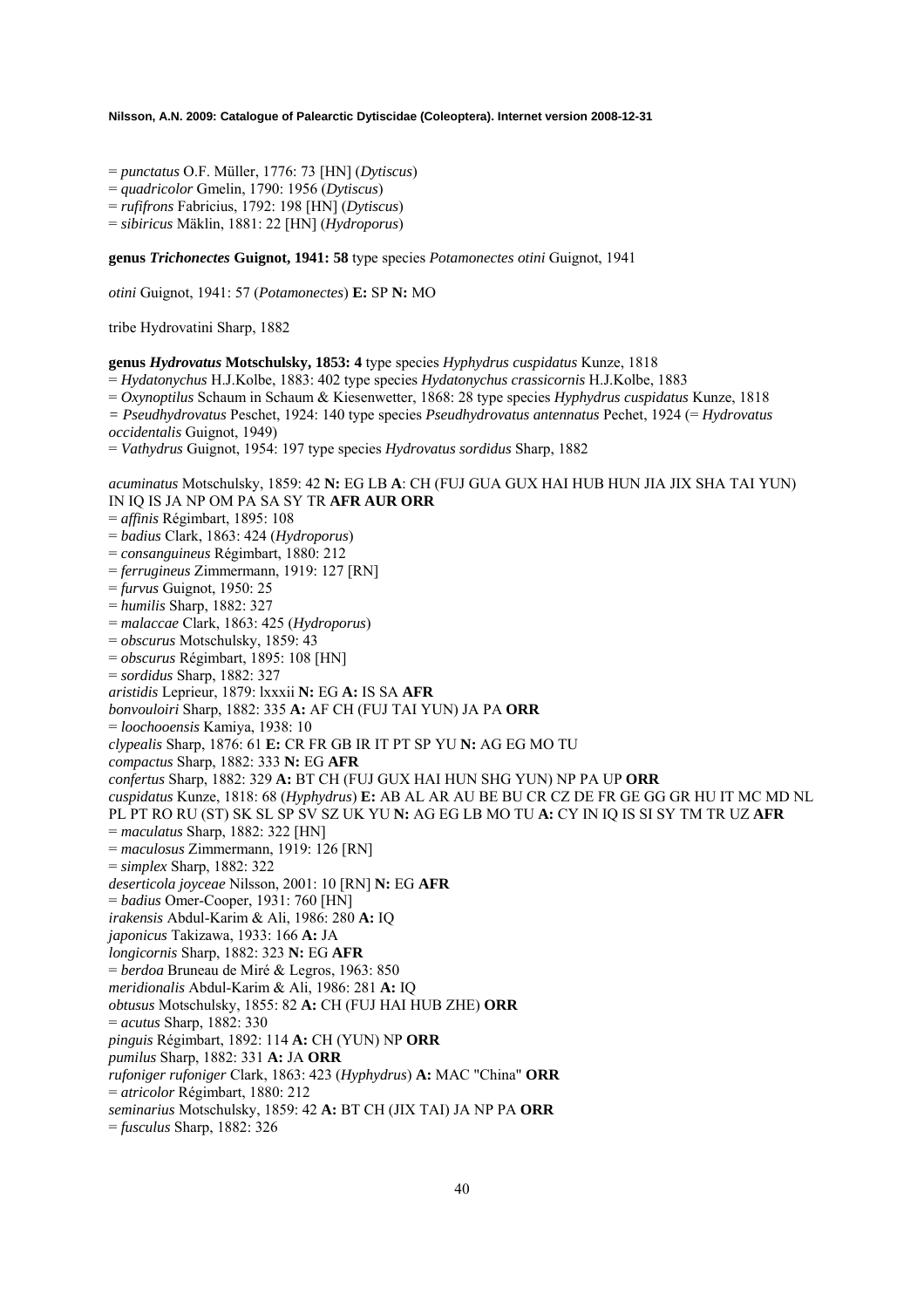= *matsuii* Nakane, 1990: 198 = *tinctus* Sharp, 1882: 328 *subrotundatus* Motschulsky, 1859: 41 **A:** CH (FUJ GUX HUN YUN) NP **ORR**  = *carbonarius* Clark, 1863: 423 (*Hydroporus*) = *elevatus* Sharp, 1882: 328 = *ferrugatus* Régimbart, 1877: lxxix = *fuscobrunneus* Clark, 1863: 424 (*Hydroporus*) = *javanus* Csiki, 1938: 126 = *orientalis* Sharp, 1882: 805 *subtilis* Sharp, 1882: 329 **A:** CH (MAC TAI) JA SC **ORR**  = *adachii* Kamiya, 1932: 4 *villiersi* Guignot, 1955: 860 **N:** EG **A:** IS SI **AFR**  *= albertianus* Guignot, 1959: 165 = *browneanus* Guignot, 1959: 140 = *uncus* Guignot, 1959: 164 *yagii* Kitayama, Mori & Matsui, 1993: 1 **A:** JA

tribe Hygrotini Portevin, 1929

**genus** *Herophydrus* **Sharp, 1882: 389** type species *Hyphydrus guineensis* Aubé, 1838 = *Dryephorus* Guignot, 1950: 150 type species *Coelambus nodieri* Régimbart, 1895

*cleopatrae* Peyron, 1858: 398 (*Hydroporus*) **A:** IS TR = *galileae* Wewalka, 1984: 131 = *gouini* Guignot, 1953: 115 (*Hygrotus*) *guineensis* Aubé, 1838: 455 (*Hyphydrus*) **E:** FR IT MA **N:** AG EG LB **A:** IS SA YE **AFR**  = *barbarus* Schaum in White, 1847: 34 [RN] (*Hydroporus*) = *ferrugineus* Lucas, 1846: 98 [HN] (*Hydroporus*) = *hyphydroides* Perris, 1864: 277 (*Hydroporus*) = *inflatus* Reiche, 1872: 24 [RN] (*Hydroporus*) = *mutatus* Gemminger & Harold, 1868: 437 [RN] (*Hydroporus*) = *ruficeps* Boheman, 1848: 253 [HN] (*Hydroporus*) = *turgidus* Erichson, 1843: 220 (*Hyphydrus*) = *umbrosus* Zimmermann, 1926: 29 *musicus* Klug, 1834: t.33/12 (*Hydroporus*) **E:** AB AR GG GR IT MA RU (ST) SP UK **N:** AG CI EG LB MO TU **A:** AF CH (XIN) IN IQ IS JO KU NP PA SA SI SY TD TR UP UZ YE **ORR**  *= alei* Abdul-Karim & Ali, 1986: 276 (*Hygrotus*) = *fractilinea* Solsky, 1874: 134 (*Hydroporus*) *= interruptus* Sharp, 1882: 398 (*Coelambus*) *rufus* Clark, 1863: 423 (*Hyphydrus*) **A:** CH (FUJ GUA GUX HAI HUB TAI) JA = *rotundatus* Gschwendtner, 1931: 21 (*Hyphoporus*) *vaziranii* Nilsson, 1999: 19 [RN] (*Hygrotus*) **A:** KA *= kashmirensis* Vazirani, 1970: 118 [HN] (*Hydroporus*)

**genus** *Hygrotus* **Stephens, 1828: 38** type species *Dytiscus inaequalis* Fabricius, 1777

**subgenus** *Coelambus* Thomson, 1860: 13 type species *Dytiscus confluens* Fabricius, 1787

*armeniacus* Zaitzev, 1927: 5 (*Coelambus*) **E:** AR GG **A:** TR *caspius* Wehncke, 1875: 234 (*Hydroporus*) **E:** KZ RU (CT ST) **A:** CH (GAN HEB NMO QIN SHA XIN) KZ MG RU (ES WS) TM = *reitteri* Zaitzev, 1908: 268 (*Coelambus*) *= trilineatus* Feng, 1936: 6 (*Coelambus*) *chinensis* Sharp, 1882: 398 (*Coelambus*) **A:** CH (BEI HEB HEI JIL JIX LIA NMO SCH SHA TAI XIN ZHE) JA MG NC RU (FE) SC = *vittatus* Sharp, 1884: 441 (*Coelambus*)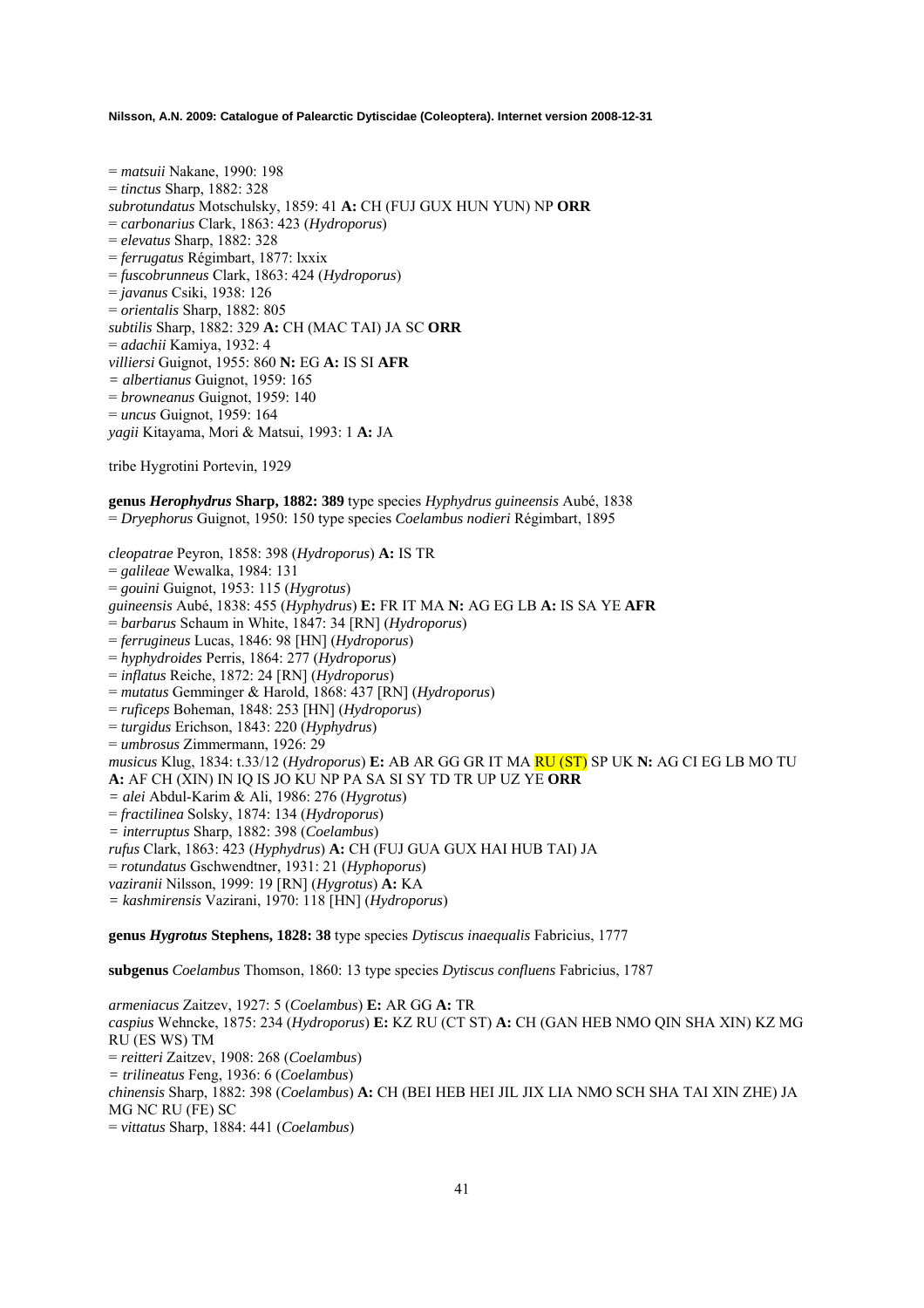*confluens* Fabricius, 1787: 193 (*Dytiscus*) **E:** AB AR AU AZ BE BH BU BY CR CZ DE EN FR GB GE GG GR HU IR IT LS LU MA MC MD NL NR PL PT RU (ST) SK SL SP SV SZ UK YU **N:** AG CI EG LB MO MR TU **A:**  AF CY HP IN IQ IS JO KA KZ KU PA SA SI SY TM TR UZ YE **AFR** *corpulentus* Schaum, 1864: 109 (*Hydroporus*) **E:** RU (ST) UK **A:** KZ UZ = *leonhardi* Scholz, 1916: 168 (*Coelambus*) *curvilobus* Fery, Sadeghi & Hosseinie, 2005: 31 **A:** IN *enneagrammus* Ahrens, 1833: 645 (*Hydroporus*) **E:** AB BU GE GG KZ PL RO RU (ST) UK **A:** AF CH (XIN) IN KU KZ MG PA RU (WS) SY TD TM TR UZ = *blandus* Germar, 1834: t.4 (*Hydroporus*) = *puncticeps* Seidlitz, 1887: 43 (*Coelambus*) = *tauricus* Motschulsky, 1860: 303 (*Hydroporus*) *flaviventris* Motschulsky, 1860: 303 (*Hydroporus*) **E:** AB AR GE GG PL RU (ST) **A:** CH (QIN XIN) KA KZ MG PA RU (WS) *fresnedai* Fery, 1992: 347 (*Coelambus*) **E:** SP *impressopunctatus* Schaller, 1783: 313 (*Dytiscus*) **E:** AB AR AU BE BH BU BY CR CZ DE EN FI FR GB GE GG HU IR IT LA LS LT LU MC MD NL NR PL RU (CT NT ST) SK SL SP SV SZ UK YU **A:** AF CH (HEI LIA HEB NMO QIN SCH SHA XIN) IN JA KA KZ MG RU (ES FE WS) TM TR UZ **NAR**  = *alternans* Gravenhorst, 1807: 104 (*Dytiscus*) = *decemlineatus* Mannerheim, 1853: 161 (*Hydroporus*) = *flavicans* Gmelin, 1790: 1957 (*Dytiscus*) *= hiurai* Satô, 1972: 54 (*Coelambus*) = *lineatus* O.F. Müller, 1776: 74 [HN] (*Dytiscus*) = *lineellus* Gyllenhal, 1808: 529 (*Hyphydrus*) = *opacus* Falkenström, 1932: 192 (*Coelambus*) = *ovalis* Thunberg, 1784: 19 [HN] (*Dytiscus*) = *picipes* Fabricius, 1787: 192 (*Dytiscus*) = *punctatus* Marsham, 1802: 426 [HN] (*Dytiscus*) *= roborovskii* Zaitzev, 1953: 135 (*Coelambus*) = *similis* Kirby, 1837: 38 (*Hydroporus*) *inscriptus* Sharp, 1882: 404 (*Coelambus*) **N:** EG **A:** IN IQ KU SA SY TM UZ *= uzbekorum* Zaitzev, 1953: 140 (*Coelambus*) *lagari* Fery, 1992: 115 (*Coelambus*) **E:** IT PT SP **N:** AG MO TU *lernaeus* Schaum, 1857: 153 (*Hydroporus*) **E:** BU GG GR MC RO **N:** EG **A:** AF IS SY TR UZ *marklini* Gyllenhal, 1813: 689 (*Hyphydrus*) **E:** AR BY DE EN FI FR GG LA NR PL RU (CT NT ST) SP SV UK **A:**  CH (GAN QIN XIZ) KZ MG RU (ES FE WS) TR UZ **NAR**  = *astur* Sharp, 1882: 468 (*Hydroporus*) = *awajewi* Jakovlev, 1899: 508 (*Coelambus*) = *canadensis* Fall, 1919: 11 (*Coelambus*) = *lutzi* Reitter, 1908: 215 (*Hydroporus*) = *mistellus* Marseul, 1882: 98 (*Hydroporus*) = *mixtus* Motschulsky, 1860: 515 (*Hydrocoptus*) = *pallens* Aubé, 1838: 358 (*Hydroporus*) = *steppensis* Branden, 1885: 63 [RN] [HN] (*Hydroporus*) = *virgo* Fall, 1919: 12 (*Coelambus*) *nigrolineatus* Steven, 1808: 33 (*Hyphydrus*) **E:** AU BE BY CZ DE FI FR GB GE NL PL RU (ST) SV UK **A:** KZ MG RU (WS) = *lautus* Schaum, 1843: 187 (*Hydroporus*) *novemlineatus* Stephens, 1829: 192 (*Hydroporus*) **E:** BE BU DE EN FI GB GE IR NL NR RU (NT) SV **A:** RU (FE WS) **NAR**  = *hudsonicus* Fall, 1919:18 (*Coelambus*) = *parallellus* Aubé, 1838: 268 [HN] (*Hydroporus*) = *schoenherri* Aubé, 1838: 267 (*Hydroporus*) *orthogrammus* Sharp, 1882: 405 (*Coelambus*) **A:** IN IQ KU SA *pallidulus* Aubé, 1850: 300 (*Hydroporus*) **E:** AB AU BU FR GG GR HU IT RO SP UK **N:** AG EG LB MO TU **A:**  IN SI SY TM TR = *fulviventris* Costa, 1883: 85 (*Hydroporus*)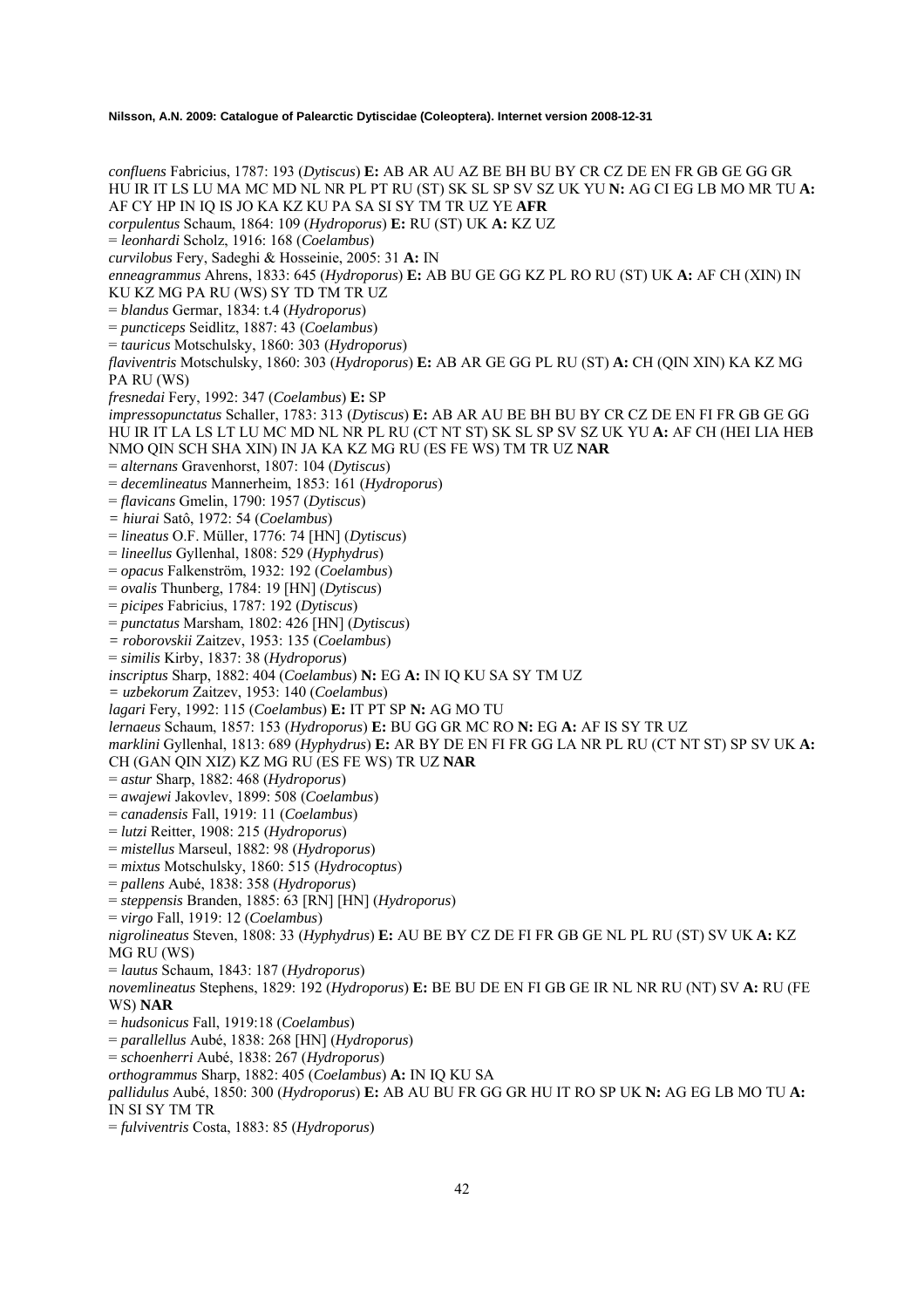*parallellogrammus* Ahrens, 1812: 11 (*Dytiscus*) **E:** AB AL AU BE BH BU BY CR CZ DE EN FR GB GE GR HU IR IT LA MD NL NR PL RO RU (CT ST) SK SL SP SV SZ UK YU **A:** AF CH (BEI) ES IQ KI KZ MG RU (ES WS) TM TR UZ

= *consobrinus* Kunze, 1818: 61 (*Hyphydrus*)

*= distinctus* Feng, 1936: 7 (*Coelambus*)

= *kaszabi* Guéorguiev, 1970: 253 (*Coelambus*)

= *punctum* Gebler, 1829: 67 (*Hydroporus*)

*pectoralis* Motschulsky, 1860: 303 (*Hydroporus*) **A:** KZ RU (ES WS)

*polonicus polonicus* Aubé, 1842: 230 (*Hydroporus*) **E:** AB BY FI PL RU (CT NT ST) UK **A:** KZ RU (WS)

*polonicus sahlbergi* Sharp, 1882: 402 [RN] (*Coelambus*) **A:** RU (ES)

= *unguicularis* J. Sahlberg, 1880: 47 [HN] (*Coelambus*)

*saginatus* Schaum, 1857: 154 (*Hydroporus*) **E:** BU CR GR IT KZ MC MD RU (ST) UK **N:** EG **A:** CY IN IS KZ LE SY TM TR

= *elevatus* Sharp, 1882: 403 (*Coelambus*)

= *mulsantis* Peyron, 1858: 400 (*Hydroporus*)

*sanfilippoi* Fery, 1992: 116 (*Coelambus*) **E:** IT (Sardegna)

*semenowi* Jakovlev, 1899: 504 (*Coelambus*) **A:** CH (GAN)

*stefanschoedli* Fery, Sadeghi & Hosseinie, 2005: 34 **A:** IN

*unguicularis* Crotch, 1874: 73 (*Hydroporus*) **E**: RU (NT) **A:** CH (NMO) MG RU (ES FE WS) **NAR** 

= *mongolicus* Jakovlev, 1899: 506 (*Coelambus*)

*urgensis* Jakovlev, 1899: 507 (*Coelambus*) **A:** CH (GAN) KZ MG RU (ES) UZ

*zigetangco* Fery, 2003: 156 **A:** CH (SCH XIZ) PA

**subgenus** *Hygrotus* Stephens, 1828: 38 type species *Dytiscus inaequalis* Fabricius, 1777

*aequalis* Falkenström, 1932: 192 **A:** CH (SCH) *decoratus* Gyllenhal, 1810: xvi (*Hyphydrus*) **E:** AU BE BH BU BY CR CZ DE EN FI FR GB GE HU IR IT LA LS LT LU NL NR PL RU (CT NT ST) SK SL SV SZ UK **A:** KZ RU (ES WS) = *unicolor* Schilsky, 1888: 183 *inaequalis* Fabricius, 1777: 239 (*Dytiscus*) **E:** AB AR AU BE BH BU BY CR CZ DE EN FI FR GB GE GG GR HU IR IT LA LS LT LU MC MD NL NR PL PT RU (CT NT ST) SK SL SP SV SZ UK YU **N:** AG MO **A:** CH (HEI JIL LIA NMO SHA) IN IS JA KZ MG RU (ES FE WS) SY TR = *dalmatinus* Zimmermann, 1915: 218 *= hokkaidensis* Satô, 1972: 54 = *minor* Costa, 1847: 97 (*Hydroporus*) = *parvulus* Fabricius, 1792: 201 [HN] (*Dytiscus*) = *uhagonii* Seidlitz, 1887: 39 *quinquelineatus* Zetterstedt, 1828: 234 (*Hyphydrus*) **E:** AU BY DE FI FR GB GE IR NR RU (CT NT ST) SV SZ **A:**  CH (NMO) KZ MG RU (ES FE WS) TD = *conjunctus* Munster, 1930: 339 = *disjunctus* Munster, 1932: 83 *versicolor* Schaller, 1783: 313 (*Dytiscus*) **E:** AB AU BE BH BU BY CR CZ DE EN FI FR GB GE HU IR IT LA LT LU NL NR PL RU (CT NT ST) SK SL SV SZ UK YU **A:** RU (WS) = *affinis* Stephens, 1828: 48 = *collaris* Panzer, 1795: 79 (*Dytiscus*) = *confluens* Munster, 1932: 83 [HN] = *recurvus* Marsham, 1802: 424 (*Dytiscus*) = *reticulatus* Fabricius, 1792: 200 (*Dytiscus*)

= *semilineatus* Zimmermann, 1915: 218

**genus** *Hyphoporus* **Sharp, 1882: 389** type species *Hydroporus solieri* Aubé, 1838

*anitae* Vazirani, 1969: 221 **A:** PA UP *aper* Sharp, 1882: 390 **A:** IN PA UP **ORR**  *bertrandi* Vazirani, 1969: 218 **A:** PA *dehraduni* Vazirani, 1969: 211 **A:** UP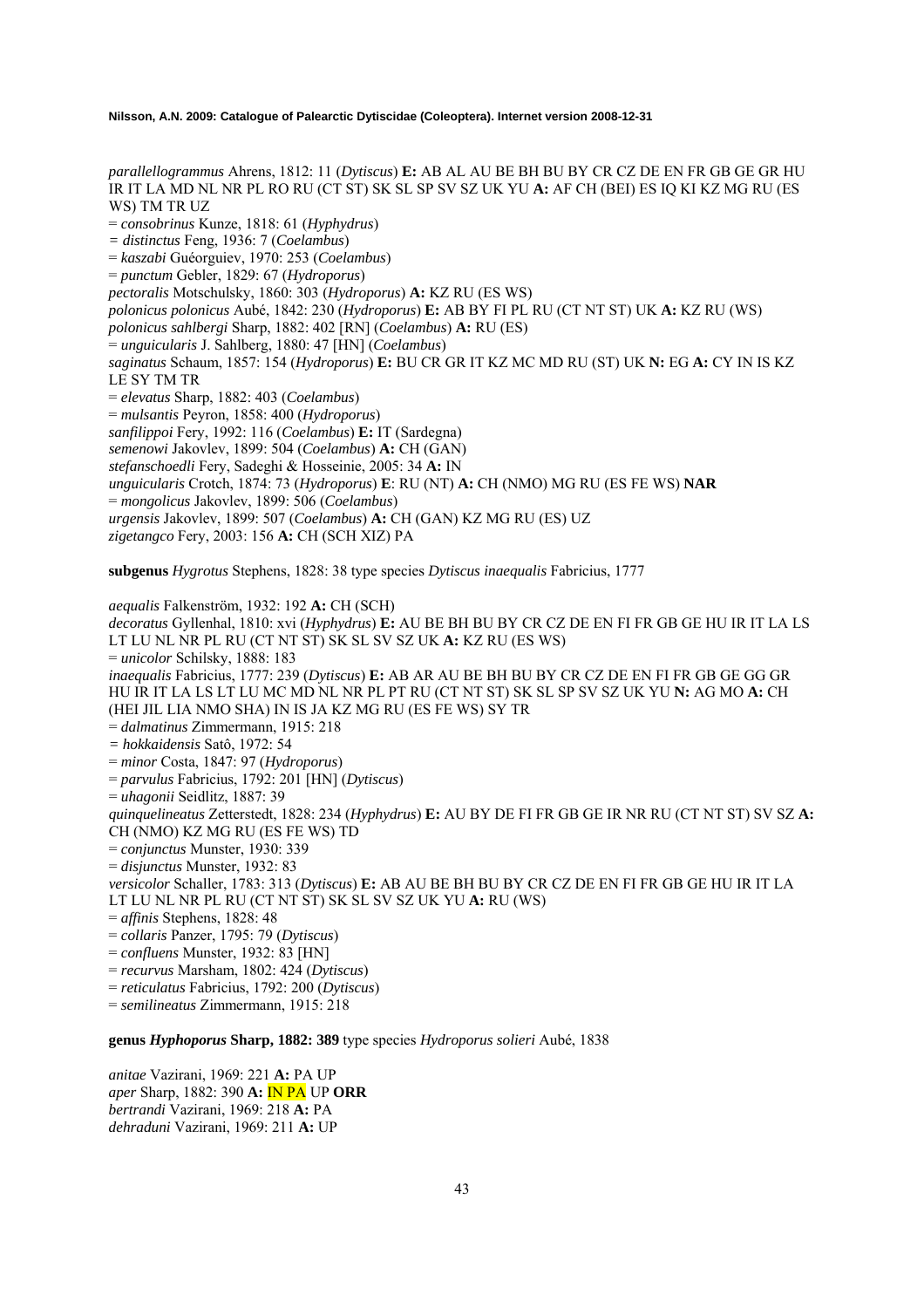*elevatus* Sharp, 1882: 390 **A:** PA UP **ORR**  *kempi* Gschwendtner, 1936: 368 **A:** CH (YUN) **ORR**  *nilghiricus* Régimbart, 1903: 331 **A:** PA **ORR**  *pacistanus* Guignot, 1959: 10 **A:** AF PA *severini* Régimbart, 1892: 115 **A:** AF PA UP **ORR**  *solieri* Aubé, 1838: 554 (*Hydroporus*) **N:** EG **A:** KU SA SI = *innesi* Reitter, 1909: 31 = *letourneuxi* Pic, 1896: 141 = *posticalis* J. Sahlberg, 1913: 41

tribe Hyphydrini Sharp, 1882

**genus** *Agnoshydrus* **Biström, Nilsson & Wewalka, 1997: 72** type species *Hydrovatus laccophiloides* Régimbart, 1888

*taiwanus* Wewalka & L.J.Wang, 2007:4 **A:** CH (TAI)

**genus** *Allopachria* **Zimmermann, 1924: 194** type species *Allopachria quadripustulata* Zimmermann, 1924 = *Nipponhydrus* Guignot, 1954: 196 type species *Hyphydrus flavomaculatus* Kamiya, 1938

*bimaculata* Satô, 1972: 51 (*Microdytes*) **A:** JA (Ryukyu Islands) *dieterleorum* Wewalka, 2000:117 **A:** CH (GUX HUN JIX) *dudgeoni* Wewalka, 2000:117 **A:** CH (GUX HKG) *flavomaculata* Kamiya, 1838: 12 (*Hyphydrus*) **A:** CH (GUX) JA *friedrichi* Wewalka, 2000:113 **A:** CH (HUN) *froehlichi* Wewalka, 2000:105 **A:** CH (HKG) *hautmannorum* Wewalka, 2000:108 **A:** CH (ANH) *jaechi* Wewalka, 2000:124 **A:** CH (HAI) *jendeki* Wewalka, 2000:116 **A:** CH (YUN) *jilanzhui* Wewalka, 2000:109 **A:** CH (GUX HUN) *liselotteae* Wewalka, 2000:113 **A:** CH (GUX) *quadrimaculata* Satô, 1981: 70 (*Nipponhydrus*) **A:** NP *schillhammeri* Wewalka, 2000:108 **A:** CH (HUN) *schoenmanni* Wewalka, 2000:113 **A:** CH (ANH) *scholzorum* Wewalka, 2000:116 **A:** CH (YUN) *taiwana* Satô, 1990: 101 (*Microdytes*) **A:** CH (TAI) *wangi* Wewalka & Nilsson, 1994: 991 **A:** CH (TAI) *weinbergerorum* Wewalka, 2000:112 **A:** CH (FUJ)

**genus** *Dimitshydrus* **Uéno, 1996: 36** type species *Dimitshydrus typhlops* Uéno, 1996

*typhlops* Uéno, 1996: 42 **A:** JA

**genus** *Heterhydrus* **Fairmaire, 1869: 186** type species *Heterhydrus agaboides* Fairmaire, 1869

*senegalensis* Laporte, 1835: 106 (*Hyphydrus*) **N:** EG SI **AFR**

**genus** *Hyphydrus* **Illiger, 1802: 299** type species *Dytiscus gibbus* Fabricius, 1777 (= *Dytiscus ovatus* Linnaeus, 1761)

= *Actobaena* Gistel, 1856: 355 type species *Hyphydrus fabricii* Cristofori, 1832 =(*Dytiscus ovatus* Linnaeus, 1761) *= Allophydrus* Zimmermann, 1930: 65 type species *Hyphydrus major* Sharp, 1882 (=*Hyphydrus grandis* Laporte, 1835)

= *Apriophorus* Guignot, 1936: 12 type species *Hyphydrus lyratus* Swartz, 1808

= *Aulacodytes* Guignot, 1936: 12 type species *Hyphydrus impressus* Klug, 1832

= *Pachytes* Montrouzier, 1860: 244 type species *Pachytes elegans* Montrouzier, 1860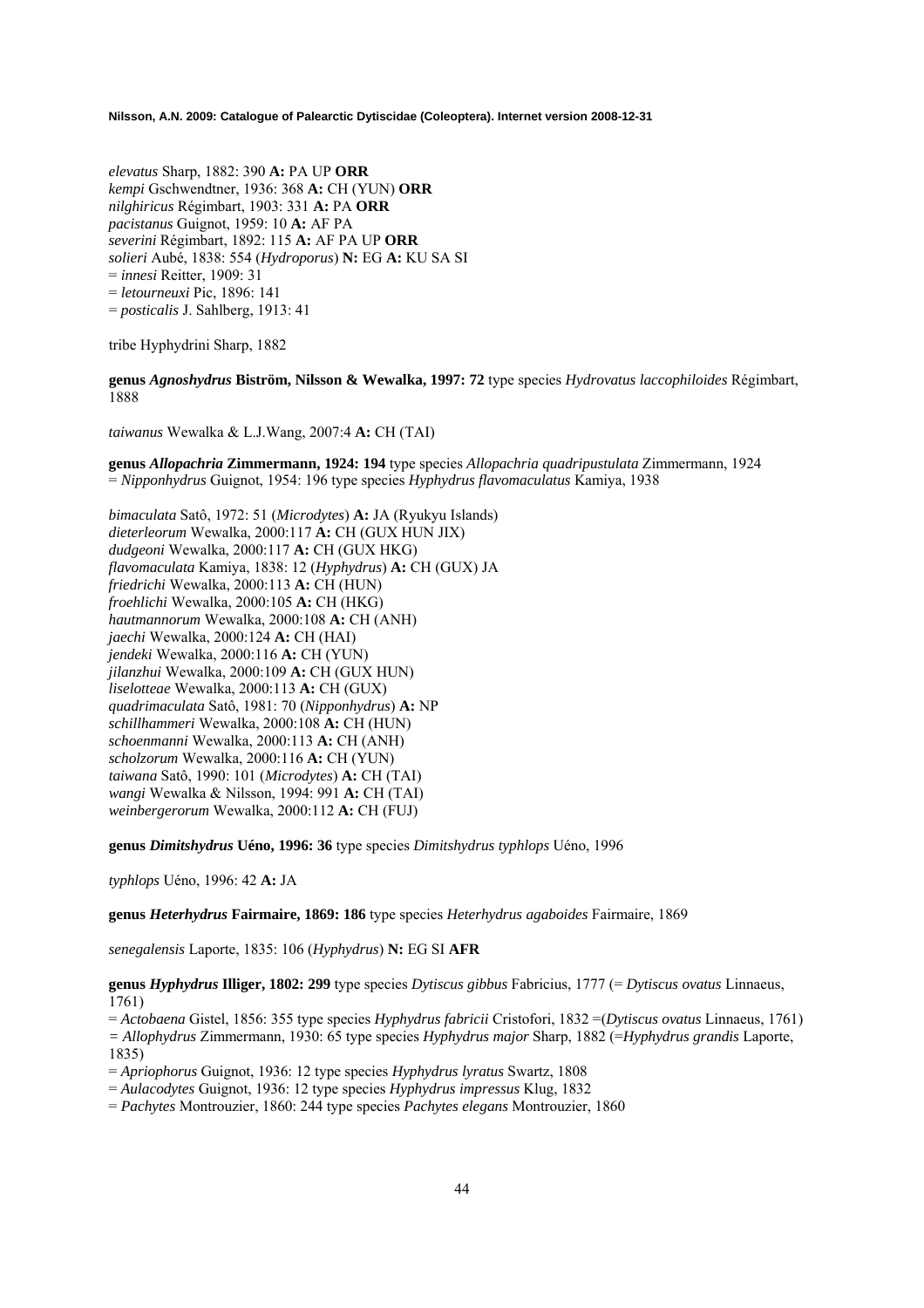*anatolicus* Guignot, 1957: 91 **E:** BH CR GR HU IT MC RU (ST) **A:** TR = *carrarai* Sanfilippo, 1963: 77 *aubei* Ganglbauer, 1891: 448 [RN] **E:** AU BH BU CR FR GB GR IT MA PT SL SP SZ YU **N:** AG LB MO TU = *variegatus* Aubé, 1838: 372 [HN] *birmanicus* Régimbart, 1888: 614 **A:** BT CH (YUN) **ORR** *cycloides* Régimbart, 1889: 56 **N:** EG **AFR** = *circularis* Régimbart, 1895: 53 = *lamottei* Legros, 1958: 212 = *malawiensis* Omer-Cooper, 1971: 279 = *nigeriensis* Omer-Cooper, 1971: 282 = *pelates* Guignot, 1953: 1 *detectus* Falkenström, 1936: 87 **A:** CH (FUJ GUI HEI HUB JIA JIX LIA SCH SHN ZHE) "Manchuria" = *chinensis* Hlisnikovský, 1955: 85 = *pieli* Guignot, 1936: 133 = *reductus* Hlisnikovský, 1955: 86 *dongba* ŠÄastný, 2000:298 **A:** CH (YUN) *excoffieri* Régimbart, 1899: 210 **A:** CH (GAN HUB YUN) **ORR** *falkenstromi* Gschwendtner, 1939: 25 **A:** CH (BEI FUJ HEI JIA JIL LIA NMO SHN TIA) RU (FE) = *brincki* Guignot, 1946: 72 *fangensis* Biström & Satô, 1988: 47 **A:** CH (HAI) **ORR** *grandis* Laporte, 1835: 107 **N:** EG SI **AFR** = *major* Sharp, 1882: 375 *gschwendtneri* Guignot, 1942: 17 [RN] **A:** AF HP PA SD = *indicus* Gschwendtner, 1936: 367 [HN] = *lindemannae* Guignot, 1959: 8 = *nalinie* Vazirani, 1969: 311 [RN] *holmeni* Biström, 1983: 107 **A:** BT NP *japonicus japonicus* Sharp, 1873: 54 **A:** JA RU (FE) SC = *frontalis* Sharp, 1882: 381 = *paromoeus* Guignot, 1954: 40 *japonicus vagus* Brinck, 1943: 4 **A:** CH (GUI GUX HEB HUN SHG LIA SCH SHA TAI YUN) NC *laeviventris laeviventris* Sharp, 1882: 381 **A:** JA *laeviventris tsugaru* Nakane, 1993: 2 **A:** JA *lyratus flavicans* Régimbart, 1892: 115 **A:** PA UP **ORR** *lyratus lyratus* Swartz in Schönherr, 1808: 29 **A:** CH (FUJ GUA GUI GUX HAI HKG HUB MAC TAI YUN) JA **AUR ORR** = *bisulcatus* Clark, 1863: 422 = *fossulipennis* W.J. MacLeay, 1871: 122 (*Hydroporus*) = *nigronotatus* Clark, 1863: 421 *maculatus* Babington, 1841: 12 **N:** AG CI EG LB **AFR** = *africanus* Sharp, 1882: 376 = *crassus* Wollaston, 1867: 33 *orientalis* Clark, 1863: 419 **A:** CH (BEI FUJ GAN GUA GUI GUX HAI HEB HKG HUB JIA JIX SCH SHG SHN TAI YUN XIN XIZ ZHE) JA **ORR** = *eximius* Clark, 1863: 421 *ovatus* Linnaeus, 1761: 547 (*Dytiscus*) **E:** AL AU BE BH BU BY CR CZ DE EN FI FR GB GE GG GR HU IR IT LA LS LT LU MC NL NR PL RU (CT NT ST) SK SL SV SZ UK YU **A:** KZ RU (ES WS) TR = *fabricii* Cristofori, 1832: 14 = *ferrugineus* Linnaeus, 1767: 666 (*Dytiscus*) = *gibbus* Fabricius, 1777: 238 (*Dytiscus*) = *grossus* O.F. Müller, 1776: 72 (*Dytiscus*) = *ovalis* Illiger, 1798: 271 [HN] (*Dytiscus*) = *sphaericus* DeGeer, 1774: 402 (*Dytiscus*) = *variegatus* Stephens, 1828: 45 *pictus* Klug, 1834: t.33/9 **N:** EG LB **A:** IN IS OM SA SI YE **AFR**

= *lugubris* Preudhomme de Borre, 1871: x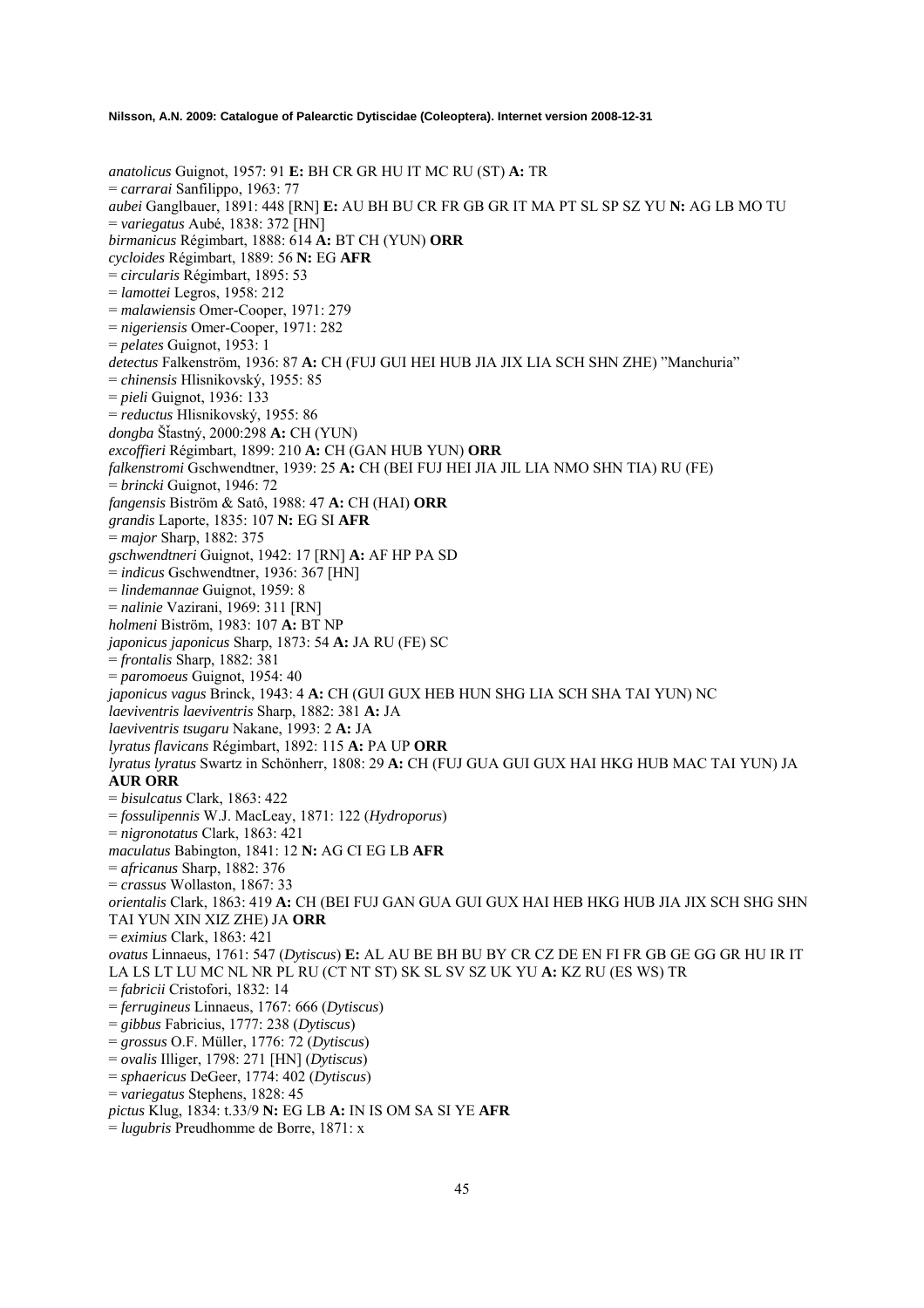*pulchellus* Clark, 1863: 420 **A:** CH (FUJ GUA GUX HAI HUN JIX LIA TAI) JA **ORR** = *jeanneli* Guignot, 1935: 269 = *orbicularis* Régimbart, 1899: 212 = *wui* Gschwendtner, 1933: 161 *renardi* Severin, 1890: cxci **A:** BT HP NP SD UP **ORR** *sanctus* Sharp, 1882: 380 **A:** IS JO SY *sumatrae* Régimbart, 1880: 211 **A:** CH (YUN) **ORR** = *assamensis* Vazirani, 1969: 309

### **genus** *Microdytes* **J.Balfour-Browne, 1946: 106** type species *Microdytes belli* J.Balfour-Browne, 1946

*bistroemi* Wewalka, 1997: 20 **A:** CH (JIX) *championi* J.Balfour-Browne, 1946: 107 **A:** NP UP *elgae* Hendrich, Balke & Wewalka, 1995: 42 **A:** BT **ORR** *hainanensis* Wewalka, 1997: 25 **A:** CH (HAI) *lotteae* Wewalka, 1998: 64 **A:** CH (FUJ) *nilssoni* Wewalka, 1997: 30 **A:** CH (ANH GUX HUN) *satoi* Wewalka, 1997: 33 **A:** CH (GUX) *schoenmanni* Wewalka, 1997: 34 **A:** NP SD **ORR** *sinensis* Wewalka, 1997: 38 **A:** CH (ANH JIX) *tomokunii* Satô, 1981: 68 **A:** NP *trontelji* Wewalka, Ribera & Balke, 2007:61 **A:** CH (HAI) *uenoi* Satô, 1972: 49 **A:** CH (ANH FUJ HUN TAI) JA

tribe Laccornini Wolfe & Roughley, 1990

**genus** *Laccornis* **Gozis, 1914: 111** type species *Hydroporus oblongus* Stephens, 1835 = *Agaporus* Zimmermann, 1919: 147 type species *Hydroporus oblongus* Stephens, 1835

*kocae* Ganglbauer, 1904: 352 (*Hydroporus*) **E:** AU CR HU RU (ST) UK = *breviusculus* Gschwendtner, 1935: 206 *oblongus* Stephens, 1835: 437 (*Hydroporus*) **E:** AU BE BY CZ DE EN FI FR GB GE HU IR LA NL NR PL RU (CT NT ST) SV **A:** RU (ES WS) **NAR**  = *bohemani* Thomson, 1856: 198 (*Hydroporus*) = *nitidus* Sturm, 1835: 38 (*Hydroporus*)

tribe Methlini Branden, 1885

**genus** *Methles* **Sharp, 1882: 317** type species *Methles punctipennis* Sharp, 1882 (= *Hydroporus cribratellus* Fairmaire, 1880)

*cribratellus* Fairmaire, 1880: 248 (*Hydroporus*) **E:** IT PT SP **N:** AG EG **A:** SA **AFR**  = *punctipennis* Sharp, 1882: 490 = *umbrosus* Gschwendtner, 1930: 210 *rectus* Sharp, 1882: 490 **A:** IN IQ *spinosus* Sharp, 1882: 489 **N:** EG **A:** CY IS SI SY TR **AFR**

incertae sedis (Hydroporinae)

**genus** *Morimotoa* **Uéno, 1957: 260** type species *Morimotoa phreatica* Uéno, 1957

*gigantea* Uéno, 1996: 33 **A:** JA *morimotoi* Uéno, 1996: 29 **A:** JA *phreatica miurai* Uéno, 1957: 273 **A:** JA *phreatica phreatica* Uéno, 1957: 268 **A:** JA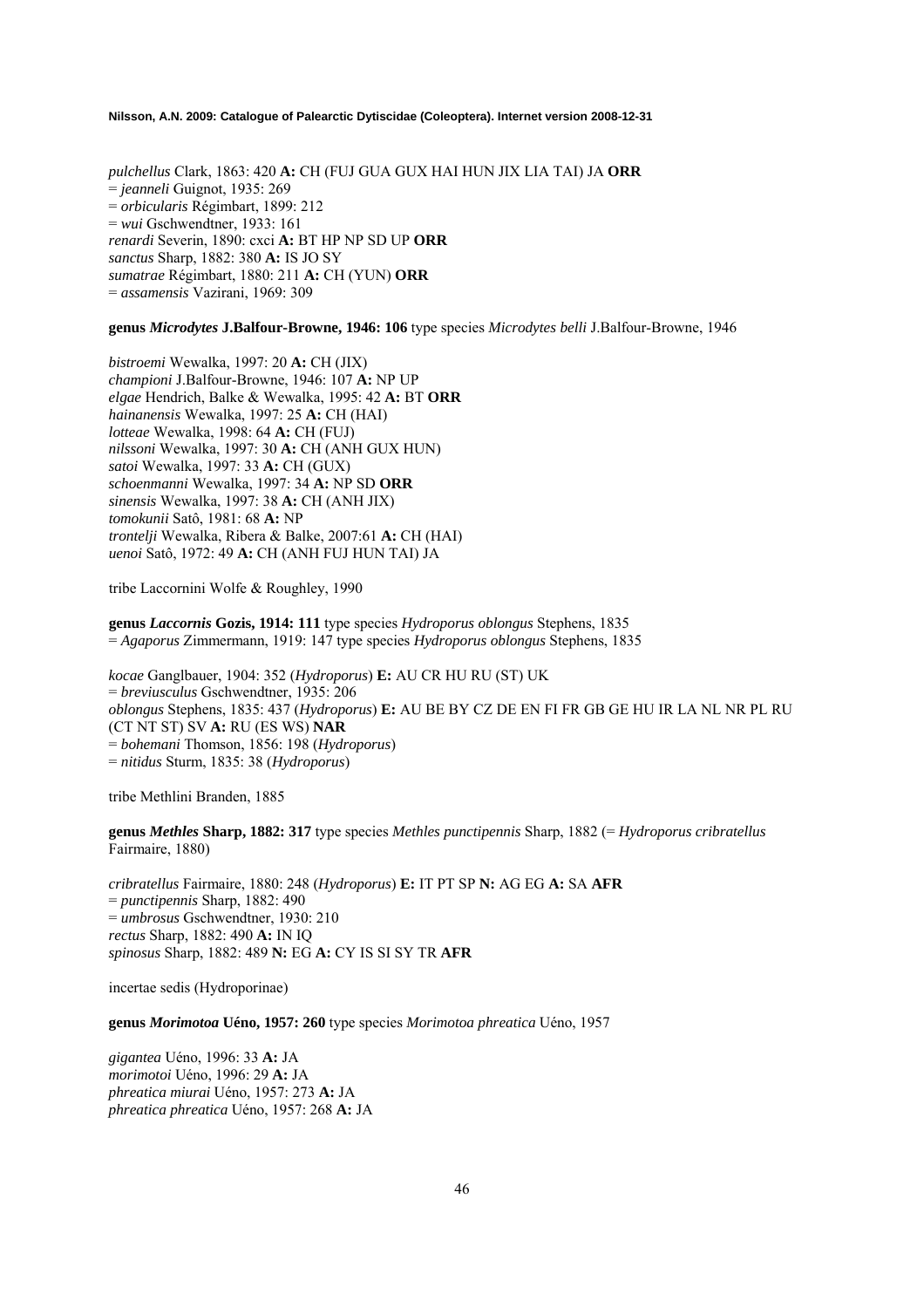subfamily **Laccophilinae** Gistel, 1856 tribe Agabetini Branden, 1885

**genus** *Agabetes* **Crotch, 1873: 398** type species *Colymbetes acuductus* Harris, 1828

*svetlanae* Nilsson, 1989: 36 **A:** IN

tribe Laccophilini Gistel, 1856

**genus** *Japanolaccophilus* **Satô, 1972: 57** type species *Neptosternus niponensis* Kamiya, 1939

*niponensis* Kamiya, 1939: 32 (*Neptosternus*) **A:** JA

**genus** *Laccophilus* **Leach, 1815: 84** type species *Dytiscus minutus* Linnaeus, 1758

*anticatus anticatus* Sharp, 1890: 341 **A:** UP **ORR**  = *wewalkai* Vazirani, 1975: 487 *biguttatus* Kirby, 1837: 69 **E:** FI MD NR RU (NT) SV **A:** CH (HEB NMO) MG RU (ES WS) **NAR**  = *apicicornis* Reitter, 1899: 198 = *fengi* Guignot, 1942: 86 [RN] = *inconspicuus* Fall, 1917: 164 = *pallidulus* Zimmermann, 1930: 50 = *strohmi* Thomson, 1874: 535 = *uniformis* Feng, 1936: 1 [HN] *chinensis* Boheman, 1858: 21 **A:** BT CH (ANH FUJ GUA GUI HAI HKG HUN JIX SCH TAI YUN) HP JA NP PA SD UP **ORR**  *demoflysi* Normand, 1938: 343 **N:** TU *difficilis* Sharp, 1873: 53 **A:** CH (BEI FUJ GUA GUI HAI HEI HUB HUN JIA JIL JIX LIA SCH SHG SHN SHX ZHE YUN) JA NC RU (FE) SC *dikinohaseus* Kamite, Hikida & Satô, 2005:624 **A:** JA (Honshu) *ellipticus* Régimbart, 1889: 152 **A**: CH (FUJ GUA HAI) **ORR**  *flexuosus* Aubé, 1838: 430 **A:** CH (FUJ GUA GUI HAI HKG HUB JIA TAI) HP JA NP PA SD UP **ORR**  = *chloroticus* Régimbart, 1887: 267 = *cognatus* Sharp, 1882: 316 = *formosanus* Takizawa, 1932: 22 = *solutus* Sharp, 1882: 315 *hyalinus* DeGeer, 1774: 406 (*Dytiscus*) **E:** AB AR AU BE BH BU BY CR CZ DE EN FI FR GB GE GG GR HU IR IT LA LT LU MA MC MD NL NR PL PT RU (NT ST) SK SL SP SV SZ UK YU **N:** AG CI LB MO TU **A:** CY IN IQ IS LE RU (ES WS) SY TM TR UZ = *cyprioticus* Mouchamps, 1956: 3 = *hyalinus* Marsham, 1802: 420 (*Dytiscus*) = *inflatus* Wollaston, 1864: 79 = *interruptus* Panzer, 1795: 80 (*Dytiscus*) = *kusteri* Marseul, 1866: 19 [RN] = *marmoratus* Geoffroy, 1785: 70 (*Dyticus*) = *marmoreus* Olivier, 1795: 20 (*Dytiscus*) = *pictus* Küster, 1851: 9 [HN] *= testaceus* Aubé, 1837: 214 *indicus* Gschwendtner, 1936: 366 **A:** PA **ORR**  = *sindensis* Vazirani, 1969: 247 *inefficiens* Walker, 1859: 51 (*Hydroporus*) **A:** IN NP PA UP **ORR**  = *basalis* Motschulsky, 1859: 45 *kempi holmeni* Brancucci, 1983: 276 **A:** CH (YUN) **ORR**  *kempi kempi* Gschwendtner, 1936: 366 **A:** SD *kobensis* Sharp, 1873: 53 **A:** CH (FUJ GUX HUN SHN TAI) JA

*lewisioides* Brancucci, 1983: 272 **A:** CH (HEB JIA NMO SHG) RU (FE) SC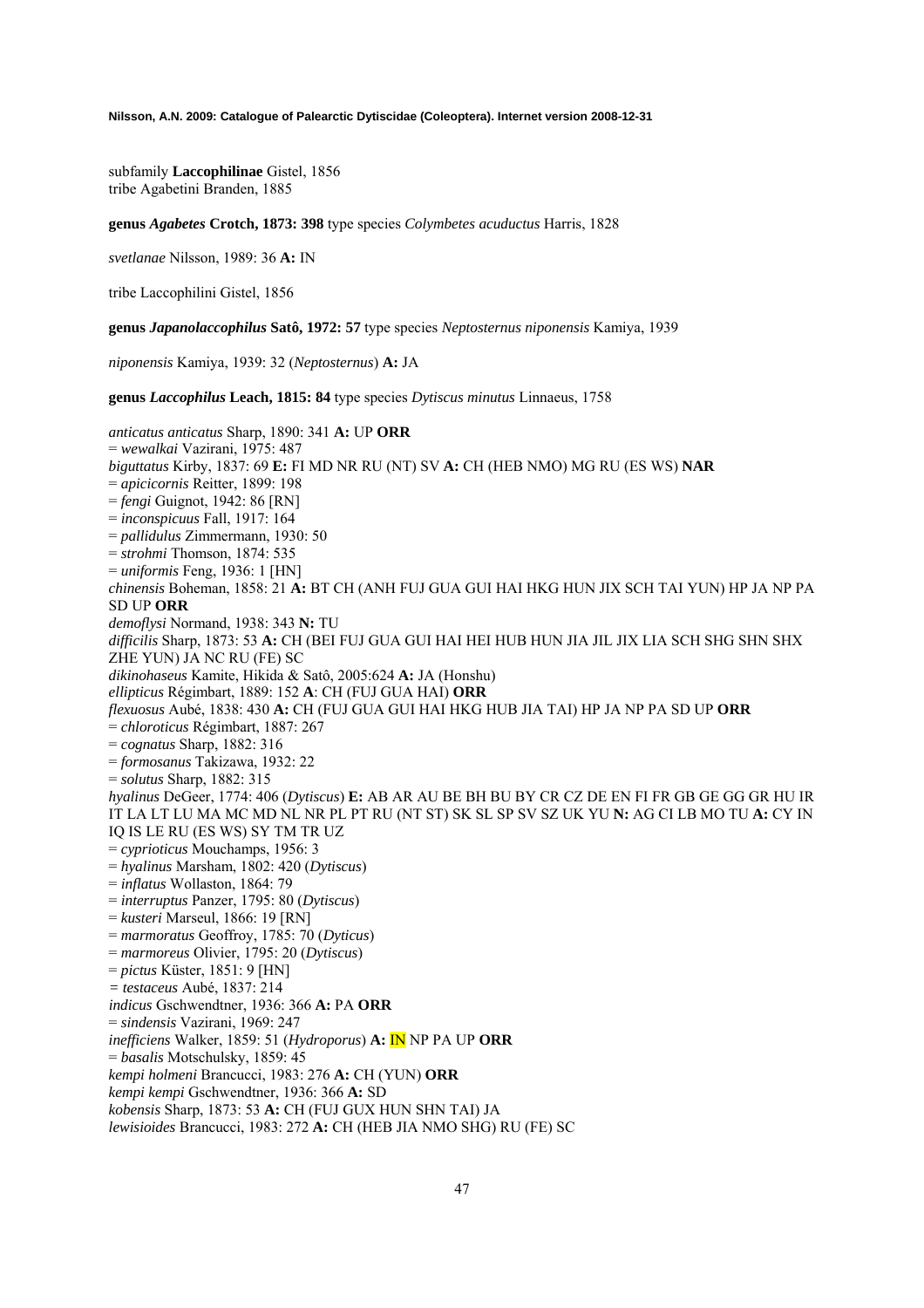*lewisius* Sharp, 1873: 52 **A:** CH (ANH BEI FUJ HEB HUN JIA JIL JIX SCH SHG SHN ZHE) JA *maindroni maindroni* Régimbart, 1897: 207 **A:** OM *maindroni persicus* Brancucci, 1983: 286 **A:** IN PA *mateui* Omer-Cooper, 1970: 285 **N:** AG *medialis* Sharp, 1882: 309 **A:** BT CH (GUA YUN) SD **ORR**  = *birmanicus* Régimbart, 1891: 538 = *cingulifer* Guignot, 1956: 60 = *lucasseni* Régimbart, 1893: 106 *minutus* Linnaeus, 1758: 412 (*Dytiscus*) **E:** AB AL AR AU BE BH BU BY CR CZ DE EN FI FR GB GE GG GR HU IR IT LA LT LU MA MC MD NL NR PL PT RU (NT ST) SK SL SP SV SZ UK YU **N:** AG MO TU **A:** AF CH (XIN YUN) IN IQ IS JO KA KI KZ MG PA RU (ES WS) SY TD TM TR UZ **ORR**  = *cimicoides* O.F. Müller, 1776: 72 (*Dyticus*) = *gibbus* Gmelin, 1790: 1957 (*Dytiscus*) = *gilvus* O.F. Müller, 1776: 72 (*Dyticus*) = *melanophtalmos* Geoffroy, 1785: 68 (*Dyticus*) = *obscurus* Panzer, 1795: 77 (*Dytiscus*) = *striatus* Depoli, 1930: 141 = *variolosus* Herbst, 1784: 128 (*Dytiscus*) = *virescens* Brahm, 1791: 27 [HN] (*Dytiscus*) *nakajimai* Kamite, Hikida & Satô, 2005:622 **A:** JA (Ryukyus) *pallescens* Régimbart, 1903: 14 **A:** YE (Socotra) **AFR** *parvulus obtusus* Sharp, 1882: 311 **A:** CH (FUJ GUA GUX HAI HUB HUN SCH YUN) **ORR** = *derasus* Sharp, 1882: 311 = *dispersus* Sharp, 1882: 312 *parvulus parvulus* Aubé, 1838: 429 **A:** AP BT HP NP PA UP **ORR** = *orientalis* Aubé, 1838: 431 = *proteus* Régimbart, 1877: lxxix = *undulifer* Motschulsky, 1859: 44 *pictipennis* Sharp, 1882: 305 **N:** EG **A:** SA YE **AFR** = *discretus* Sharp, 1882: 305 = *restrictus* Sharp, 1882: 315 = *wehnckei* Sharp, 1882: 306 *poecilus* Klug, 1834: t.33/8 **E:** AB AL AR AU BE BH BU CR CZ EN FR GB GE GG GR HU IT LA LS LT LU MC NL NR PL RU (ST) SK SL SP SV SZ UK YU **N:** AG EG MO **A:** AF CH (XIN) IN IQ IS KI KU KZ SA SI SY TD TM TR UZ = *latior* Pic, 1896: 140 = *parumpunctatus* O.Schneider, 1903: 51 *= ponticus* Sharp, 1882: 311 = *variegatus* Germar & Kaulfuss, 1816: t. 6 [HN] (*Dytiscus*) *pulicarius* Sharp, 1882: 313 **A:** CH (HKG) JA **ORR** = *chibi* Satô, 1972: 56 = *mjobergi* Zimmermann, 1927: 4 = *planitarsis* Régimbart, 1891: 539 *punctatissimus* Brancucci, 1983: 368 **A:** NP PA UP **ORR** *sharpi* Régimbart, 1889: 151 **A:** CH (ANH BEI FUJ GUA GUI GUX HAI HEB HKG HUB HUN JIA JIL JIX LIA SCH SHX TAI YUN ZHE) HP IN JA NP PA SA SC SD UP **AUR ORR** = *samosir* Csiki, 1938: 125 = *similis* Régimbart, 1889: 150 *siamensis siamensis* Sharp, 1882: 306 **A:** CH (YUN) **ORR** *siamensis taiwanensis* Brancucci, 1983: 302 **A:** CH (FUJ GUA GUX HAI JIX TAI YUN) *sordidus* Sharp, 1882: 302 **N:** EG **A:** SA SI YE *sublineatus* Sharp, 1882: 305 **A:** SA YE *tonkinensis* Brancucci, 1983: 258 **A:** CH (HAI) **ORR** *transversalis lituratus* Sharp, 1882: 313 **A:** CH (FUJ GUA HAI HKG YUN) **ORR**  *transversalis transversalis* Régimbart, 1877: lxxix **AUR ORR** 

= *unifasciatus* Sharp, 1882: 303